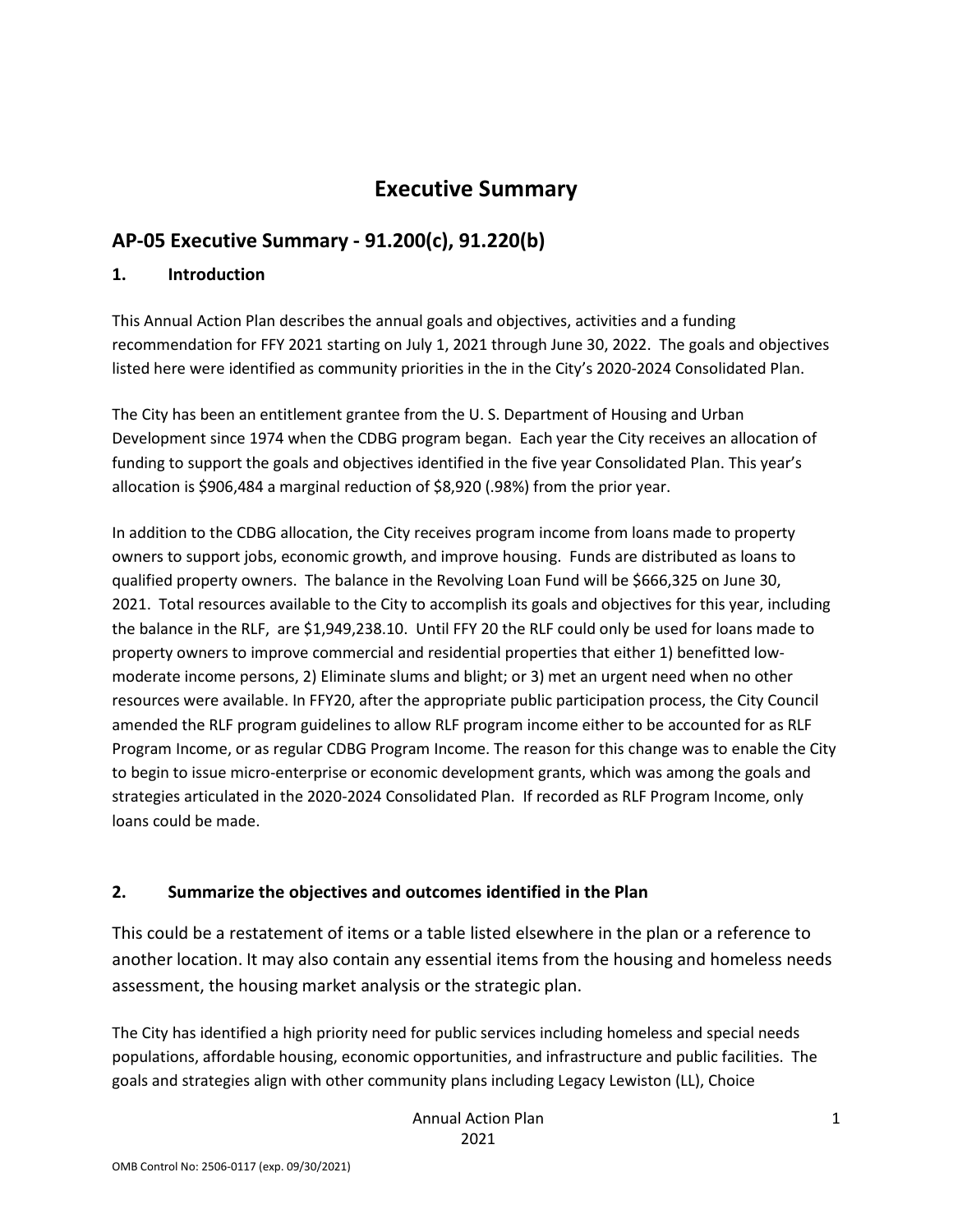Neighborhood Transformation Plan (CNTP), EPA Environmental Justice Collaborative Problem Solving Grant (EPA-EJCPS), and Analysis of Impediments to Fair Housing Choice (AI).

The City has established the following goals to meet these needs:

## **Goal 1: Provide essential public services to improve quality of life for individuals and families with low-moderate incomes, including special needs populations and those experiencing homelessness or at risk of becoming homeless.**

To meet this goal the City will fund non-profit agencies and organizations to support community members including the homeless, those at risk of being homeless and special needs populations with a variety of services that are inclusive for residents of all ethnic and cultural backgrounds; including the provision of short term housing for the homeless.

## **Goal 2: Increase, maintain, and improve the supply of safe and affordable housing for individuals and families with extremely low to moderate incomes.**

To meet this goal, the City will fund affordable housing acquisition, historic rehabilitation, code enforcement, demolition of dilapidated structures with reconstruction, rehabilitation of housing, and homebuyer assistance. These activities will be carried out through the City's rehabilitation programs with direct assistance to the homeowner or investor owner and nonprofit partnerships. The City supports the development of new affordable housing by leveraging LIHTC funds with HOME.

### **Goal 3: Create economic opportunities for individuals and families with low-moderate incomes.**

To meet this goal, the City will fund businesses through its economic development programs directly to entrepreneurs wanting to establish their business, with extra support for transportation, child care; investors and business owners that want to rehabilitate, improve or expand their business. CDBG will also be used as match funding for other grants that promote economic development and job creation such as brownfield grants from EPA.

### **4. Preserve and improve public facilities and infrastructure that serve low to moderate-income neighborhoods or special needs residents.**

To meet this goal, the City will fund infrastructure reconstruction, rehabilitation, to parks, streets, sidewalks, and improve broadband access, etc. in our target area. These activities will primarily be carried out by the Public Works Department. Additionally, the City will fund activities relating to public facility rehabilitation and improvement. These activities will be carried out by non-profit owners/developers. Public infrastructure funding will be awarded once annually as part of the annual allocation process. Public Facilities requests for funding will be available on a rolling basis throughout the year, limited by funding availability.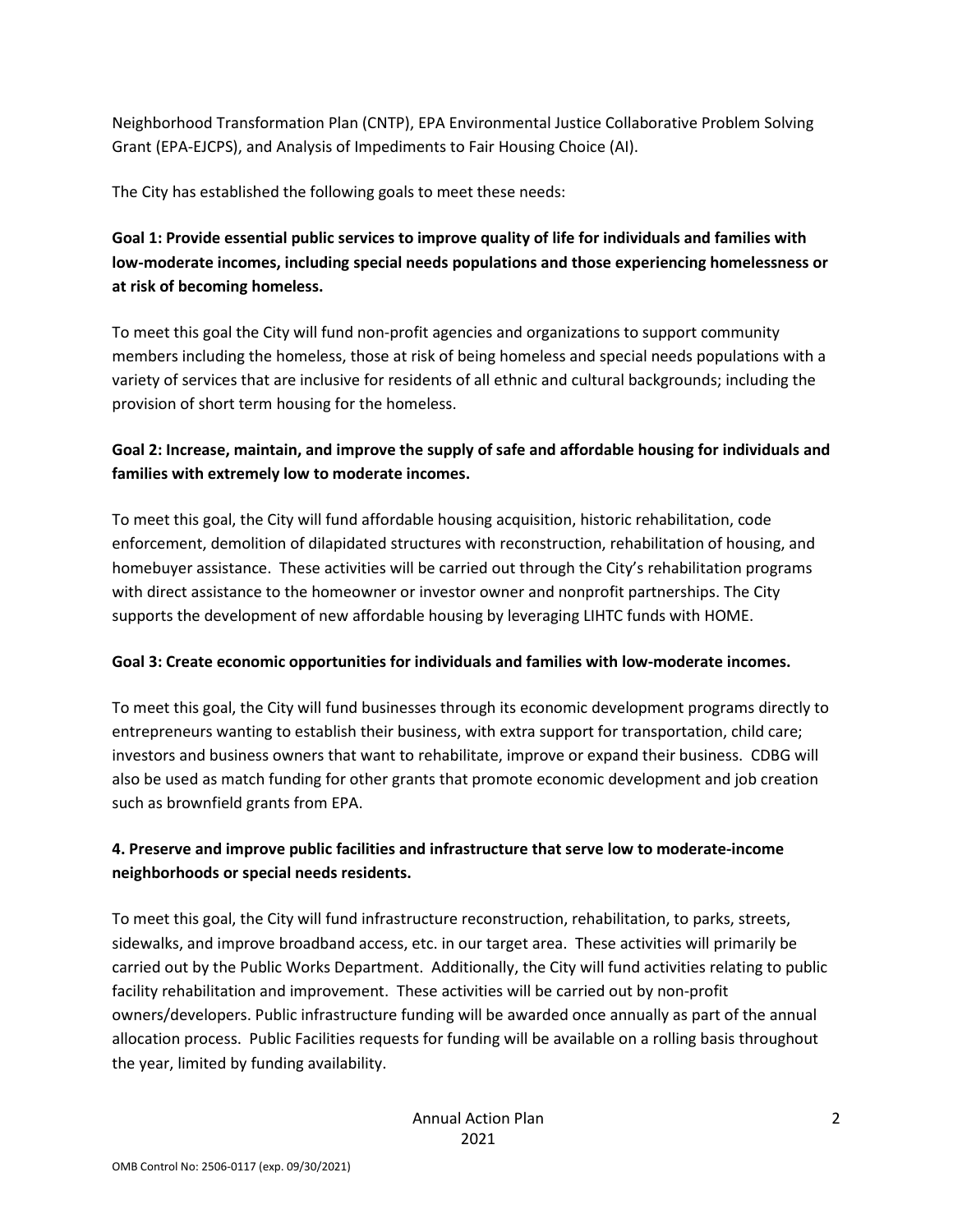### **3. Evaluation of past performance**

This is an evaluation of past performance that helped lead the grantee to choose its goals or projects.

The City moved to a rolling application process for public facility projects after having several nonprofits have essential brick and mortar repairs arise that needed repair long before the time frame dictated by a once a year allocation process. As COVID-19 descended upon the landscape we had many small businesses that employ or serve low/mod people experience significant revenue losses and struggle to remain open and keep people employed. They were very reluctant to take on additional debt and the need for grants became increasingly apparent. We used CARES Act funding and began to reprogram our RLF receipts as regular Program Income in order to fund new programs to meet this demand. With an old and deteriorating housing stock and more demand for loans and grants to assist with repairs and renovations than the Community Development Coordinator can handle with other duties, and with a growing balance in our RLF the City created a new position, Rehabilitation Coordinator, to market the programs and work with applicants to develop scopes of service and monitor construction on eligible commercial and residential projects.

### **4. Summary of Citizen Participation Process and consultation process**

Summary from citizen participation section of plan.

Lewiston's Citizen Participation Plan (CPP) encourages participation from Lewiston residents in developing the 5-Year Consolidated Plan, any substantial amendments to the Consolidated Plan, and developing the annual action plans and performance reports. The City especially encourages participation by residents of Census Tracts 201, 202, 203 and 204, which constitute the CDBG Target Area and which is defined as a low- and moderate-income area. Lewiston's NRSA is comprised of Census Tracts, 201, 203, and 204.The City also encourages participation by low- and moderate-income persons, the homeless, persons with disabilities, immigrants and refugees, public housing authorities, and organizations representing these groups.

To ensure that all constituents are provided with an opportunity to be included in this important planning and implementation process, the City appoints and convenes a Citizens Advisory Committee (CAC) to assist in developing the specific goals and objectives of the Consolidated Plan, the Assessment of Fair Housing, and the annual Action Plan. Committee members are appointed by the Mayor to twoyear terms. The 7 person Committee includes a Lewiston City Councilor, a representative from the homeless community, a person representing the immigrant/refugee community, at least 2 citizens from the CDBG Target Area, and the remainder from the community at large. For the FFY21 Program Year, despite a broad call put out by the City Clerk's department as part of their annual process seeking citizen volunteers, and direct calls and emails by the Mayor and ECD Director to individuals and agencies who

Annual Action Plan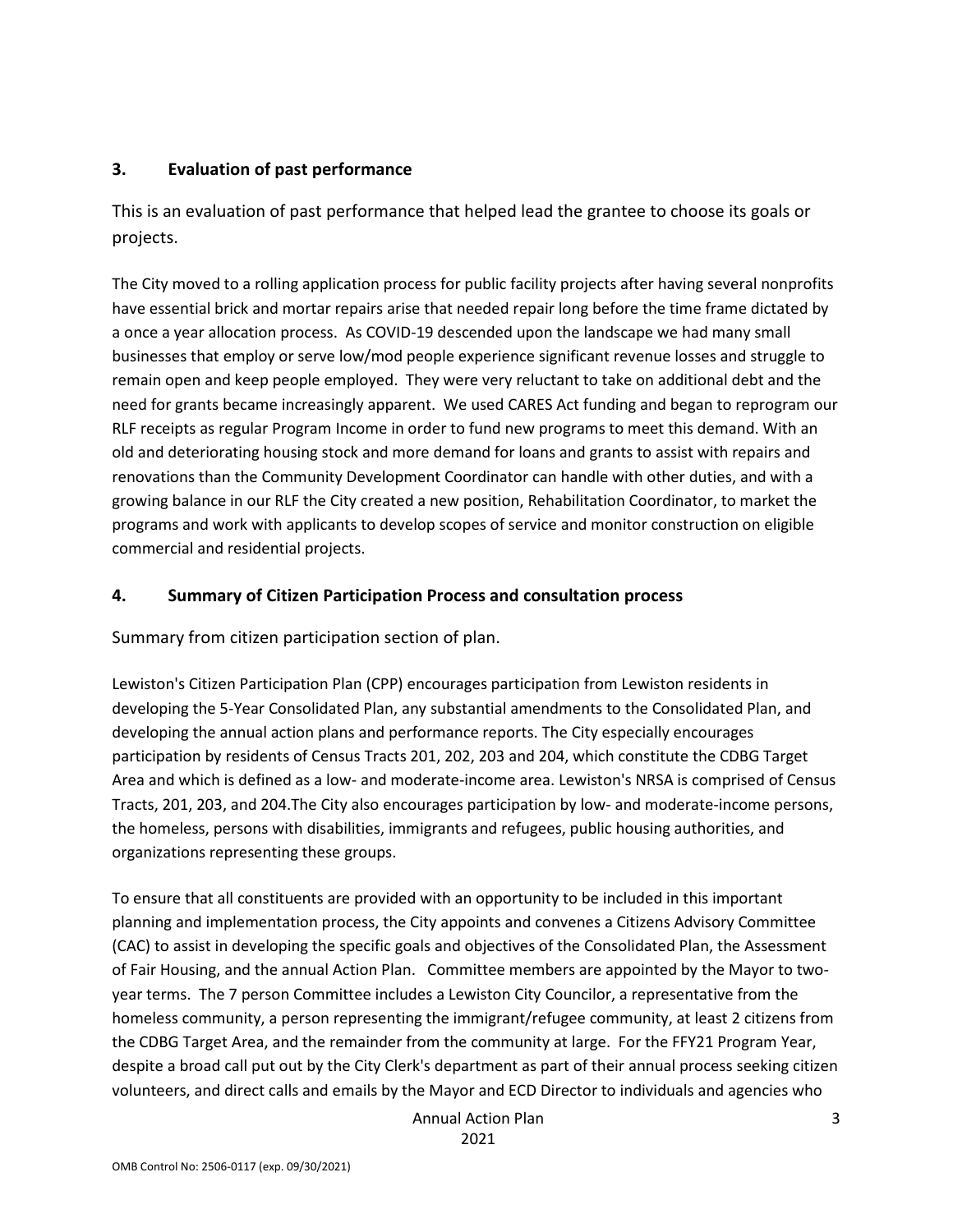could fill the role, a representative of the homeless community could not be found who was able and willing to serve on the CAC. In this program year the CAC consisted of 6 members.

On January 5th a NOFA an invitation to apply was posted on the City's web page and social media accounts, and sent via email to past recipients. Mandatory trainings that prospective applicants had to attend one of were held on January 8 and 11. Applications were due back before midnight on February 1. During the public process, the CAC members read, review, interview and score all applications for funding received from qualified applicants. This year the public process began on February 18, 2019. They met every week for 5 weeks and their funding recommendations were present to the Council at Workshop where public comment was invited on March 25.

The meetings of the CDBG Citizens Advisory Committee are open to the public with meeting times and dates published in advance on the City of Lewiston's social media accounts and on the City's website. Each year, the Lewiston City Council will take action on the acceptance of the Action Plan according to the City's Budget timeline, with final approval by City Council no later than May 7th. Final approval will take place at a City Council Meeting following a public hearing. Notice of the City Council meeting and public hearing on the Consolidated Plan and Action Plan will be provided on the City's website and social media accounts at least 10 days before the hearing is to take place.

### **5. Summary of public comments**

This could be a brief narrative summary or reference an attached document from the Citizen Participation section of the Con Plan.

No public comments were made at the March 25th meeting.

The 30 day public comment period was posted on the City's web page and social media accounts on April 1st with the comment period to end on May 2nd.

As elaborated on in the Section below, Tedford Housing, through multiple communication channels, expressed strong disappointment in not receiving an allocation of public service funding for this program year. A letter they sent to the Mayor and City Council is included in the AD 26 Public Notice attachment.

## **6. Summary of comments or views not accepted and the reasons for not accepting them**

During the public comment period a phone call was received by the ECD Director from Kevin Bunker who is on the Board of Directors of Tedford Housing. Mr. Bunker note the critical work that Tedford Housing to provide permanent supportive housing for those experiencing homelessness. In 2010 Tedford Housing built a 10 unit family supportive housing project in Census Tract 203 at the City's request. Since then, in most CDBG cycles, Tedford has been allocated CDBG funding to help fund a support services positon. Mr. Bunker expressed disappointment that Tedford was not recommended

Annual Action Plan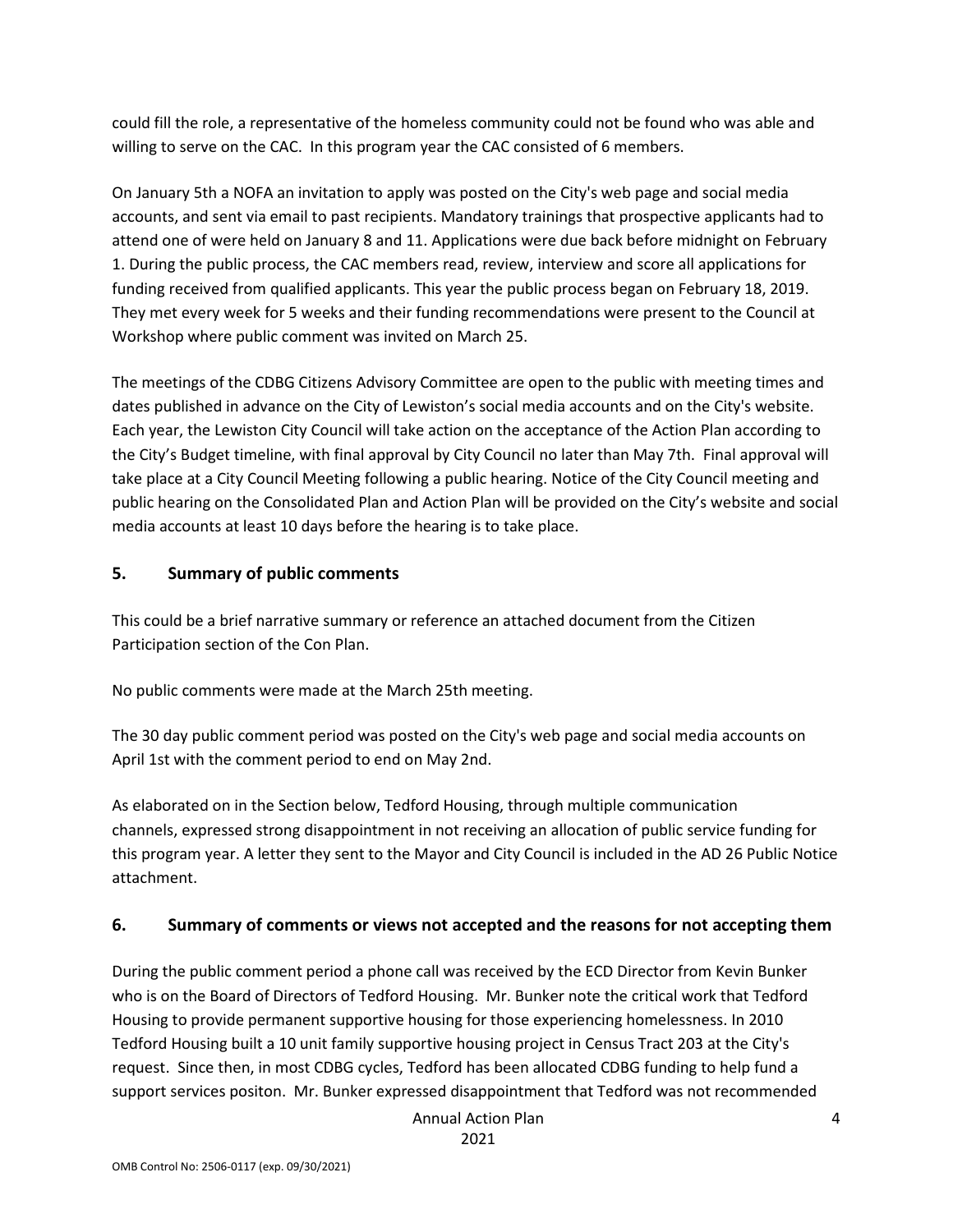for funding in this program year and asked if changes could be made. At the public hearing and CDBG Action Plan/Budget approval on May 4th Giff Jamison, Tedford's Director of Programs read into the record a letter from Roda Kott, Tedford's Executive Director expressing similar sentiments.

While this comment is noted and is part of the record, because of the limited funds available for agencies, limited staff capacity, and recommendation from HUD to reduce the number of public service agencies funded, no changes to the proposed budget were recommended by City staff. The CDBG funding allocations were approved, as initially presented to the City Council, with no changes.

### **7. Summary**

The City is about to enter the 2nd year of the Consolidated Plan 2020-2024. This year the City received a marginal (.98%) reduction in entitlement funding of \$8,920 for a total of \$906,484. Carryover activities from prior program years that are expected to be expended in FFY20 include \$100,000 to meet the match requirement of a \$500,000 EPA Brownfield Grant received by the City for the cleanup of Bates Mill #5; \$25,000 for a drinking water fountain to be installed in Kennedy Park as one of the Choice Neighborhood Planning and Action Activities as well as \$118,750 in other Choice identified Action Activities.

The City reduced the number of agencies funded from thirteen agencies funded annually over the last several years to nine agencies. Other entitlement activities this year include: CD administration, rehab administration, code enforcement, and rehabilitation of Howe Street sidewalks in the vicinity of Tree Street Youth. The City will use its revolving loan fund to make loans to remove lead hazards, create healthy housing, improve housing, facades, historic buildings, microenterprise activities, expand businesses and create jobs. Available this year in the RLF is \$666,325 for a total of \$1,949,238 to spend on activities for this plan year.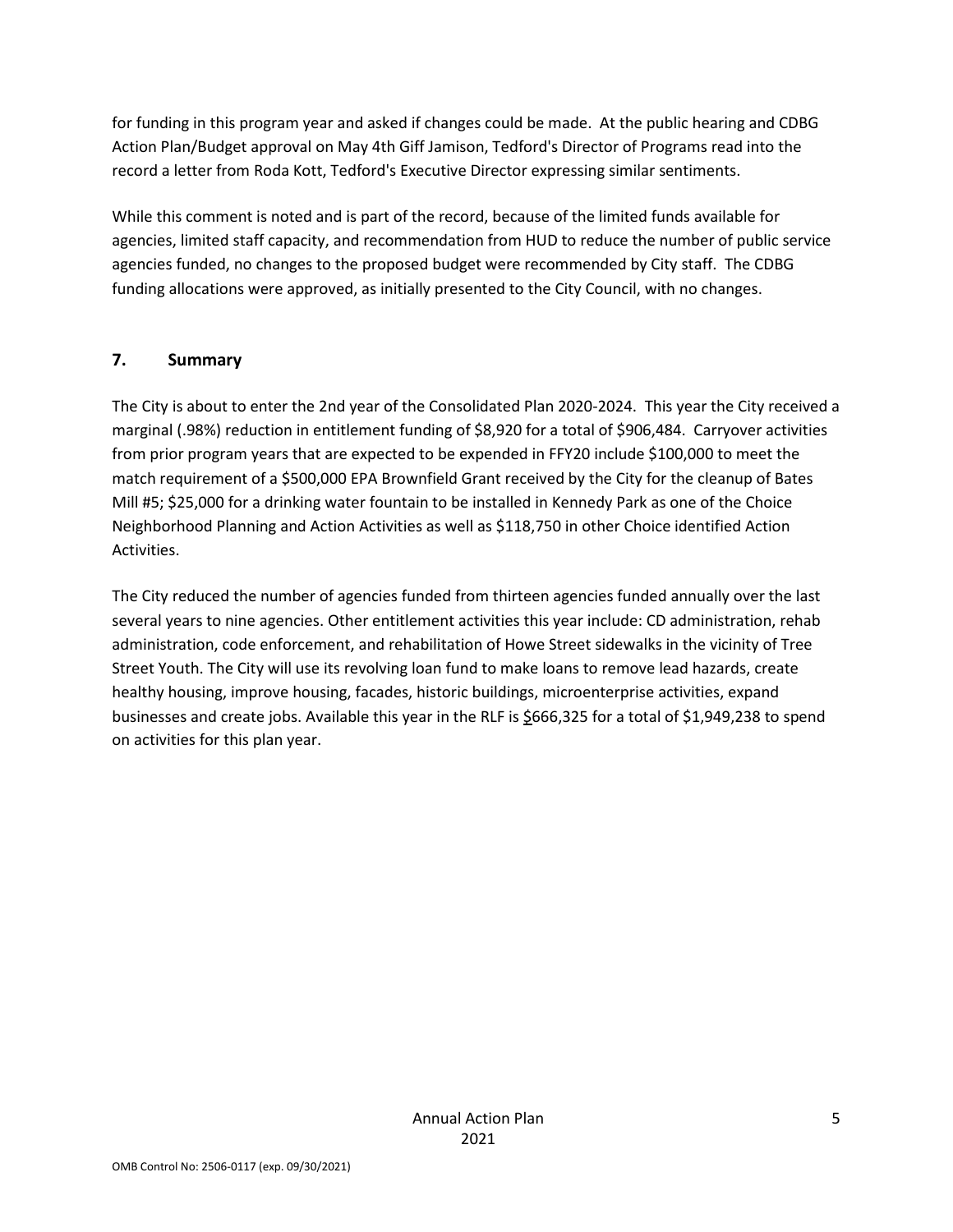## **PR-05 Lead & Responsible Agencies - 91.200(b)**

### **1. Agency/entity responsible for preparing/administering the Consolidated Plan**

The following are the agencies/entities responsible for preparing the Consolidated Plan and those responsible for administration of each grant program and funding source.

| <b>Agency Role</b>           | <b>Name</b>     | <b>Department/Agency</b>                      |
|------------------------------|-----------------|-----------------------------------------------|
| Lead Agency                  | <b>LEWISTON</b> |                                               |
| <b>CDBG Administrator</b>    |                 | City of Lewiston Economic & Community Develop |
| <b>HOPWA Administrator</b>   |                 |                                               |
| <b>HOME Administrator</b>    |                 | Auburn-Lewiston Home Consortium               |
| <b>HOPWA-C Administrator</b> |                 |                                               |

**Table 1 – Responsible Agencies**

### **Narrative**

The City of Lewiston has an Economic and Community Development Department (ECDD) that is responsible for preparing the Consolidated Plan and provides overall oversight for the federal HUD grants that come into the City. To assist the ECDD, our Finance Department provides a full time Grants Accountant responsible for managing the financial aspects of the grant. Other City Departments receive funding from Entitlement and are responsible for managing the funding allocated to them for a specific activity. Our department utilizes Interdepartmental Agreements that spells out the requirements of the funding for guidance to partnering City Department in administering grant funds.

### **Consolidated Plan Public Contact Information**

The City has adopted a Citizen Participation Plan that identifies how the public can be involved in the Consolidated Plan Process.

The City especially encourages participation by residents of Census Tracts 201, 202, 203 and 204, the CDBG Target Area that is defined as a low and moderate income area; as well as participation from all citizens that may be homeless, persons with disabilities, immigrants and refugees, public housing authorities, and organizations representing these groups.

To ensure that all constituents are provided with an opportunity to be included in this important planning and implementation process, the City appoints and convenes a Citizens Advisory Committee (CAC) to assist in developing the specific goals and objectives of the Consolidated Plan, the Assessment of Fair Housing, and the annual Action Plan. Committee members are appointed by the Mayor to two year terms coinciding with the calendar year. This seven-person Committee includes a Lewiston City Councilor, a representative from the homeless community, a person representing the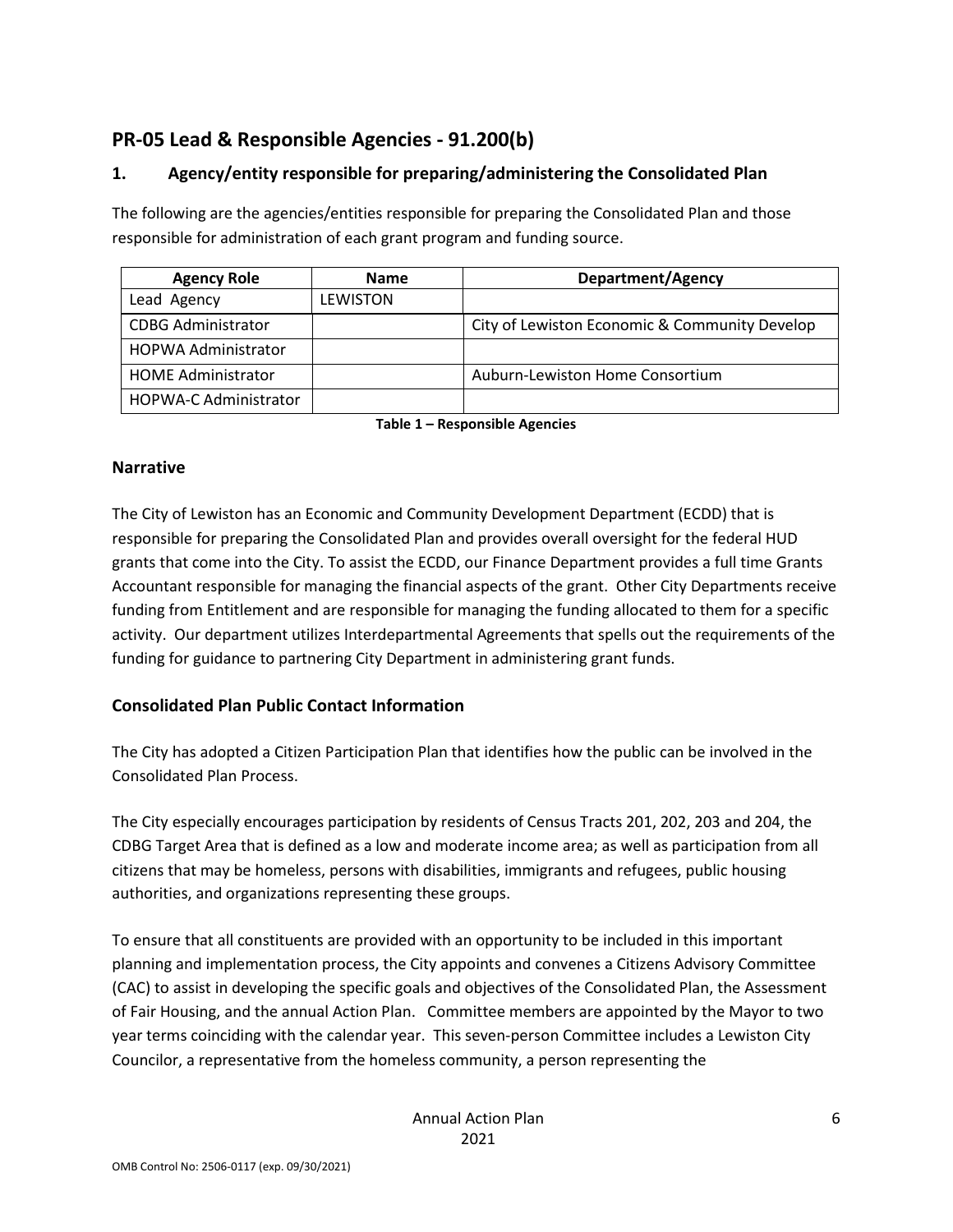immigrant/refugee community, at least 2 citizens from the City's CDBG Target Area, with the remainder from the community at large.

Questions about the plan should be directed to:

Lincoln Jeffers Economic Development Director 27 Pine Street ljeffers@lewistonmaine.gov 207.513.3014

Jessica Wilson Community Development Program Coordinator 27 Pine Street Lewiston, ME 04240 jwilson@lewistonmaine.gov 207.513.3000 ext. 3237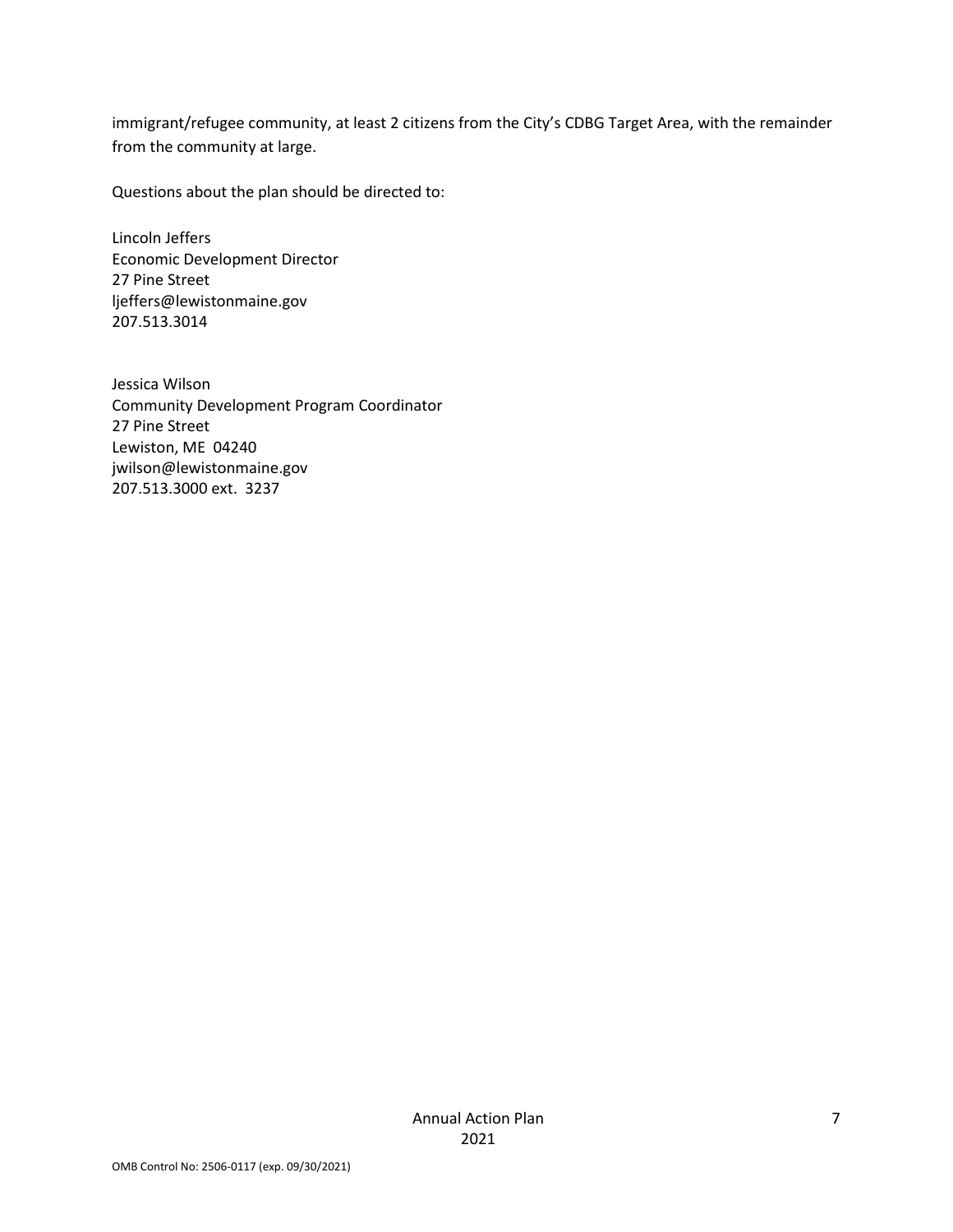## **AP-10 Consultation - 91.100, 91.200(b), 91.215(l)**

### **1. Introduction**

As part of Lewiston's 2020-2024 Consolidated Planning process 33 agencies and entities responded to a survey designed to identify the populations they work with and serve, and the challenges faced by low/moderate income residents. Survey respondents included local police departments, homeless service providers, housing authorities, public health agencies, education and youth services providers, CAP agencies, finance institutions, elected officials, housing developers, Veteran's service organizations, business leaders, philanthropic foundations, transit providers, Maine Department of Labor, immigrant service organizations, and domestic abuse organizations. This information informed the ways CDBG funds could be used to address those needs. The recurring themes articulated in those surveys include: public transit needing longer hours and expanded routes; inadequate supply of safe, decent and affordable housing; and the need to address lead and other health issues in housing. Low incomes were recognized as a foundation of many of the challenges of the target area. Suggestions to combat it include the need for more accessible and affordable education and/or work training opportunities that address both hard and soft skills; more childcare, including culturally appropriate childcare and care outside of regular business hours. Public infrastructure needs include better sidewalks, crosswalks and lighting, a need for more public greenspace and gathering places, and broadband. Independent of the survey City staff have met with internet service providers to encourage expansion of broadband service into a section of Lisbon Street in the NRSA with inadequate coverage for business needs. The Tree Street neighborhood has fiber, but the cost of equipment and fees for service are beyond the means of many. LIHTC projects developed over the last several years include broadband access as part of the rent. Improved affordability and access to broadband are recognized as needs to be addressed over the term of this Consolidated Plan.

## **Provide a concise summary of the jurisdiction's activities to enhance coordination between public and assisted housing providers and private and governmental health, mental health and service agencies (91.215(l)).**

The City has well established relationships with several housing developers that utilize LIHTC to develop projects. The public/private partnership needed to make project economically viable varies by project, but historically the City has provided no cost or low cost land, Tax Increment Financing, and HOME funds for projects. The City coordinates with MaineHousing on affordable housing projects, the Continuum of Care, and on temporary emergency shelters necessitation by the COVID pandemic. The City has long established relationships with a variety of non-profit agencies serving the communities most needy citizens, and partners with Healthy Androscoggin, an affiliate of Central Maine Medical Center on lead poisoning prevention and education efforts and other public health initiatives. The City has worked closely with the Lewiston Housing Authority (LHA) over the course of the Choice Neighborhood Planning and Action Grant, and has provided financial support to help acquire and demolish properties suitable for redevelopment as articulated in the Choice Plan. LHA was the lead applicant on the Choice

> Annual Action Plan 2021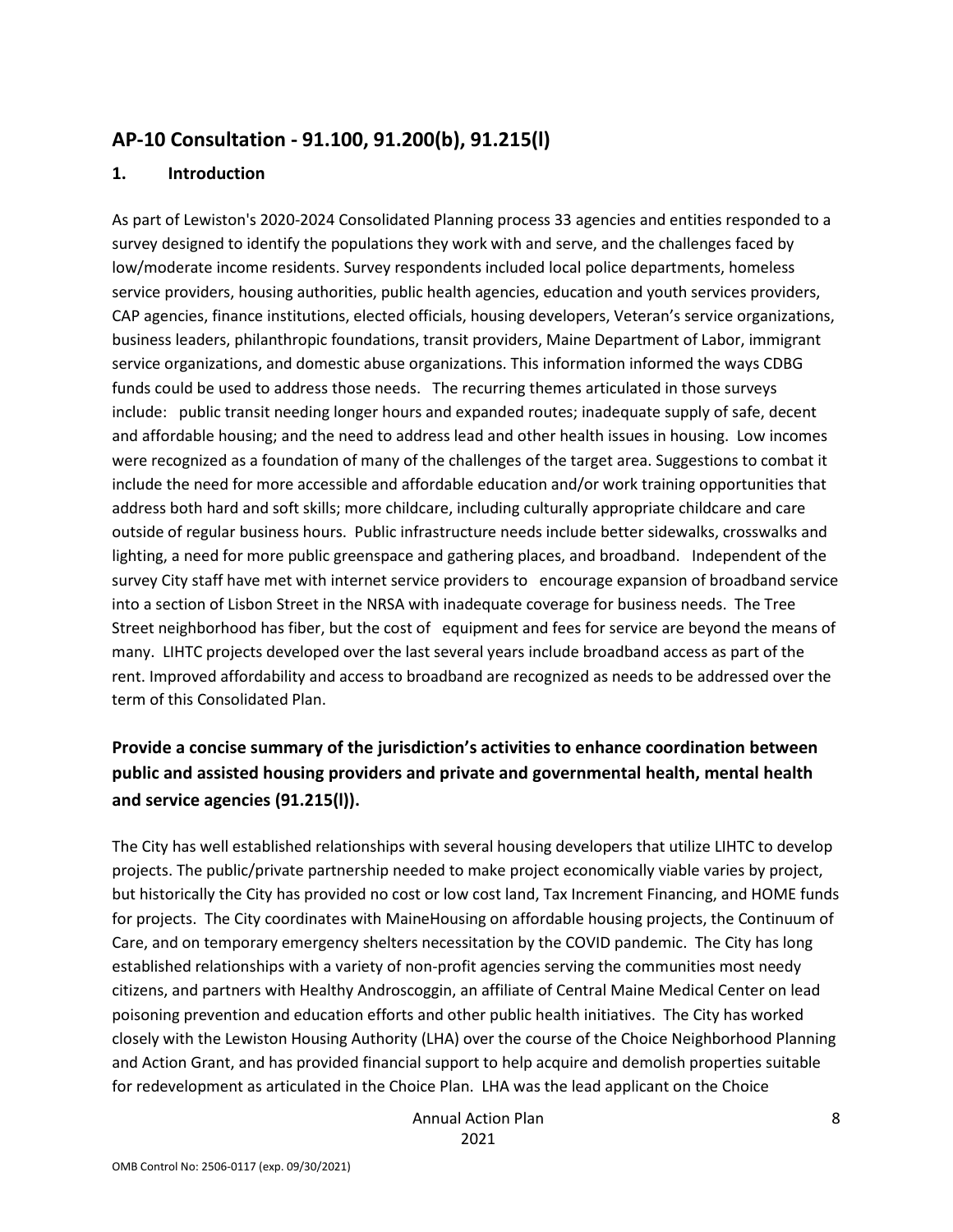Implementation grant application with the City as a co-applicant. LHA is taking the lead on the Housing portion of the plan; the City is lead on the Neighborhood portion of the plan. Community Concepts is lead on the Peoples part of the plan.

## **Describe coordination with the Continuum of Care and efforts to address the needs of homeless persons (particularly chronically homeless individuals and families, families with children, veterans, and unaccompanied youth) and persons at risk of homelessness.**

The Maine State Housing Authority works with homeless service providers and other organizations toward a shared goal of preventing and eliminating homelessness in Maine. Collaborative efforts include the Continuum of Care (COC) a group of service providers serving a particular geographic area who work together to develop programs that address homelessness. Lewiston and Auburn are part of the Maine Balance of State Continuum of Care.

Locally, providers who address the continuum of homeless services for the area collaborate through the Lewiston-Auburn Alliance for Services to the Homeless (LAASH). LAASH works to improve access to services and housing for persons who are homeless or at risk, shares information and strengthens cooperation among local agencies and homeless providers, identifies gaps in services, increases public awareness about homeless issues, and seeks funding to service the homeless and at-risk. The group meets monthly to focus on local homeless issues and provide a forum for educating its members. Auburn and Lewiston Community Development staff participate in LAASH, and a consultation meeting with LAASH informed the needs and priorities of the Consolidated Plan. The State of Maine held a Continuum of Care meeting in Lewiston with the participation of Auburn and Lewiston's Community Development Departments. The City Council established a Housing Committee. The first recommendations of that committee were to take action to address the needs of Lewiston's homeless population, including but not limited to expanded overnight capacity, supporting Housing First homeless shelter that provide supportive services, and the establishment of public bathrooms and shower facilities. In this Action Plan the City will be funding the Trinity Jubilee Day Shelter and Resource Center, Trinity Jubilee Food Pantry, and New Beginnings Homeless Youth Education Support Program, and Sophia's House which is a program of the center for Wisdom's Women that provides housing, support services, and workforce training for women who are healing from trafficking, exploitation, addiction or incarceration.

## **Describe consultation with the Continuum(s) of Care that serves the jurisdiction's area in determining how to allocate ESG funds, develop performance standards for and evaluate outcomes of projects and activities assisted by ESG funds, and develop funding, policies and procedures for the operation and administration of HMIS**

On June 5, 2019, LAASH and Maine CoC held a focus group to determine and assess needs of homeless persons, 53 persons were in attendance including homeless persons, and representing state, federal and local government staff, Senator King's office, housing providers, homeless shelters, interested citizens,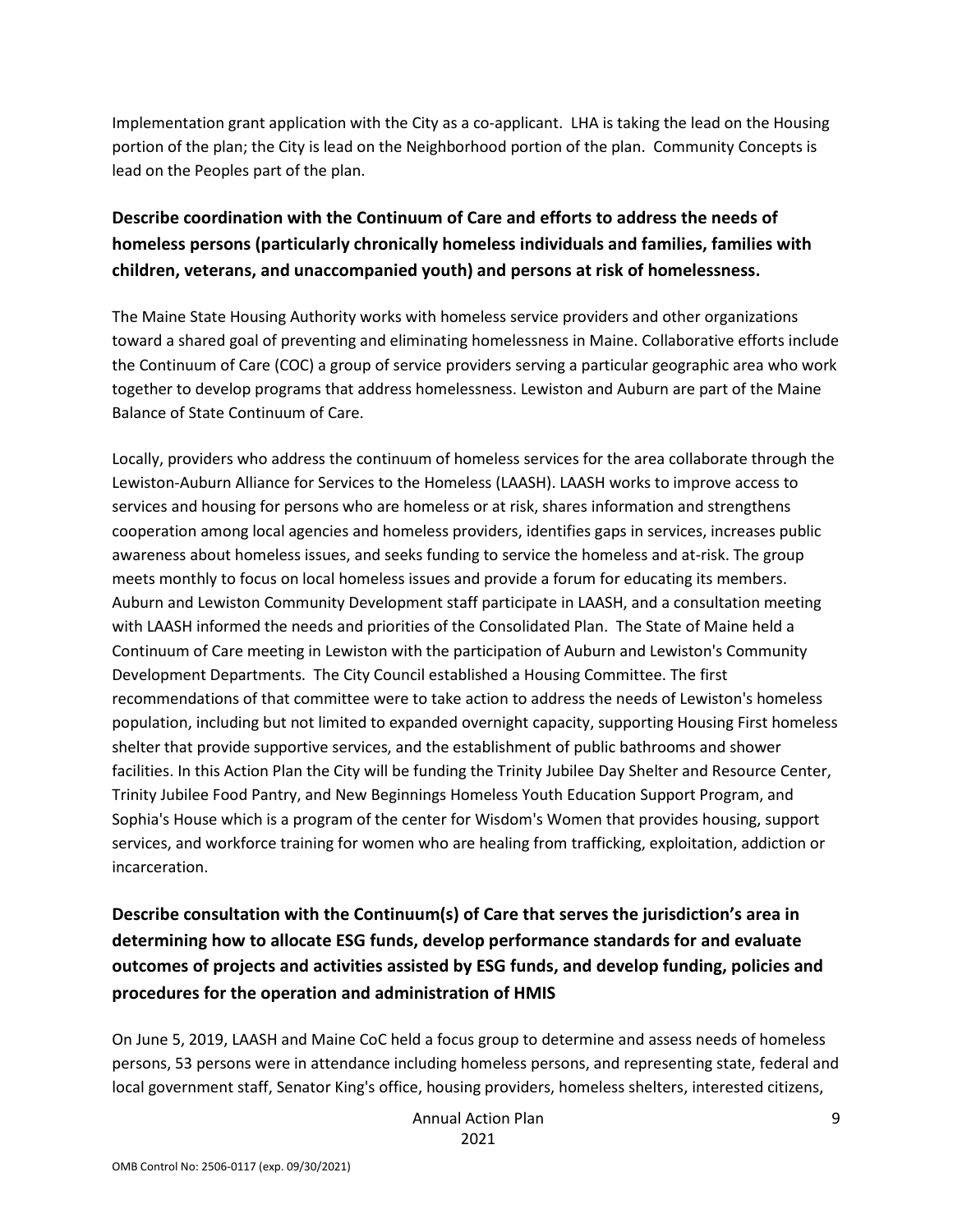mental health, health, nutrition, and substance abuse providers. The CoC, working with a consultant funded by MaineHousing, is in the process of evaluating how to best deliver homeless services on a regional basis in order to best meet the homeless where they are.

## **2. Agencies, groups, organizations and others who participated in the process and consultations**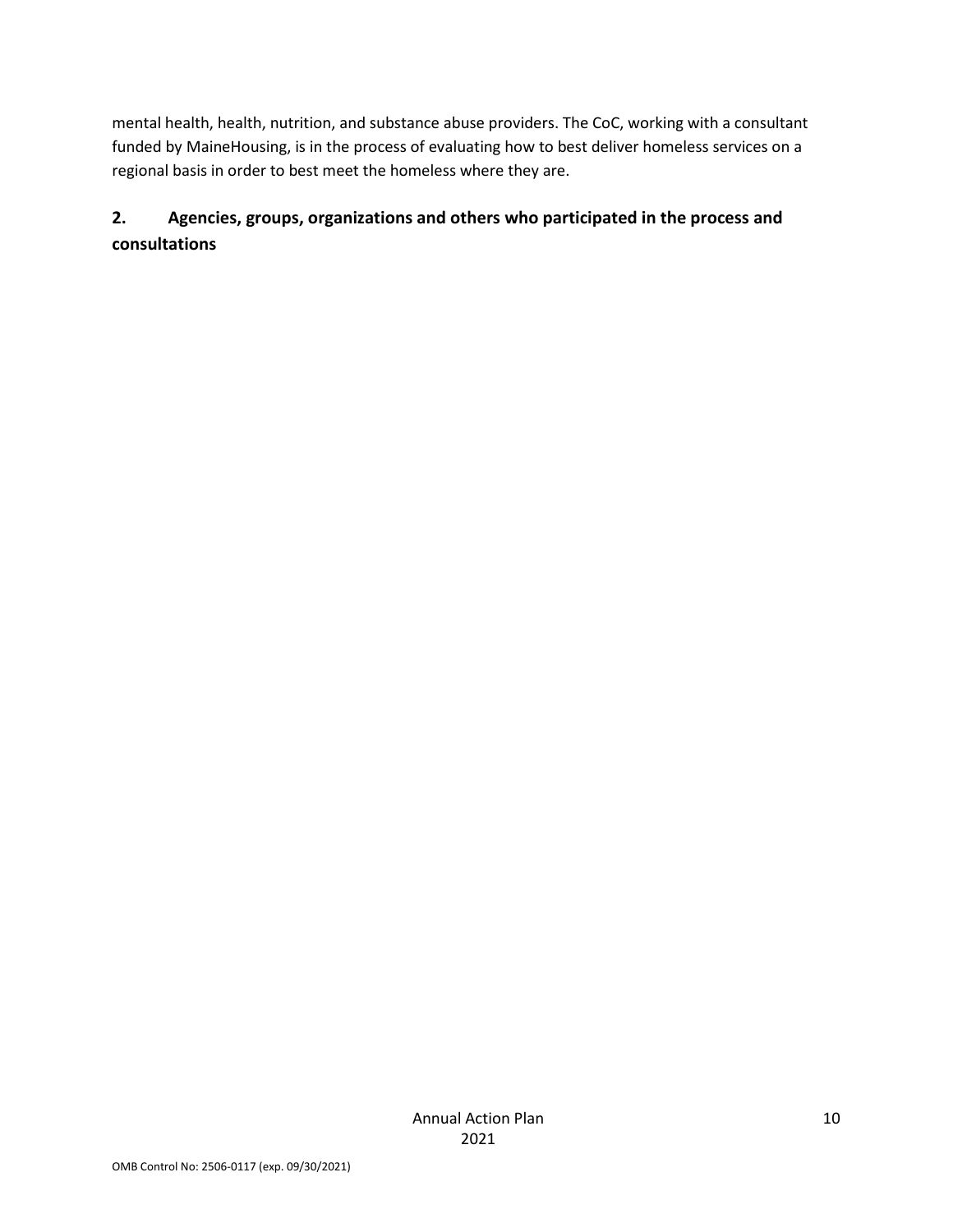**Table 2 – Agencies, groups, organizations who participated**

| $\mathbf{1}$   | Agency/Group/Organization                                                                                                                                         | <b>Seniors Plus</b>                                                                                                                                                                                                                                                                                                                                                                                                         |  |
|----------------|-------------------------------------------------------------------------------------------------------------------------------------------------------------------|-----------------------------------------------------------------------------------------------------------------------------------------------------------------------------------------------------------------------------------------------------------------------------------------------------------------------------------------------------------------------------------------------------------------------------|--|
|                | <b>Agency/Group/Organization Type</b>                                                                                                                             | Services-Elderly Persons<br>Regional organization                                                                                                                                                                                                                                                                                                                                                                           |  |
|                | What section of the Plan was addressed by<br><b>Consultation?</b>                                                                                                 | <b>Anti-poverty Strategy</b><br>Meals on Wheels                                                                                                                                                                                                                                                                                                                                                                             |  |
|                | Briefly describe how the Agency/Group/Organization<br>was consulted. What are the anticipated outcomes of<br>the consultation or areas for improved coordination? | Agency applied for CDBG funding as part of annual application process. They<br>described their program, request, need for the service and past performance.<br>They requested funds for their Meals on Wheels program, but noted additional<br>benefits to seniors, including education and socialization that allow them to live<br>independently for a longer period. The agency was allocated \$25,000 in CDBG<br>funds. |  |
| $\overline{2}$ | Agency/Group/Organization                                                                                                                                         | TRINITY JUBILEE CENTER - DAY SHELTER AND RESOURCE CENTER                                                                                                                                                                                                                                                                                                                                                                    |  |
|                | <b>Agency/Group/Organization Type</b>                                                                                                                             | Services-Children<br>Services-Elderly Persons<br>Services-Persons with Disabilities<br>Services-Persons with HIV/AIDS<br>Services-Victims of Domestic Violence<br>Services-homeless<br>Services-Health<br>Neighborhood Organization                                                                                                                                                                                         |  |
|                | What section of the Plan was addressed by<br>Consultation?                                                                                                        | Homeless Needs - Chronically homeless<br>Homeless Needs - Families with children<br>Homelessness Needs - Veterans<br>Homelessness Needs - Unaccompanied youth                                                                                                                                                                                                                                                               |  |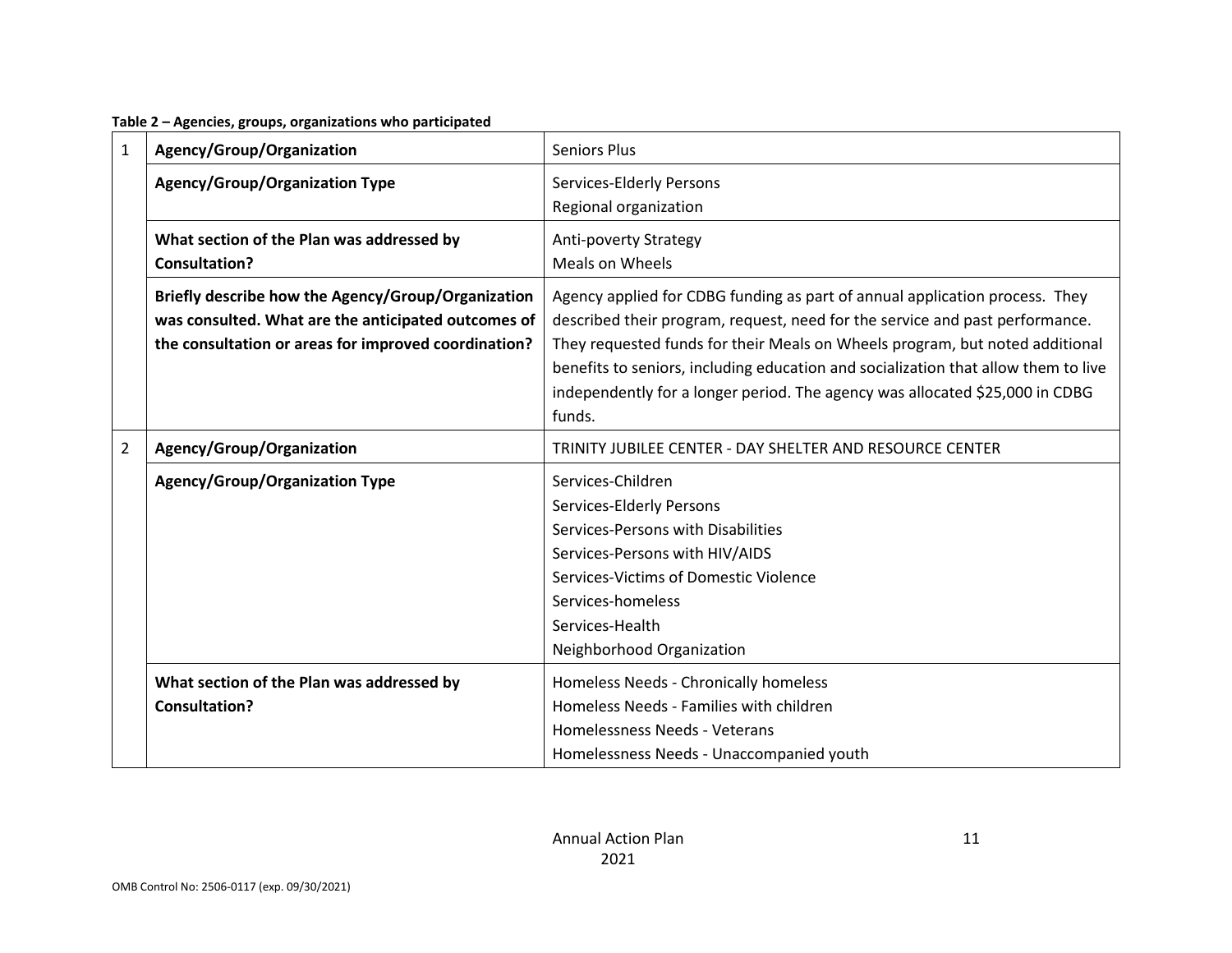|   | Briefly describe how the Agency/Group/Organization<br>was consulted. What are the anticipated outcomes of<br>the consultation or areas for improved coordination? | Agency applied for CDBG funding as part of annual application process. They<br>have two programs operating out of the same space: a food pantry and a day<br>shelter homeless resource center. They interviewed with the CDBG Citizen<br>Advisory Committee, describing their programs, need for the services, and and<br>past performance. Trinity was awarded \$9,000 for the pantry and \$29,000 for<br>the shelter and resource center in CDBG funds. |  |  |  |
|---|-------------------------------------------------------------------------------------------------------------------------------------------------------------------|-----------------------------------------------------------------------------------------------------------------------------------------------------------------------------------------------------------------------------------------------------------------------------------------------------------------------------------------------------------------------------------------------------------------------------------------------------------|--|--|--|
| 3 | Agency/Group/Organization                                                                                                                                         | Center for Women's Wisdom                                                                                                                                                                                                                                                                                                                                                                                                                                 |  |  |  |
|   | <b>Agency/Group/Organization Type</b>                                                                                                                             | Housing<br>Services - Housing<br>Services-Victims of Domestic Violence<br>Services-homeless<br>Services-Health<br>Services-Education<br>Services-Employment<br>Services - Victims                                                                                                                                                                                                                                                                         |  |  |  |
|   | What section of the Plan was addressed by<br>Consultation?                                                                                                        | Homeless Needs - Chronically homeless<br><b>Homelessness Strategy</b>                                                                                                                                                                                                                                                                                                                                                                                     |  |  |  |
|   | Briefly describe how the Agency/Group/Organization<br>was consulted. What are the anticipated outcomes of<br>the consultation or areas for improved coordination? | Agency applied for CDBG funding as part of annual application process. They<br>interviewed with the CDBG Citizen Advisory Committee, describing their<br>program, need for their service in the community, and past performance. They<br>provide housing, supportive services, and job training to women coming out of<br>prison, addiction, abusive situations or that have been trafficked. The agency<br>was allocated \$19,400 in CDBG funding        |  |  |  |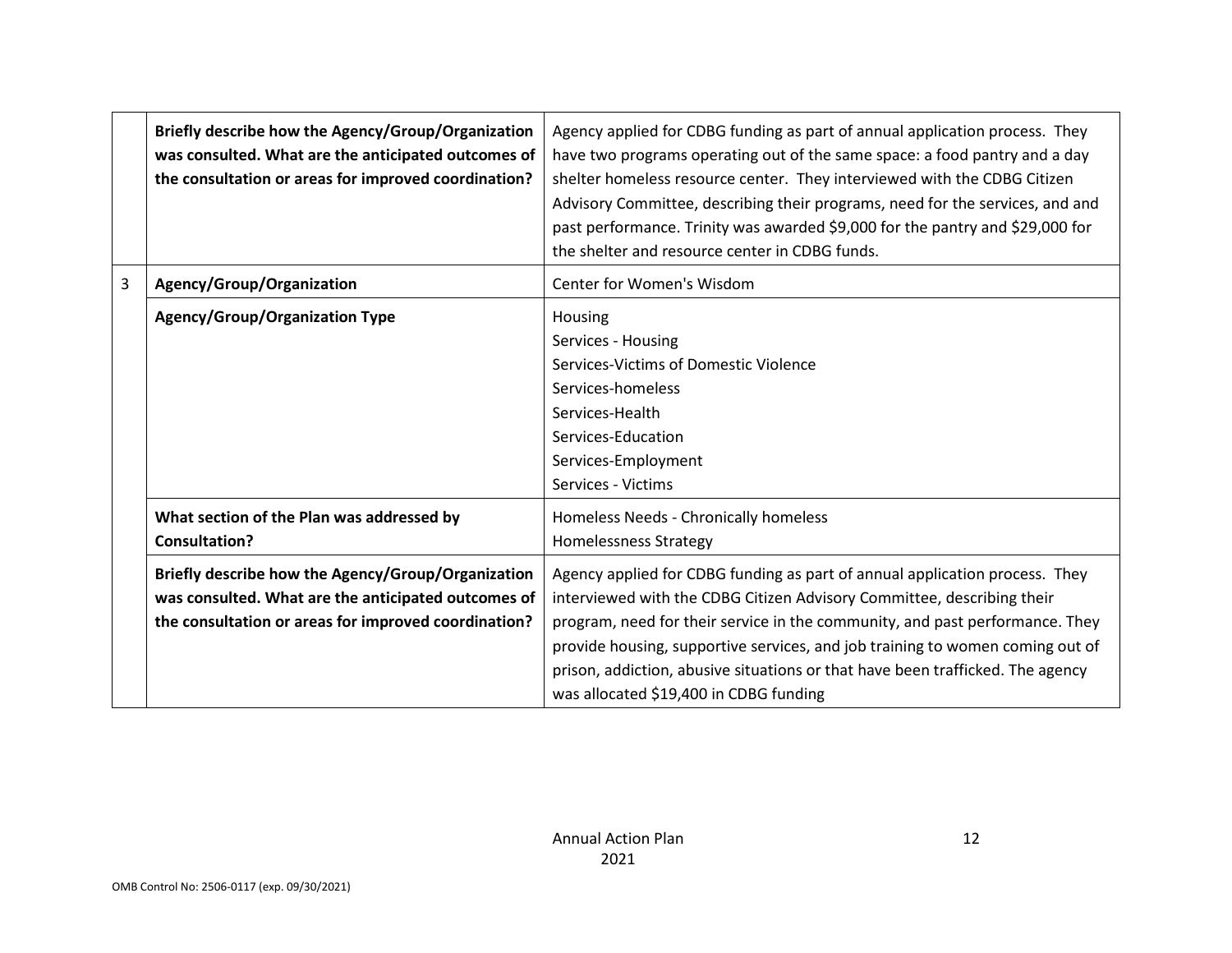| 4 | Agency/Group/Organization                            | <b>Lewiston Adult Education</b>                                              |  |  |
|---|------------------------------------------------------|------------------------------------------------------------------------------|--|--|
|   | <b>Agency/Group/Organization Type</b>                | Services-Education                                                           |  |  |
|   |                                                      | Services-Employment                                                          |  |  |
|   |                                                      | Services - Narrowing the Digital Divide                                      |  |  |
|   |                                                      | Other government - Local                                                     |  |  |
|   |                                                      | Regional organization                                                        |  |  |
|   | What section of the Plan was addressed by            | <b>Economic Development</b>                                                  |  |  |
|   | <b>Consultation?</b>                                 | Work force training                                                          |  |  |
|   | Briefly describe how the Agency/Group/Organization   | Agency applied for CDBG funding as part of annual application process. They  |  |  |
|   | was consulted. What are the anticipated outcomes of  | interviewed with the CDBG Citizen Advisory Committee, describing their       |  |  |
|   | the consultation or areas for improved coordination? | program, need for their service in the community, and past performance. They |  |  |
|   |                                                      | provide integrated skill based work readiness training. The organization was |  |  |
|   |                                                      | allocated \$23,017 in CDBG funding.                                          |  |  |
| 5 | Agency/Group/Organization                            | NEW BEGINNINGS, INC.                                                         |  |  |
|   | <b>Agency/Group/Organization Type</b>                | Housing                                                                      |  |  |
|   |                                                      | Services - Housing                                                           |  |  |
|   |                                                      | Services-homeless                                                            |  |  |
|   |                                                      | Services-Education                                                           |  |  |
|   |                                                      | Service-Fair Housing                                                         |  |  |
|   |                                                      | Services - Narrowing the Digital Divide                                      |  |  |
|   |                                                      | <b>Child Welfare Agency</b>                                                  |  |  |
|   |                                                      | Neighborhood Organization                                                    |  |  |
|   | What section of the Plan was addressed by            | Homelessness Needs - Unaccompanied youth                                     |  |  |
|   | <b>Consultation?</b>                                 | <b>Anti-poverty Strategy</b>                                                 |  |  |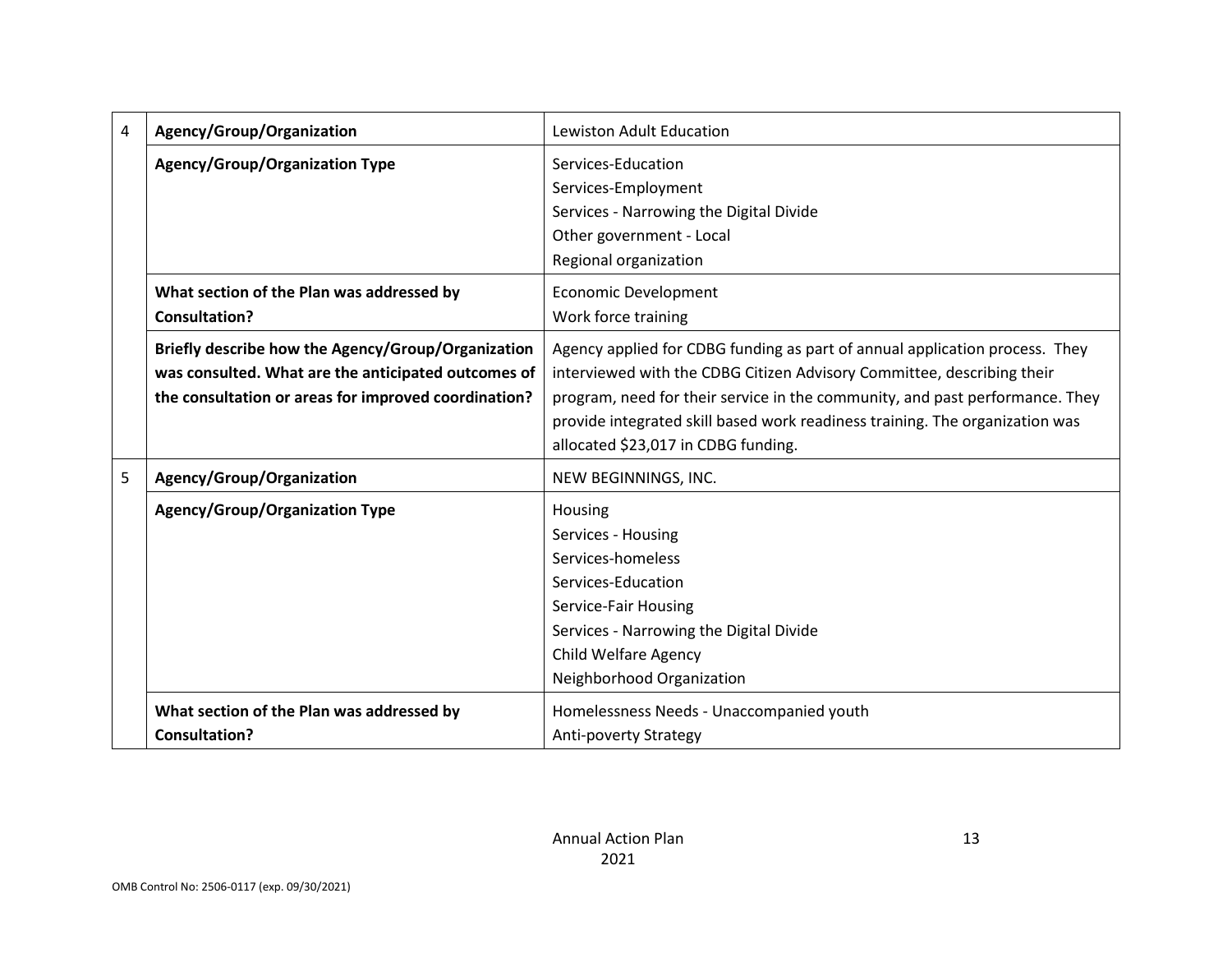|   | Briefly describe how the Agency/Group/Organization<br>was consulted. What are the anticipated outcomes of<br>the consultation or areas for improved coordination? | Agency applied for CDBG funding as part of annual application process. They<br>interviewed with the CDBG Citizen Advisory Committee, describing their<br>program, need for their service in the community, and past performance. They<br>provide shelter and a variety of supportive services to homeless unaccompanied<br>youth. They specifically were seeking CDBG funding this year for educational<br>supports to homeless youth dealing with remote learning. The program<br>provides individualized support to match participants' strengths and challenges.<br>The agency was allocated \$18,800 in CDBG funding. |  |  |
|---|-------------------------------------------------------------------------------------------------------------------------------------------------------------------|---------------------------------------------------------------------------------------------------------------------------------------------------------------------------------------------------------------------------------------------------------------------------------------------------------------------------------------------------------------------------------------------------------------------------------------------------------------------------------------------------------------------------------------------------------------------------------------------------------------------------|--|--|
| 6 | Agency/Group/Organization                                                                                                                                         | ANDROSCOGGIN HEAD START & CHILD CARE                                                                                                                                                                                                                                                                                                                                                                                                                                                                                                                                                                                      |  |  |
|   | <b>Agency/Group/Organization Type</b>                                                                                                                             | Services-Children<br>Services-homeless<br>Services-Education<br>Services-Employment<br><b>Health Agency</b><br>Child Welfare Agency<br>Regional organization                                                                                                                                                                                                                                                                                                                                                                                                                                                              |  |  |
|   | What section of the Plan was addressed by<br><b>Consultation?</b>                                                                                                 | Homeless Needs - Families with children                                                                                                                                                                                                                                                                                                                                                                                                                                                                                                                                                                                   |  |  |
|   | Briefly describe how the Agency/Group/Organization<br>was consulted. What are the anticipated outcomes of<br>the consultation or areas for improved coordination? | Agency applied for CDBG funding as part of annual application process. They<br>interviewed with the CDBG Citizen Advisory Committee, describing their<br>program, need for their service in the community, and past performance. They<br>provide early education and extended care to children of low/moderate income<br>families as well as parenting education and work opportunities. The agency was<br>allocated \$9,400 in CDBG funding.                                                                                                                                                                             |  |  |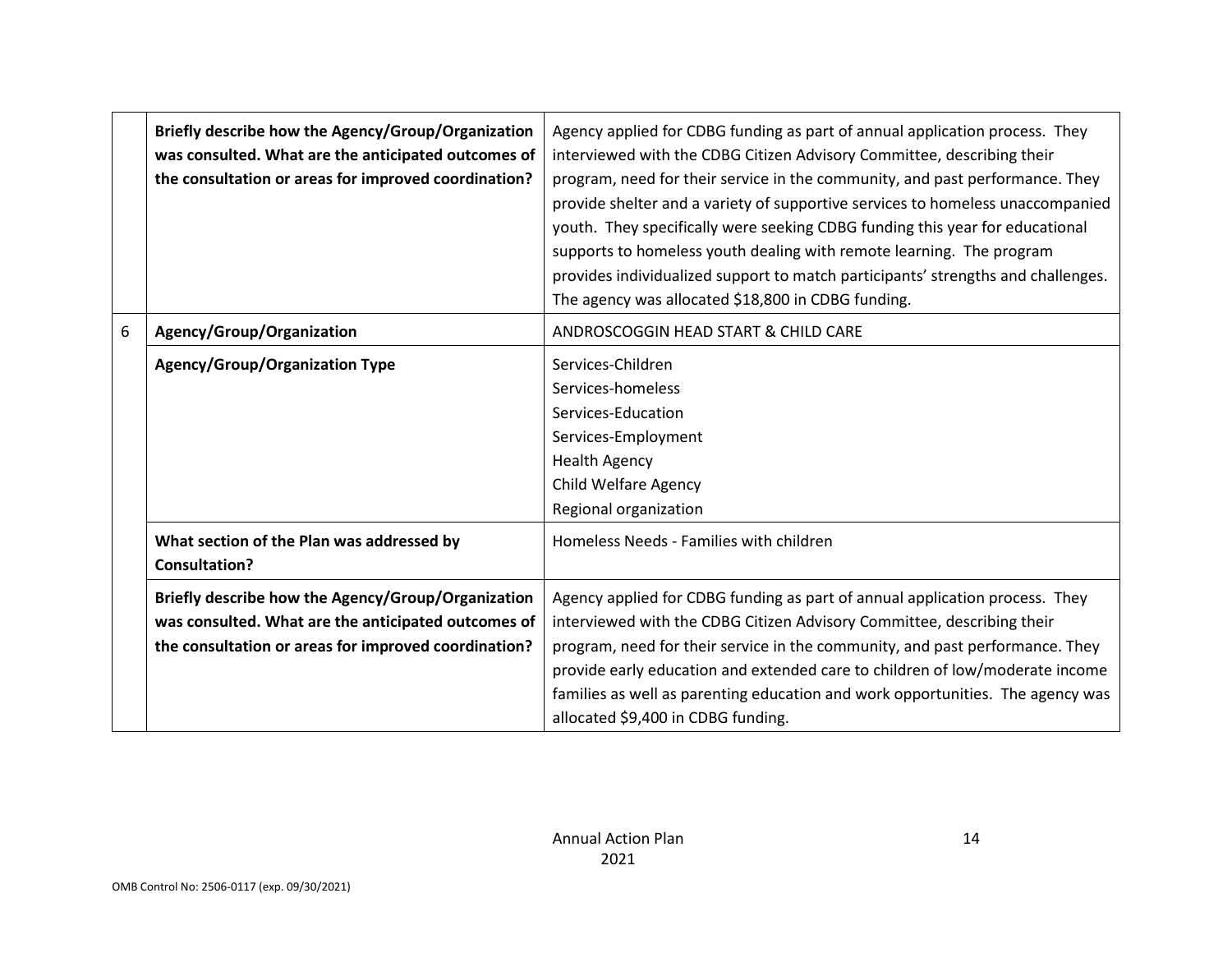| $\overline{7}$ | Agency/Group/Organization                                                                                                                                         | <b>TREE STREET YOUTH</b>                                                                                                                                                                                                                                                                                                                                                                                                                                                                                                               |  |  |
|----------------|-------------------------------------------------------------------------------------------------------------------------------------------------------------------|----------------------------------------------------------------------------------------------------------------------------------------------------------------------------------------------------------------------------------------------------------------------------------------------------------------------------------------------------------------------------------------------------------------------------------------------------------------------------------------------------------------------------------------|--|--|
|                | <b>Agency/Group/Organization Type</b>                                                                                                                             | Services-Children<br>Services-Education<br>Services-Employment<br>Services - Narrowing the Digital Divide<br><b>Child Welfare Agency</b><br><b>Civic Leaders</b><br>Neighborhood Organization                                                                                                                                                                                                                                                                                                                                          |  |  |
|                | What section of the Plan was addressed by<br><b>Consultation?</b>                                                                                                 | <b>Economic Development</b><br><b>Anti-poverty Strategy</b>                                                                                                                                                                                                                                                                                                                                                                                                                                                                            |  |  |
|                | Briefly describe how the Agency/Group/Organization<br>was consulted. What are the anticipated outcomes of<br>the consultation or areas for improved coordination? | Agency applied for CDBG funding as part of annual application process. They<br>interviewed with the CDBG Citizen Advisory Committee, describing their<br>program, need for their service in the community, and past performance. They<br>provide after school education and enrichment services for children K-12. As<br>children progress through the program they have opportunities to become<br>mentors and take leadership roles, resulting in job skills and work readiness.<br>The agency was allocated \$13,650 in CDBG funds. |  |  |
| 8              | Agency/Group/Organization                                                                                                                                         | YWCA OF CENTRAL MAINE                                                                                                                                                                                                                                                                                                                                                                                                                                                                                                                  |  |  |
|                | <b>Agency/Group/Organization Type</b>                                                                                                                             | Services-Children<br>Services-Elderly Persons<br>Services-Health<br>Services-Education<br><b>Health Agency</b><br>Regional organization                                                                                                                                                                                                                                                                                                                                                                                                |  |  |
|                | What section of the Plan was addressed by<br><b>Consultation?</b>                                                                                                 | Homeless Needs - Families with children<br>Homelessness Needs - Unaccompanied youth<br><b>Homelessness Strategy</b>                                                                                                                                                                                                                                                                                                                                                                                                                    |  |  |
|                |                                                                                                                                                                   | 15<br><b>Annual Action Plan</b>                                                                                                                                                                                                                                                                                                                                                                                                                                                                                                        |  |  |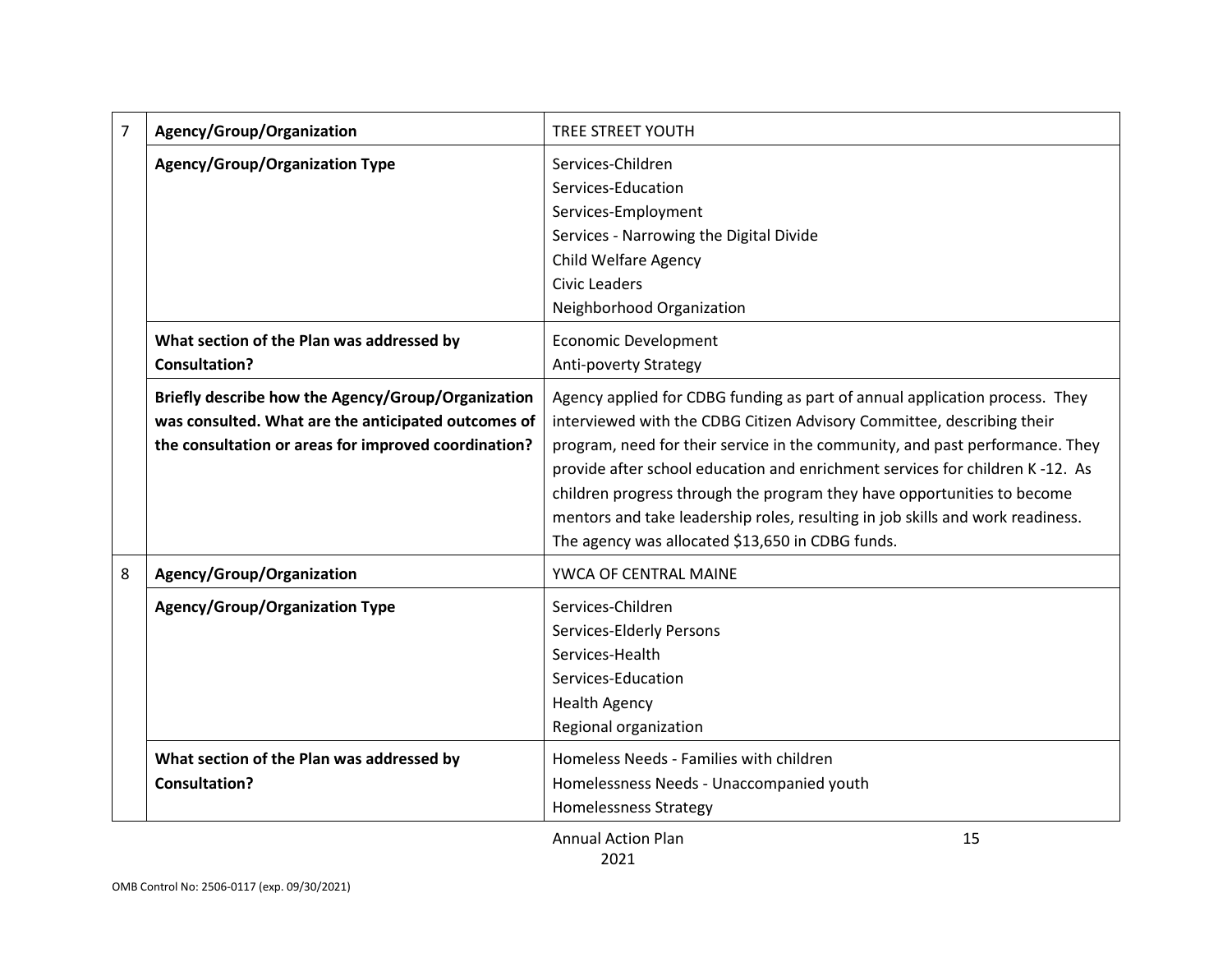| Briefly describe how the Agency/Group/Organization<br>was consulted. What are the anticipated outcomes of<br>the consultation or areas for improved coordination? | Agency applied for CDBG funding as part of annual application process. They<br>interviewed with the CDBG Citizen Advisory Committee, describing their<br>program, need for their service in the community, and past performance. They<br>provide a host of wellness services to the community, including health<br>education, free meals for children enrolled in programs, swimming and other<br>recreational opportunities and daycare. They specifically sought funding for a<br>2:00 pm - 6:00 pm school aged childcare program for youth up to 17 years old<br>to provide them with a safe, supportive, supervised place to be between school<br>and home. The agency was awarded \$13,650 in CDBG funding |  |  |
|-------------------------------------------------------------------------------------------------------------------------------------------------------------------|-----------------------------------------------------------------------------------------------------------------------------------------------------------------------------------------------------------------------------------------------------------------------------------------------------------------------------------------------------------------------------------------------------------------------------------------------------------------------------------------------------------------------------------------------------------------------------------------------------------------------------------------------------------------------------------------------------------------|--|--|
| Agency/Group/Organization                                                                                                                                         | VETERAN'S, INC.                                                                                                                                                                                                                                                                                                                                                                                                                                                                                                                                                                                                                                                                                                 |  |  |
| <b>Agency/Group/Organization Type</b>                                                                                                                             | Housing<br>Services - Housing<br>Services-homeless<br>Services-Education<br>Services-Employment<br>Regional organization                                                                                                                                                                                                                                                                                                                                                                                                                                                                                                                                                                                        |  |  |
| What section of the Plan was addressed by                                                                                                                         | Homeless Needs - Chronically homeless                                                                                                                                                                                                                                                                                                                                                                                                                                                                                                                                                                                                                                                                           |  |  |
|                                                                                                                                                                   | Homelessness Needs - Veterans                                                                                                                                                                                                                                                                                                                                                                                                                                                                                                                                                                                                                                                                                   |  |  |
| Briefly describe how the Agency/Group/Organization                                                                                                                | Agency applied for CDBG funding as part of annual application process. They                                                                                                                                                                                                                                                                                                                                                                                                                                                                                                                                                                                                                                     |  |  |
|                                                                                                                                                                   | interviewed with the CDBG Citizen Advisory Committee, describing their                                                                                                                                                                                                                                                                                                                                                                                                                                                                                                                                                                                                                                          |  |  |
|                                                                                                                                                                   | program, need for their service in the community, and past performance.<br>Veteran's Inc applied for funding to increase supportive services to veteran's                                                                                                                                                                                                                                                                                                                                                                                                                                                                                                                                                       |  |  |
|                                                                                                                                                                   | living in the organization's permanent supportive housing facility. The city<br>reduced the number of agencies funded this year because of capacity<br>constraints. This organization scored below the threshold required for funding.                                                                                                                                                                                                                                                                                                                                                                                                                                                                          |  |  |
|                                                                                                                                                                   | <b>Consultation?</b><br>was consulted. What are the anticipated outcomes of<br>the consultation or areas for improved coordination?                                                                                                                                                                                                                                                                                                                                                                                                                                                                                                                                                                             |  |  |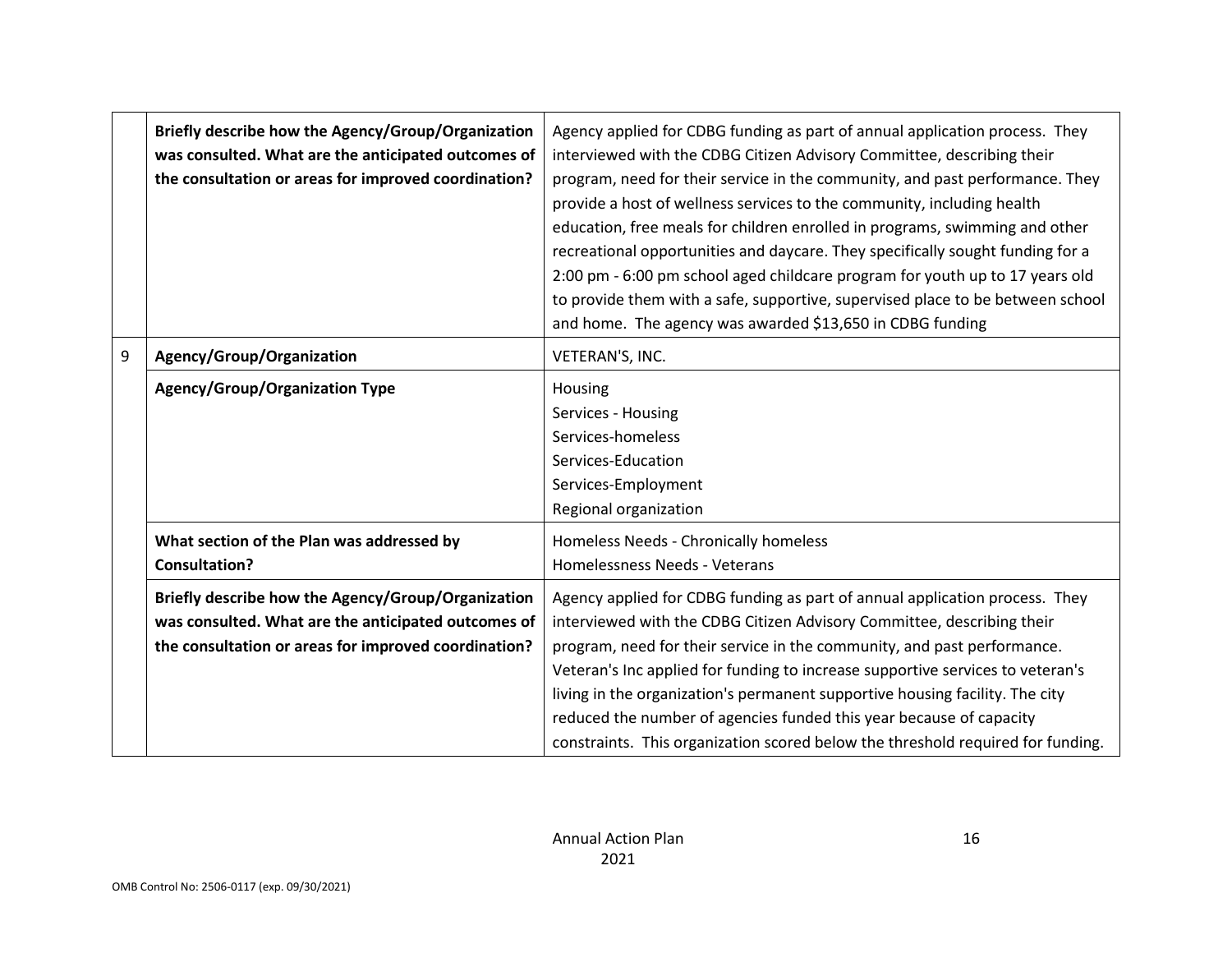| 10                                    | Agency/Group/Organization                                                                                                                                         | TEDFORD HOUSING - LEWISTON SUPPORTIVE HOUSING                                                                                                                                                                                                                                                                                                                                                                                                                                                                                              |  |
|---------------------------------------|-------------------------------------------------------------------------------------------------------------------------------------------------------------------|--------------------------------------------------------------------------------------------------------------------------------------------------------------------------------------------------------------------------------------------------------------------------------------------------------------------------------------------------------------------------------------------------------------------------------------------------------------------------------------------------------------------------------------------|--|
| <b>Agency/Group/Organization Type</b> |                                                                                                                                                                   | Housing<br>Services - Housing<br>Services-Children<br>Services-homeless<br>Regional organization                                                                                                                                                                                                                                                                                                                                                                                                                                           |  |
|                                       | What section of the Plan was addressed by<br><b>Consultation?</b>                                                                                                 | Homeless Needs - Families with children<br><b>Homelessness Strategy</b><br><b>Anti-poverty Strategy</b>                                                                                                                                                                                                                                                                                                                                                                                                                                    |  |
|                                       | Briefly describe how the Agency/Group/Organization<br>was consulted. What are the anticipated outcomes of<br>the consultation or areas for improved coordination? | Agency applied for CDBG funding as part of annual application process. They<br>interviewed with the CDBG Citizen Advisory Committee, describing their<br>program, need for their service in the community, and past performance.<br>Tedford was seeking funding for a supportive services case manager the<br>organizations 10 unit family supportive housing facility. The city reduced the<br>number of agencies funded this year because of capacity constraints. This<br>organization scored below the threshold required for funding. |  |
| 11                                    | Agency/Group/Organization                                                                                                                                         | <b>COMMUNITY CREDIT UNION</b>                                                                                                                                                                                                                                                                                                                                                                                                                                                                                                              |  |
|                                       | <b>Agency/Group/Organization Type</b>                                                                                                                             | <b>Business Leaders</b><br>Civic Leaders<br>Neighborhood Organization<br>Private Sector Banking / Financing                                                                                                                                                                                                                                                                                                                                                                                                                                |  |
|                                       | What section of the Plan was addressed by<br><b>Consultation?</b>                                                                                                 | <b>Anti-poverty Strategy</b>                                                                                                                                                                                                                                                                                                                                                                                                                                                                                                               |  |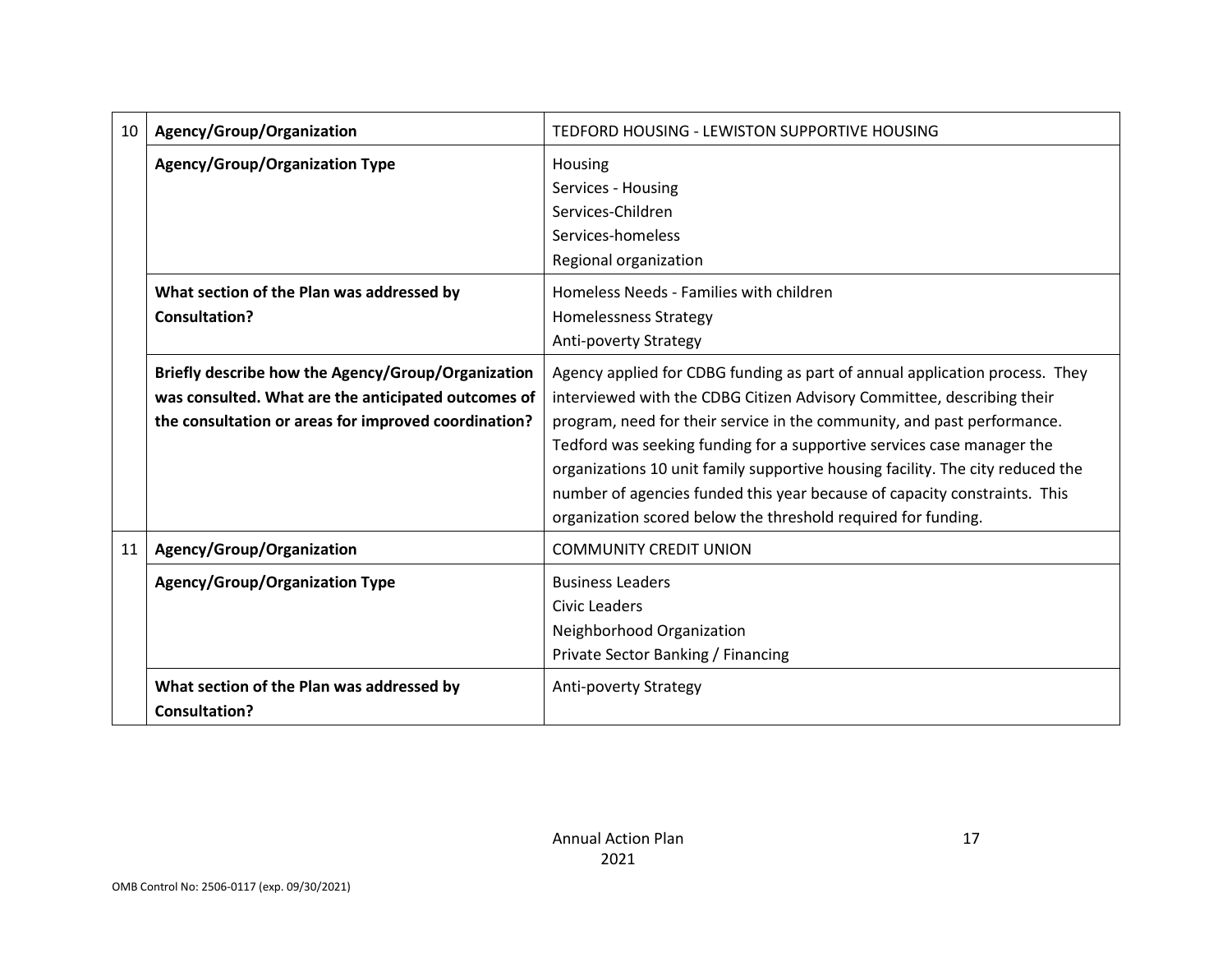| Briefly describe how the Agency/Group/Organization   | Organization applied for CDBG funding as part of annual application process.     |  |  |
|------------------------------------------------------|----------------------------------------------------------------------------------|--|--|
| was consulted. What are the anticipated outcomes of  | They interviewed with the CDBG Citizen Advisory Committee, describing their      |  |  |
| the consultation or areas for improved coordination? | program, need for their service in the community, and past performance.          |  |  |
|                                                      | Community Credit Union was seeking funding for two programs: 1) a one-time       |  |  |
|                                                      | emergency grant/loan program for low/mod residents at risk of losing             |  |  |
|                                                      | employment because of transportation, health or housing emergencies; and 2)      |  |  |
|                                                      | a program to provide financial literacy training. The city reduced the number of |  |  |
|                                                      | agencies funded this year because of capacity constraints. This organization     |  |  |
|                                                      | scored below the threshold required for funding.                                 |  |  |
|                                                      |                                                                                  |  |  |

### **Identify any Agency Types not consulted and provide rationale for not consulting**

The Lewiston Auburn Emergency Management Association was not actively consulted in development of the plan. Only that portion of the city immediately adjacent to the Androscoggin River is in a floodplain, and the city is not at risk for sea level rise or coastal flooding. Lewiston has full time professional planning, code and fire departments who insure development is built in appropriate areas and is code compliant.

### **Other local/regional/state/federal planning efforts considered when preparing the Plan**

| <b>Name of Plan</b>                                               | <b>Lead Organization</b>                                                                  | How do the goals of your Strategic Plan overlap with the goals of each<br>plan? |  |
|-------------------------------------------------------------------|-------------------------------------------------------------------------------------------|---------------------------------------------------------------------------------|--|
| MaineHousing in collaboration with<br>Continuum of Care<br>others |                                                                                           | Homeless prevention and supportive housing                                      |  |
| Choice Neighborhood<br><b>Transformation Plan</b>                 | <b>Healthy Neighborhoods Planning</b><br>Council, City of Lewiston, Community<br>Concepts | Neighborhood planning and housing strategies                                    |  |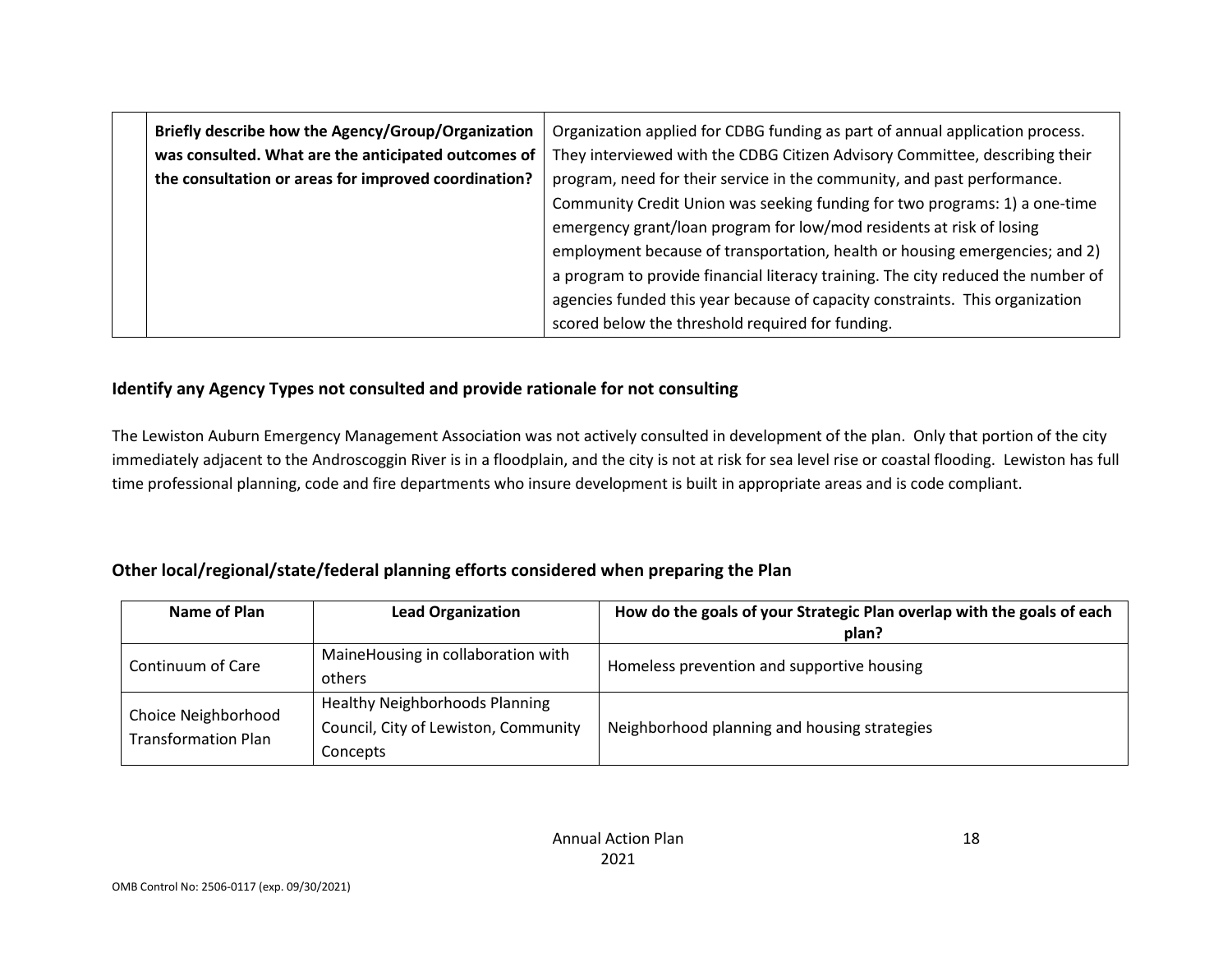| Name of Plan<br><b>Lead Organization</b> |                                | How do the goals of your Strategic Plan overlap with the goals of each    |  |  |
|------------------------------------------|--------------------------------|---------------------------------------------------------------------------|--|--|
|                                          |                                | plan?                                                                     |  |  |
|                                          |                                | Legacy Lewiston is the city's comprehensive plan and articulates a vision |  |  |
| Legacy Lewiston                          | <b>COL Planning Department</b> | for orderly and beneficial development of the City, including zoning uses |  |  |
|                                          |                                | and density throughout the City.                                          |  |  |

**Table 3 - Other local / regional / federal planning efforts**

#### **Narrative**

Currently there is just one water main feed from Lake Auburn that connects to that portion of the city served by public water. The City has been evaluating options to build a second, back up water main feed to provide redundancy and improve reliability. A portion of the American Rescue Plan funding received by the City will be used to build the second water main connection. Another portion of the funding will be used to build a large combined sewer water storage system just upstream from the waste treatment plant. Doing so will significantly reduce CSO discharges into the Androscoggin River and tributary streams.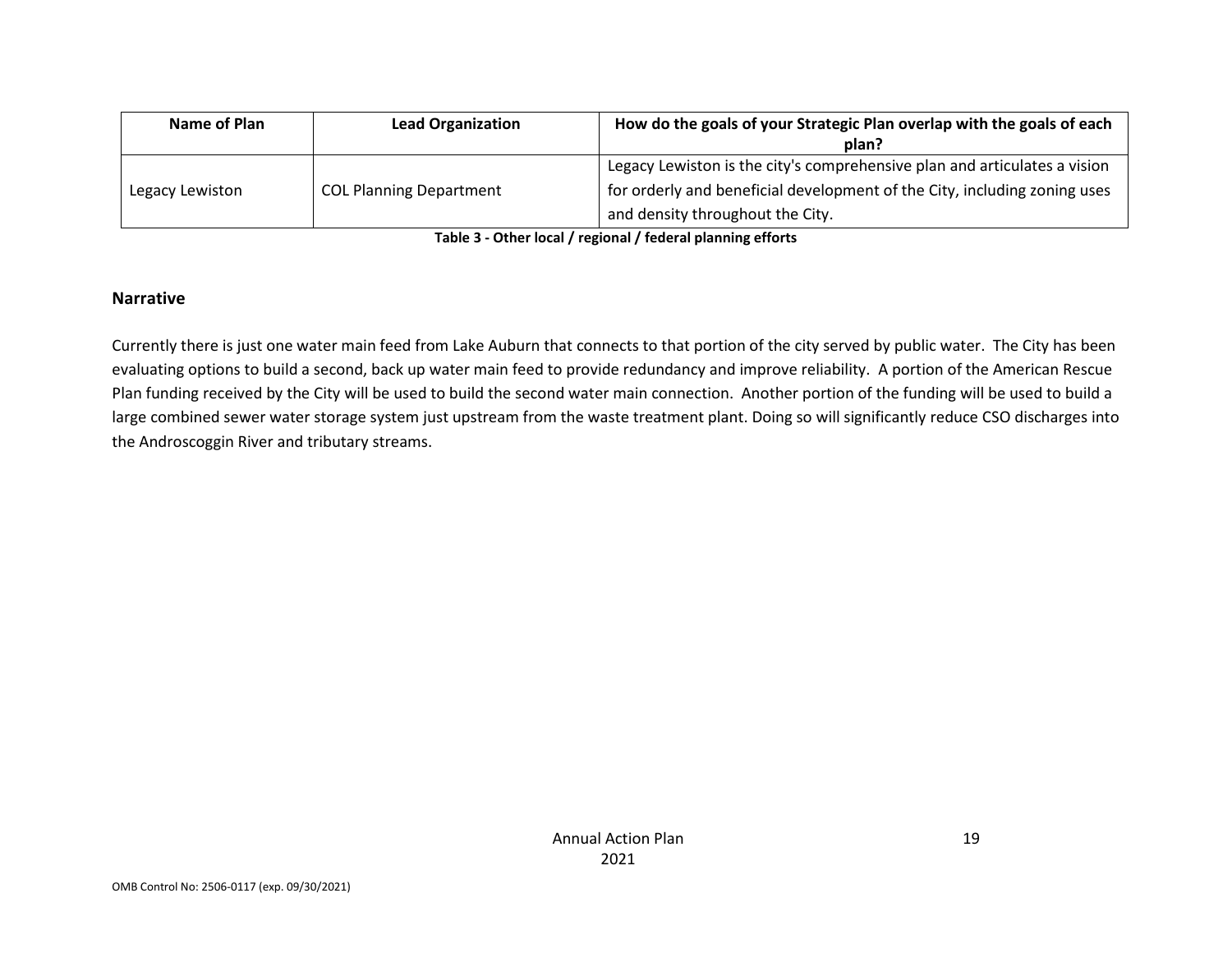## **AP-12 Participation - 91.401, 91.105, 91.200(c)**

### **1. Summary of citizen participation process/Efforts made to broaden citizen participation Summarize citizen participation process and how it impacted goal-setting**

The City especially encourages participation by residents of Census Tracts 201, 202, 203 and 204, the CDBG Target Area that is defined as a low and moderate income area; as well as participation from all citizens that may be homeless, persons with disabilities, immigrants and refugees, public housing authorities, and organizations representing these groups. The goals of the Consolidated Plan were heavily influenced by the participation of 33 agencies, individuals, as well as civic and business leaders in a survey of needs, and the participation of partner organizations and hundreds of citizens in the Choice Neighborhood Planning and Action Grant planning activities.

**Notification**: On January 5 the City issued notice on its website, social media accounts, and broadcast emails to prospective entities that may be eligible announcing that new applications for CDBG funding are being accepted. Applications were due back before midnight on February 1. The City held two informational sessions and offered technical assistance to all applicants if needed at the beginning of the application process. Applicants were required to attend one of the training sessions.

**Public Meetings:** Starting in February, there were five public sessions when applications for funding were reviewed and applicants were interviewed by a seven member Citizen's Advisory Committee (CAC). The meetings were promoted on the city's web pages and social media accounts as well as through our past and present applicant email distribution list. Meetings were held via Zoom. The first public hearing of the CDBG and HOME budgets and Action Plan was held on March 25, 2020 at a Lewiston City Council Workshop. Public comment was invited but none was received.

On April 1st the City posted on its web page and social media accounts a 30 day Public Notice inviting public comment on its CDBG and HOME budgets and action plans.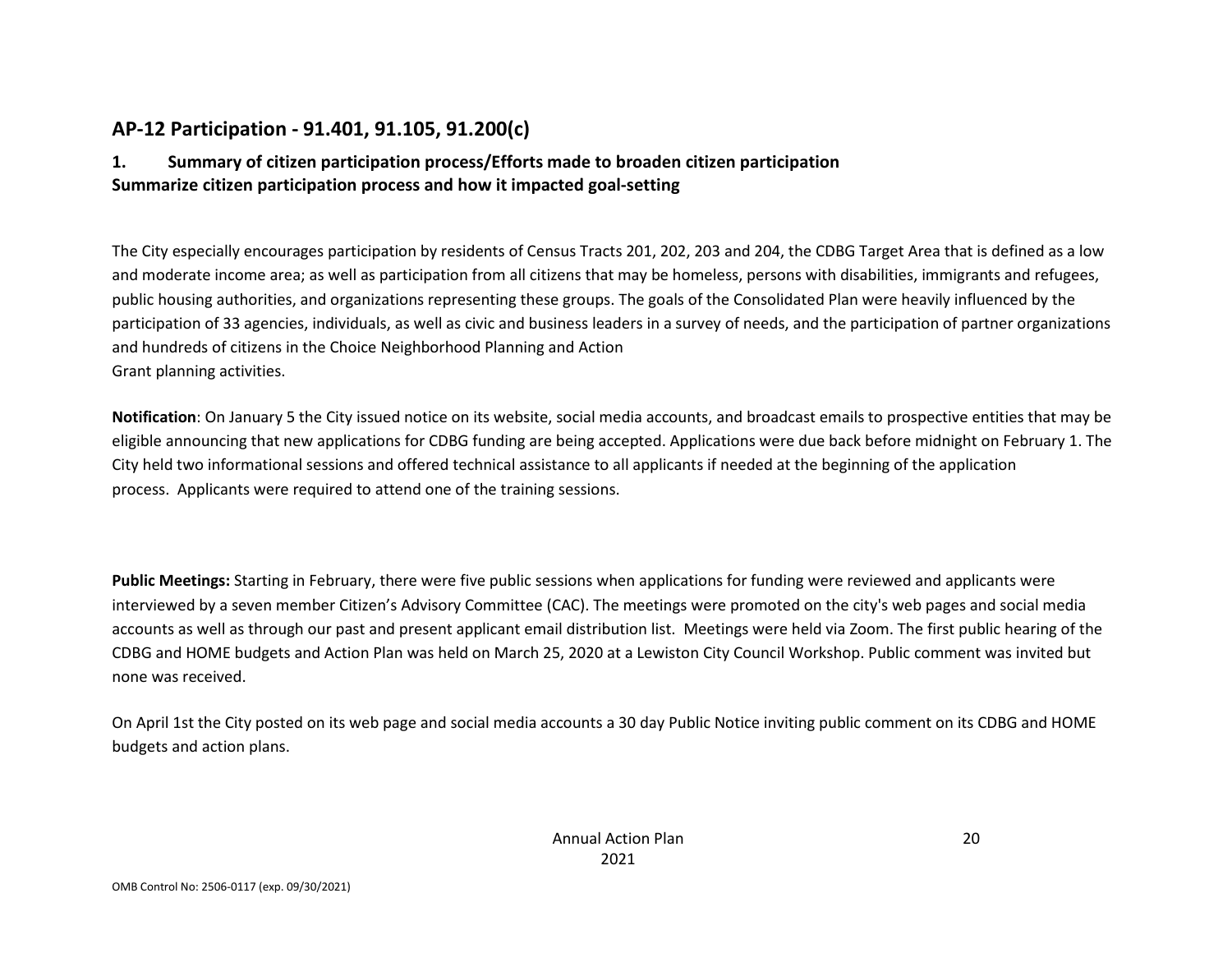### **Citizen Participation Outreach**

| Sort Or<br>der | <b>Mode of Out</b><br>reach          | <b>Target of Out</b><br>reach                                                                | Summary of<br>response/atten<br>dance                                                                                     | Summary of<br>comments received                                                                                                               | <b>Summary of comments</b><br>not accepted<br>and reasons | <b>URL</b> (If applicable)                                  |
|----------------|--------------------------------------|----------------------------------------------------------------------------------------------|---------------------------------------------------------------------------------------------------------------------------|-----------------------------------------------------------------------------------------------------------------------------------------------|-----------------------------------------------------------|-------------------------------------------------------------|
| 1              | March 25<br>City Council<br>Workshop | Non-<br>targeted/bro<br>ad<br>community                                                      | Zoom meeting.<br>The City<br>Council<br>discussed.<br>Viewership<br>could not be<br>determined.                           | None from the public.<br>Presentation begins at<br>1:10:40 on the URL below                                                                   |                                                           | https://www.youtub<br>e.com/watch?v=tDM<br>3xT1zkJE&t=2544s |
| $\overline{2}$ | Internet<br>Outreach                 | Non-<br>targeted/bro<br>ad<br>community<br>Past and<br>current<br>public service<br>agencies | 15 Agencies<br>applied for<br>funding. 13<br>agencies met<br>threshold<br>criteria for<br>review by the<br><b>CAC</b>     | Agencies provided both<br>written and verbal<br>descriptions of their<br>programs and how they<br>would help meet<br>Consolidated Plan goals. |                                                           |                                                             |
| 3              | Public<br>Meeting                    | Non-<br>targeted/bro<br>ad<br>community                                                      | Other than CAC<br>members and<br>agencies being<br>interviewed at<br>each of the 5<br>meetings, no<br>other<br>attendees. | The CAC held 5 public<br>hearings to interview and<br>discuss programs with<br>agencies. Meetings were<br>held via Zoom                       |                                                           |                                                             |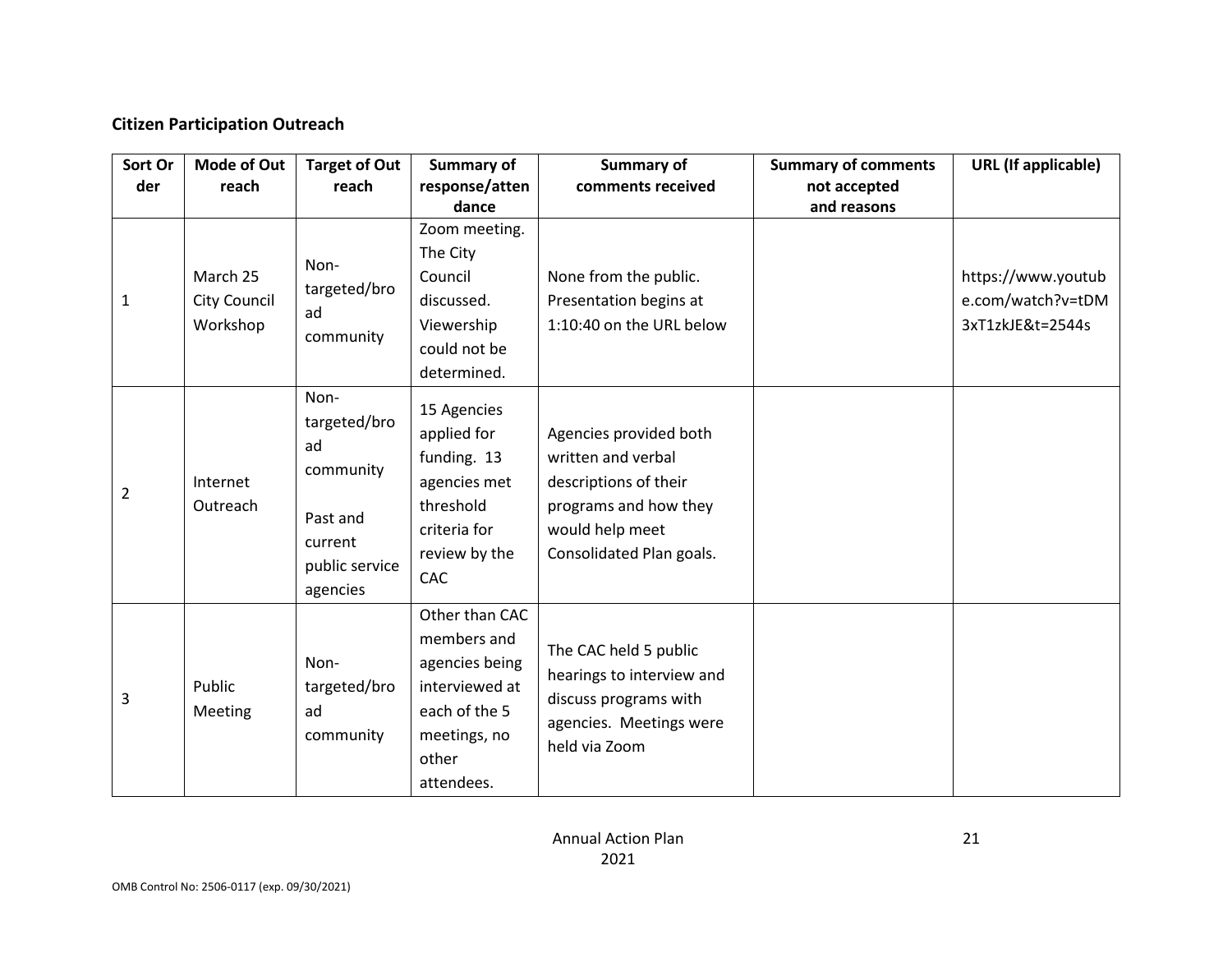| Sort Or | Mode of Out          | <b>Target of Out</b>                    | Summary of                                                                                                                                                                | Summary of                                                                                                                                                                                                                                                                                                                                                                                                                                                                                                                    | <b>Summary of comments</b>                                                                                                                                                                                                                                                                                                                                                                                                                                                                                                                                                                                                               | <b>URL</b> (If applicable)                                                     |
|---------|----------------------|-----------------------------------------|---------------------------------------------------------------------------------------------------------------------------------------------------------------------------|-------------------------------------------------------------------------------------------------------------------------------------------------------------------------------------------------------------------------------------------------------------------------------------------------------------------------------------------------------------------------------------------------------------------------------------------------------------------------------------------------------------------------------|------------------------------------------------------------------------------------------------------------------------------------------------------------------------------------------------------------------------------------------------------------------------------------------------------------------------------------------------------------------------------------------------------------------------------------------------------------------------------------------------------------------------------------------------------------------------------------------------------------------------------------------|--------------------------------------------------------------------------------|
| der     | reach                | reach                                   | response/atten                                                                                                                                                            | comments received                                                                                                                                                                                                                                                                                                                                                                                                                                                                                                             | not accepted                                                                                                                                                                                                                                                                                                                                                                                                                                                                                                                                                                                                                             |                                                                                |
|         |                      |                                         | dance                                                                                                                                                                     |                                                                                                                                                                                                                                                                                                                                                                                                                                                                                                                               | and reasons                                                                                                                                                                                                                                                                                                                                                                                                                                                                                                                                                                                                                              |                                                                                |
| 4       | Internet<br>Outreach | Non-<br>targeted/bro<br>ad<br>community | The City posted<br>public notice<br>that a 30 day<br>public<br>comment<br>period on the<br>CDBG and<br><b>HOME</b> budgets<br>and Action<br>Plans ad begun<br>on April 1. | Tedford Housing had a<br>board member, Executive<br>Director, and Director of<br>Programs provide<br>comments over the phone,<br>and in writing expressing<br>disappointment and not<br>being recommended for<br>funding for a supportive<br>services staff position,<br>noting they built a 10 unit<br>supportive housing project<br>in Lewiston at the City's<br>request. With<br>homelessness on the rise<br>and the need great they<br>requested that the funding<br>recommendations be<br>amended to include<br>Tedford. | The comment was noted<br>in the Council memo<br>written for the second<br>public hearing, including<br>a recommendation not to<br>change the funding<br>recommendations made<br>by the Citizen Advisory<br>Board (CAC). The process<br>to award CDBG funds is<br>competitive, with each<br>agency application<br>reviewed along with<br>presentations about their<br>program and requests<br>made to the CAC who<br>score the applications on<br>objective criteria. In<br>recent years Lewiston has<br>funded 12 to 13 agencies<br>and HUD has<br>recommended that we<br>fund fewer agencies in<br>order to insure proper<br>oversight. | https://www.youtub<br>e.com/watch?v=lclfw<br>IDFH-s&t=6526s<br>Time Stamp 1:52 |

**Table 4 – Citizen Participation Outreach**

Annual Action Plan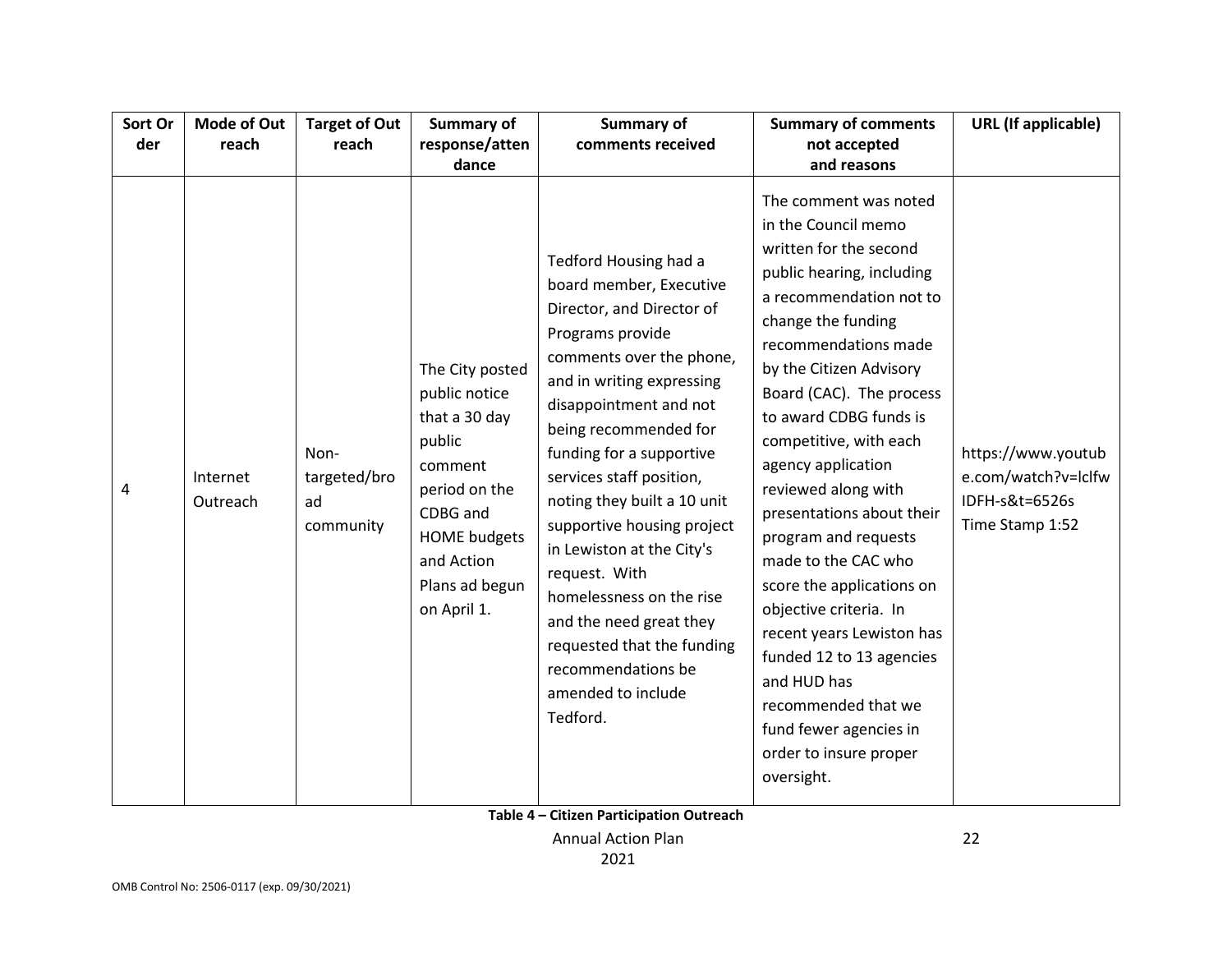## **Expected Resources**

## **AP-15 Expected Resources - 91.420(b), 91.220(c)(1,2)**

### **Introduction**

### **Anticipated Resources**

| Program     | <b>Source</b> | <b>Uses of Funds</b>   |             |         | <b>Expected Amount Available Year 1</b> |           | <b>Expected</b>         | <b>Narrative Description</b>             |
|-------------|---------------|------------------------|-------------|---------|-----------------------------------------|-----------|-------------------------|------------------------------------------|
|             | of Funds      |                        | Annual      | Program | <b>Prior Year</b>                       | Total:    | <b>Amount</b>           |                                          |
|             |               |                        | Allocation: | Income: | <b>Resources:</b>                       | Ş         | <b>Available</b>        |                                          |
|             |               |                        | \$          |         |                                         |           | Remainder<br>of ConPlan |                                          |
|             |               |                        |             |         |                                         |           | Ś                       |                                          |
| <b>CDBG</b> | public -      | Acquisition            |             |         |                                         |           |                         | The City anticipates receiving a similar |
|             | federal       | Admin and              |             |         |                                         |           |                         | allocation of CDBG funds in each of the  |
|             |               | Planning               |             |         |                                         |           |                         | next 3 years and for Program Income to   |
|             |               | Economic               |             |         |                                         |           |                         | remain steady as loans are put out and   |
|             |               | Development            |             |         |                                         |           |                         | repayment starts.                        |
|             |               | Housing                |             |         |                                         |           |                         |                                          |
|             |               | Public                 |             |         |                                         |           |                         |                                          |
|             |               | Improvements           |             |         |                                         |           |                         |                                          |
|             |               | <b>Public Services</b> | 906,484     | 150,000 | 226,429                                 | 1,282,913 | 3,169,500               |                                          |
| Other       | public -      | Acquisition            |             |         |                                         |           |                         | The RLF has \$285,550 in housing rehab,  |
|             | federal       | Admin and              |             |         |                                         |           |                         | and \$380,775 in commercial rehab.       |
|             |               | Planning               |             |         |                                         |           |                         | Loan repayments from the RLF are         |
|             |               | Economic               |             |         |                                         |           |                         | being recorded as regular Program        |
|             |               | Development            |             |         |                                         |           |                         | Income in order to fund economic         |
|             |               | Housing                | 666,325     | 0       | 0                                       | 666,325   | 0                       | development grant programs.              |

**Table 5 - Expected Resources – Priority Table**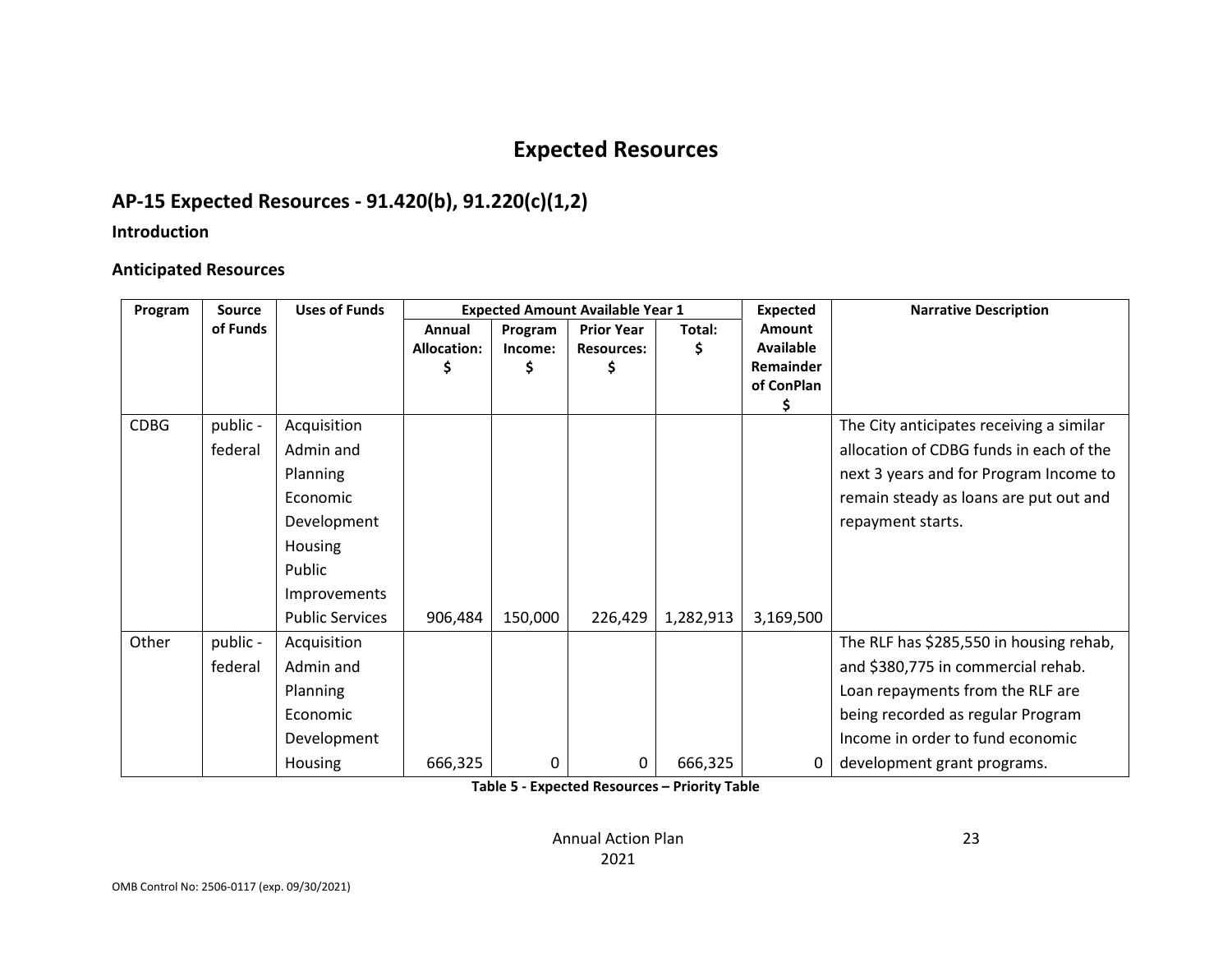## **Explain how federal funds will leverage those additional resources (private, state and local funds), including a description of how matching requirements will be satisfied**

Lewiston received a \$500,000 EPA Brownfield Clean Up Grant to mitigate recognized environmental issues at Bates Mill #5. That grant required a 20% local match. A total of \$100,000 in CDBG funds were allocated in prior years to meet this match requirement.

Lewiston received a \$5.2 million Lead Hazard Reduction Grant in 2019. The grant will provide funding to make 280 housing units lead free. Up to \$18,000 in grant funding will be provided for units with hazards with income eligible units. The program requires an owner match of \$1,400 per unit. CDBG will fund a match of \$1,150 for lead hazard control work in each of the unit.

The City's commercial and housing rehabilitation programs require a match.

Lewiston's commercial lending programs require a 1:3 (private:city) match for the Microenterprise Loan and Grant programs, and a 1:1 match for the Economic Development Loan Program and Facade Improvement Programs. The City's housing programs require a 10% match of the total rehabilitation cost from the investor owner, but not the low income homeowner. The match is paid each time an invoice is received for payment. The owner and the City have a prorata share based upon the level of match required by the program. The City maximizes match and leverages additional money from other programs funding the rehab work. For example, CCI a local housing nonprofit is a CAP agency and receives DOE LiHeap, CHIP and weatherization funding. The City's rehab funding from CDBG and the DOE funding for weatherization are combined to get a better value for the low income owner.

## **If appropriate, describe publically owned land or property located within the jurisdiction that may be used to address the needs identified in the plan**

The City owns scattered parcels of vacant land in the CDBG Target Area where it has demolished unsafe housing and acquired the parcel through unpaid taxes. Many of the parcels are located in the Tree Street area and will be made available to create in-fill housing, neighborhood parks etc. during the implementation of the Choice Neighborhood grant.

### **Discussion**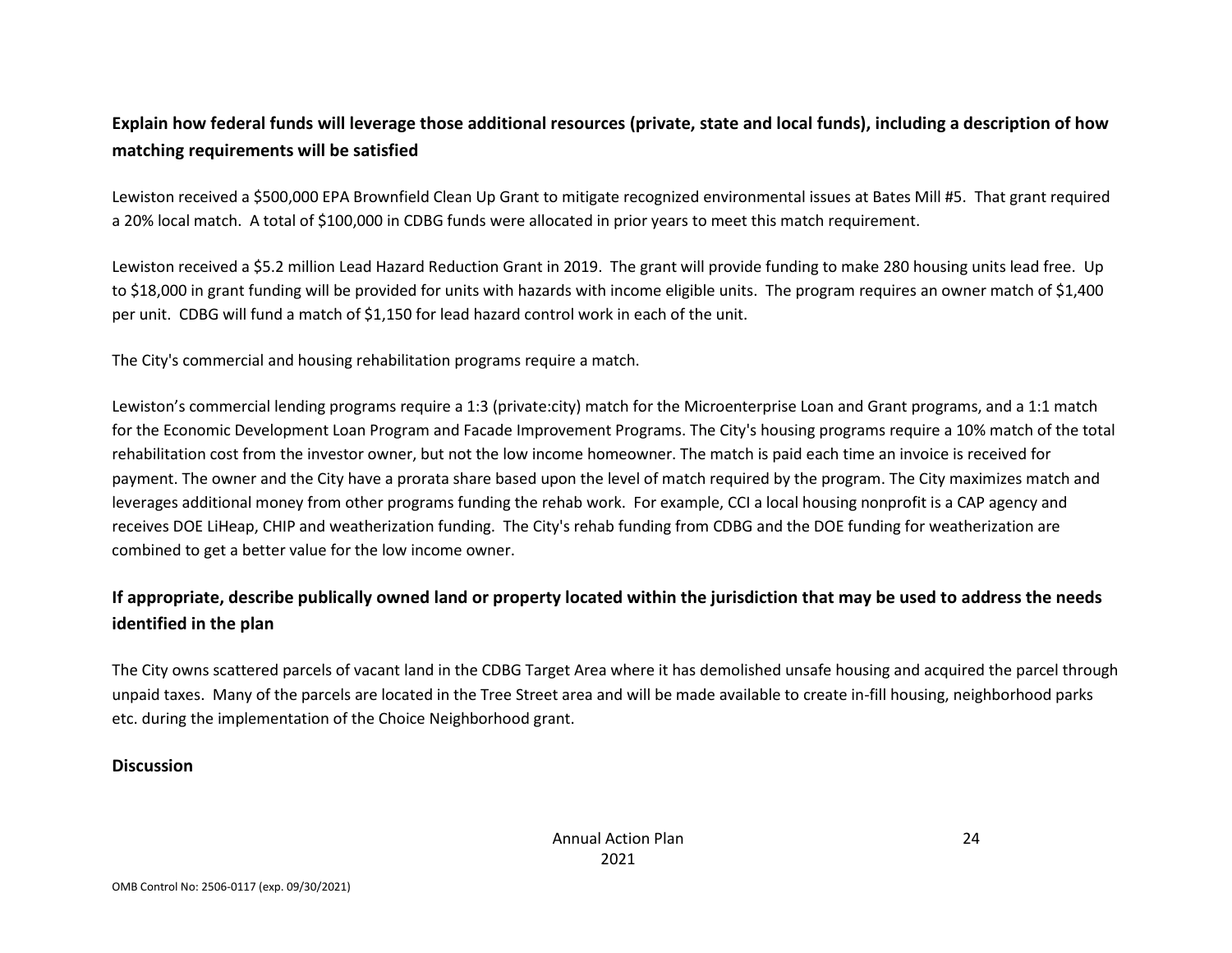## **Annual Goals and Objectives**

## **AP-20 Annual Goals and Objectives - 91.420, 91.220(c)(3)&(e)**

### **Goals Summary Information**

| Sort           | <b>Goal Name</b>         | <b>Start</b> | End  | Category              | <b>Geographic Area</b>  | <b>Needs Addressed</b>   | <b>Funding</b>   | <b>Goal Outcome Indicator</b>            |
|----------------|--------------------------|--------------|------|-----------------------|-------------------------|--------------------------|------------------|------------------------------------------|
| Order          |                          | Year         | Year |                       |                         |                          |                  |                                          |
| 1              | <b>Provide Essential</b> | 2020         | 2024 | <b>Homeless</b>       | Census Tract 204        | <b>Provide Essential</b> | CDBG:            | Public service activities other than     |
|                | Services                 |              |      | Non-Homeless          | Census Tract 203        | Services                 | \$160,917        | Low/Moderate Income Housing              |
|                |                          |              |      | <b>Special Needs</b>  | Census Tract 201        |                          |                  | Benefit: 1240 Persons Assisted           |
|                |                          |              |      | Non-Housing           | <b>Census Tract 202</b> |                          |                  |                                          |
|                |                          |              |      | Community             | Lewiston, City          |                          |                  |                                          |
|                |                          |              |      | Development           | Choice                  |                          |                  |                                          |
|                |                          |              |      |                       | Neighborhood            |                          |                  |                                          |
| $\overline{2}$ | Safe and                 | 2020         | 2024 | Affordable            | Census Tract 204        | Safe and                 | CDBG:            | Rental units rehabilitated: 50           |
|                | Affordable               |              |      | <b>Housing</b>        | Census Tract 203        | Affordable               | \$222,607        | Household Housing Unit                   |
|                | <b>Housing</b>           |              |      | <b>Public Housing</b> | Census Tract 201        | Housing                  | <b>Revolving</b> | Homeowner Housing Rehabilitated:         |
|                |                          |              |      | <b>Homeless</b>       | Census Tract 202        |                          | Loan             | 5 Household Housing Unit                 |
|                |                          |              |      | Non-Homeless          | Lewiston, City          |                          | Fund:            | Direct Financial Assistance to           |
|                |                          |              |      | <b>Special Needs</b>  | Choice                  |                          | \$285,550        | Homebuyers: 1 Households Assisted        |
|                |                          |              |      | Non-Housing           | Neighborhood            |                          |                  | <b>Buildings Demolished: 1 Buildings</b> |
|                |                          |              |      | Community             |                         |                          |                  | <b>Housing Code</b>                      |
|                |                          |              |      | Development           |                         |                          |                  | Enforcement/Foreclosed Property          |
|                |                          |              |      |                       |                         |                          |                  | Care: 50 Household Housing Unit          |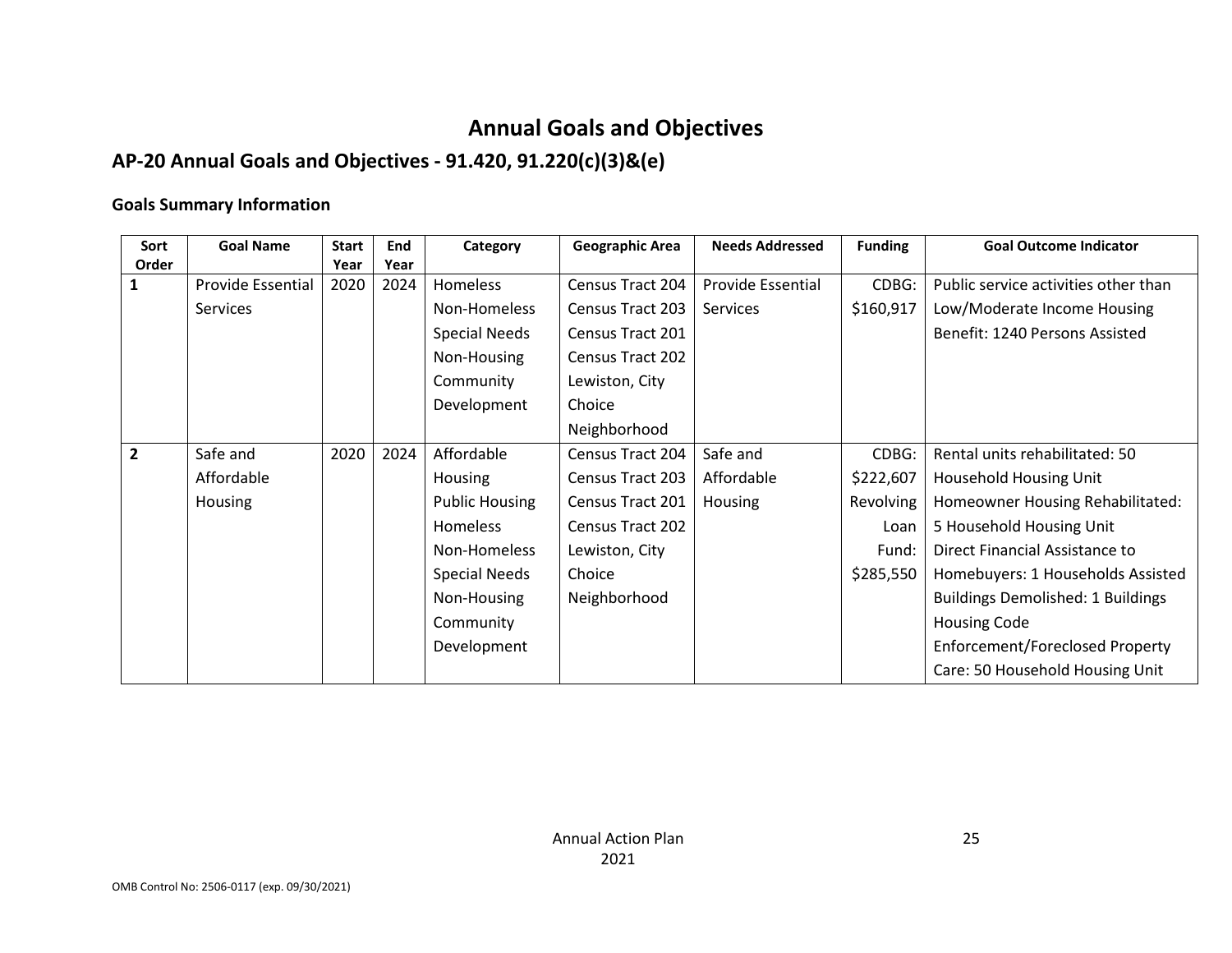| Sort  | <b>Goal Name</b>         | <b>Start</b> | End  | Category    | <b>Geographic Area</b>  | <b>Needs Addressed</b>   | <b>Funding</b> | <b>Goal Outcome Indicator</b>            |
|-------|--------------------------|--------------|------|-------------|-------------------------|--------------------------|----------------|------------------------------------------|
| Order |                          | Year         | Year |             |                         |                          |                |                                          |
| 3     | Create Economic          | 2020         | 2024 | Non-Housing | Census Tract 204        | Create Economic          | CDBG:          | Brownfield acres remediated: 4 Acre      |
|       | Opportunities            |              |      | Community   | Census Tract 203        | Opportunities            | \$176,429      | Jobs created/retained: 12 Jobs           |
|       |                          |              |      | Development | Census Tract 201        |                          | Revolving      | <b>Businesses assisted: 6 Businesses</b> |
|       |                          |              |      |             | <b>Census Tract 202</b> |                          | Loan           | Assisted                                 |
|       |                          |              |      |             | Lewiston, City          |                          | Fund:          |                                          |
|       |                          |              |      |             | Choice                  |                          | \$380,775      |                                          |
|       |                          |              |      |             | Neighborhood            |                          |                |                                          |
| 4     | <b>Public Facilities</b> | 2020         | 2024 | Non-Housing | Census Tract 204        | <b>Public Facilities</b> | CDBG:          | Public Facility or Infrastructure        |
|       | and                      |              |      | Community   | <b>Census Tract 203</b> | and Infrastructure       | \$539,226      | Activities other than Low/Moderate       |
|       | Infrastructure           |              |      | Development | Census Tract 201        |                          |                | Income Housing Benefit: 11600            |
|       |                          |              |      |             | Census Tract 202        |                          |                | Persons Assisted                         |
|       |                          |              |      |             | Choice                  |                          |                |                                          |
|       |                          |              |      |             | Neighborhood            |                          |                |                                          |
| 5     | Effectively              | 2020         | 2024 | Admin       | Census Tract 204        |                          | CDBG:          |                                          |
|       | Administer               |              |      |             | <b>Census Tract 203</b> |                          | \$183,734      |                                          |
|       | <b>CDBG Program</b>      |              |      |             | Census Tract 201        |                          |                |                                          |
|       |                          |              |      |             | <b>Census Tract 202</b> |                          |                |                                          |
|       |                          |              |      |             | Lewiston, City          |                          |                |                                          |
|       |                          |              |      |             | Choice                  |                          |                |                                          |
|       |                          |              |      |             | Neighborhood            |                          |                |                                          |

**Table 6 – Goals Summary**

### **Goal Descriptions**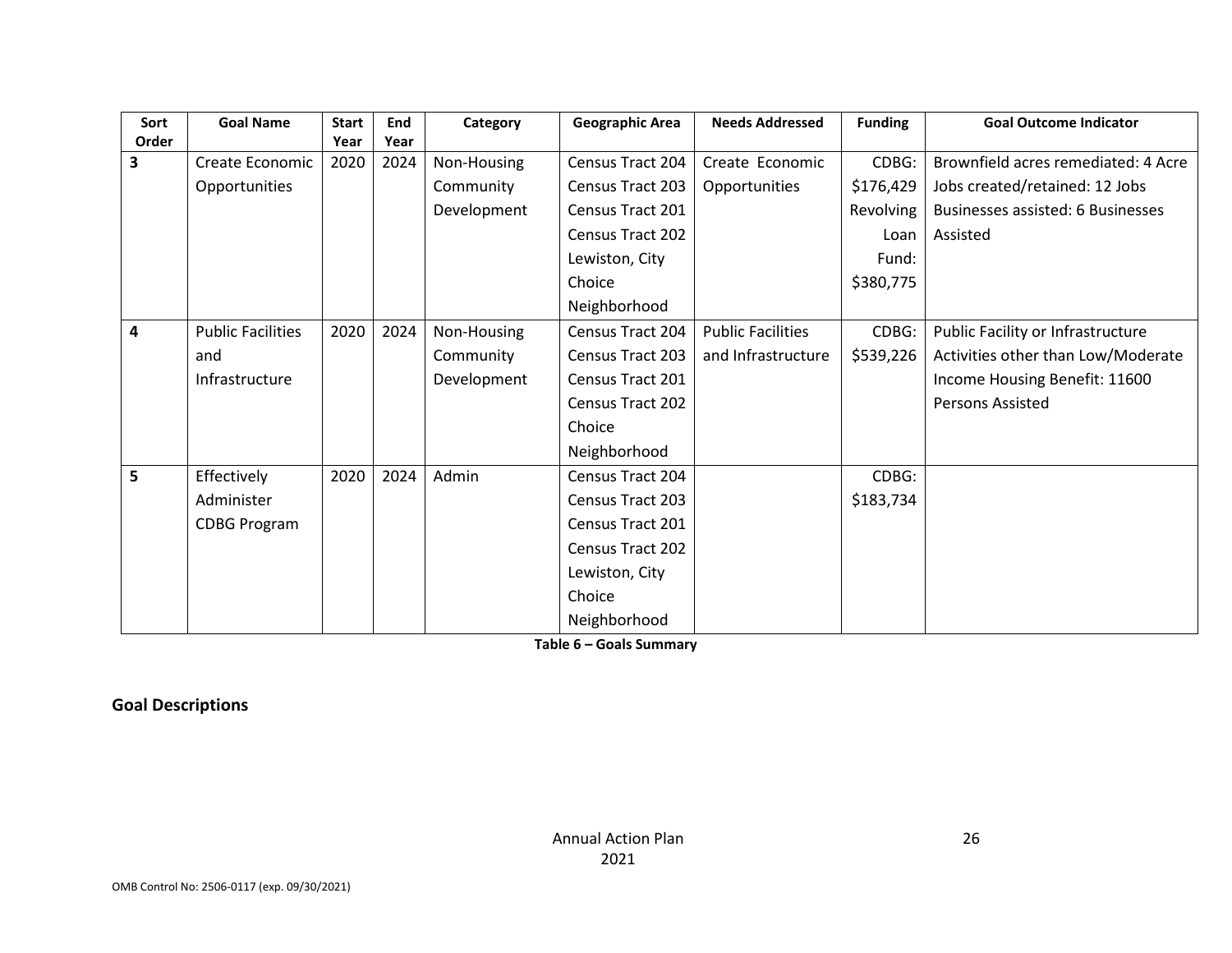| 1                                                                    | <b>Goal Name</b>           | <b>Provide Essential Services</b>                                                                                                                                                                                                                                                                                                                                                                                                                                                                                                                                                                                                                                                                     |
|----------------------------------------------------------------------|----------------------------|-------------------------------------------------------------------------------------------------------------------------------------------------------------------------------------------------------------------------------------------------------------------------------------------------------------------------------------------------------------------------------------------------------------------------------------------------------------------------------------------------------------------------------------------------------------------------------------------------------------------------------------------------------------------------------------------------------|
|                                                                      | Goal<br><b>Description</b> | To meet this goal the city will fund non-profit agencies and organizations that support community members including the<br>homeless, those at risk of being homeless, youth and special needs populations with a variety of services that are<br>inclusive of all ethnic and cultural backgrounds.                                                                                                                                                                                                                                                                                                                                                                                                    |
| $\overline{2}$                                                       | <b>Goal Name</b>           | Safe and Affordable Housing                                                                                                                                                                                                                                                                                                                                                                                                                                                                                                                                                                                                                                                                           |
|                                                                      | Goal<br><b>Description</b> | The City fill fund affordable housing acquisition, rehabilitation, historic preservation/rehabilitation, code enforcement,<br>demolition of dilapidated and condemned structures and homebuyer assistance. These activities will be carried out<br>through the City's rehabilitation programs with direct assistance to homeowners, investors, and non-profit<br>partnerships. Funds will primarily be spent in the CDBG Target Area, but income qualified homeowners will be eligible for<br>programs citywide.                                                                                                                                                                                      |
| 3                                                                    | <b>Goal Name</b>           | <b>Create Economic Opportunities</b>                                                                                                                                                                                                                                                                                                                                                                                                                                                                                                                                                                                                                                                                  |
|                                                                      | Goal<br><b>Description</b> | The City will fund businesses through its economic development programs directly to entrepreneurs wanting to establish<br>or grow their business with extra support for transportation and child care. Loans and grants will be available to investors<br>and business owners that want to rehabilitate their buildings, buy equipment, or improve and expand their business and<br>need working capital. CDBG will also be used as match funding for the \$500,000 EPA Clean Up Grant received for Bates<br>Mill #5.                                                                                                                                                                                 |
| <b>Public Facilities and Infrastructure</b><br>4<br><b>Goal Name</b> |                            |                                                                                                                                                                                                                                                                                                                                                                                                                                                                                                                                                                                                                                                                                                       |
|                                                                      | Goal<br><b>Description</b> | The City will fund infrastructure construction and rehabilitation to parks, streets, sidewalks, improved broadband access,<br>etc. These activities will be carried out by the City's Public Works Department or their contractors chosen by competitive<br>bidding. The City will also fund activities related to public facility rehabilitation and improvement. These activities will be<br>carried out nonprofit owners/developer. Public infrastructure funding will be awarded as part of the once a year request<br>for proposals allocation process. The Public Facilities requests for funding will be available on a rolling basis throughout<br>the year, limited by funding availability. |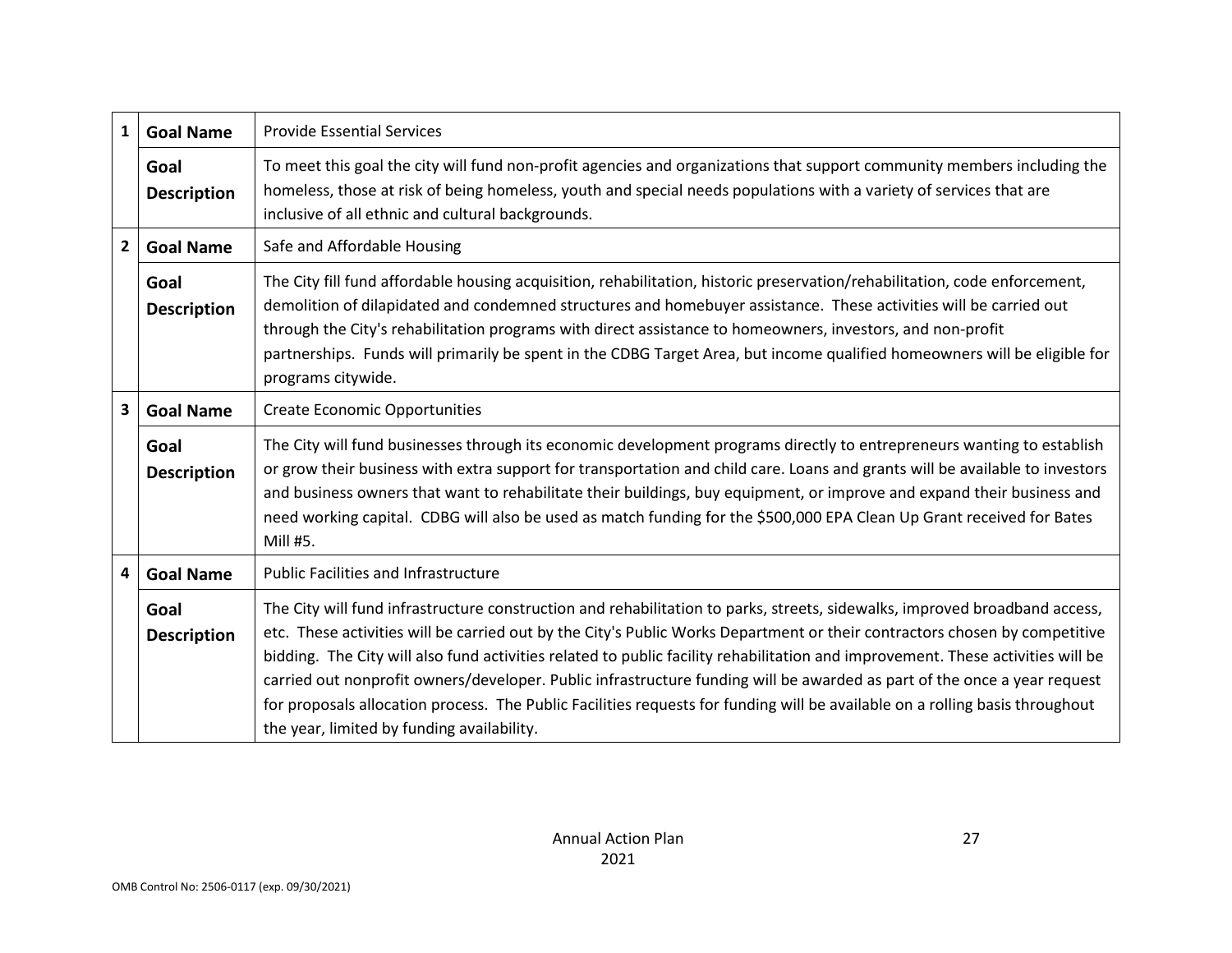| <b>Goal Name</b>   | <b>Effectively Administer CDBG Program</b> |
|--------------------|--------------------------------------------|
| Goal               | Administer the Program                     |
| <b>Description</b> |                                            |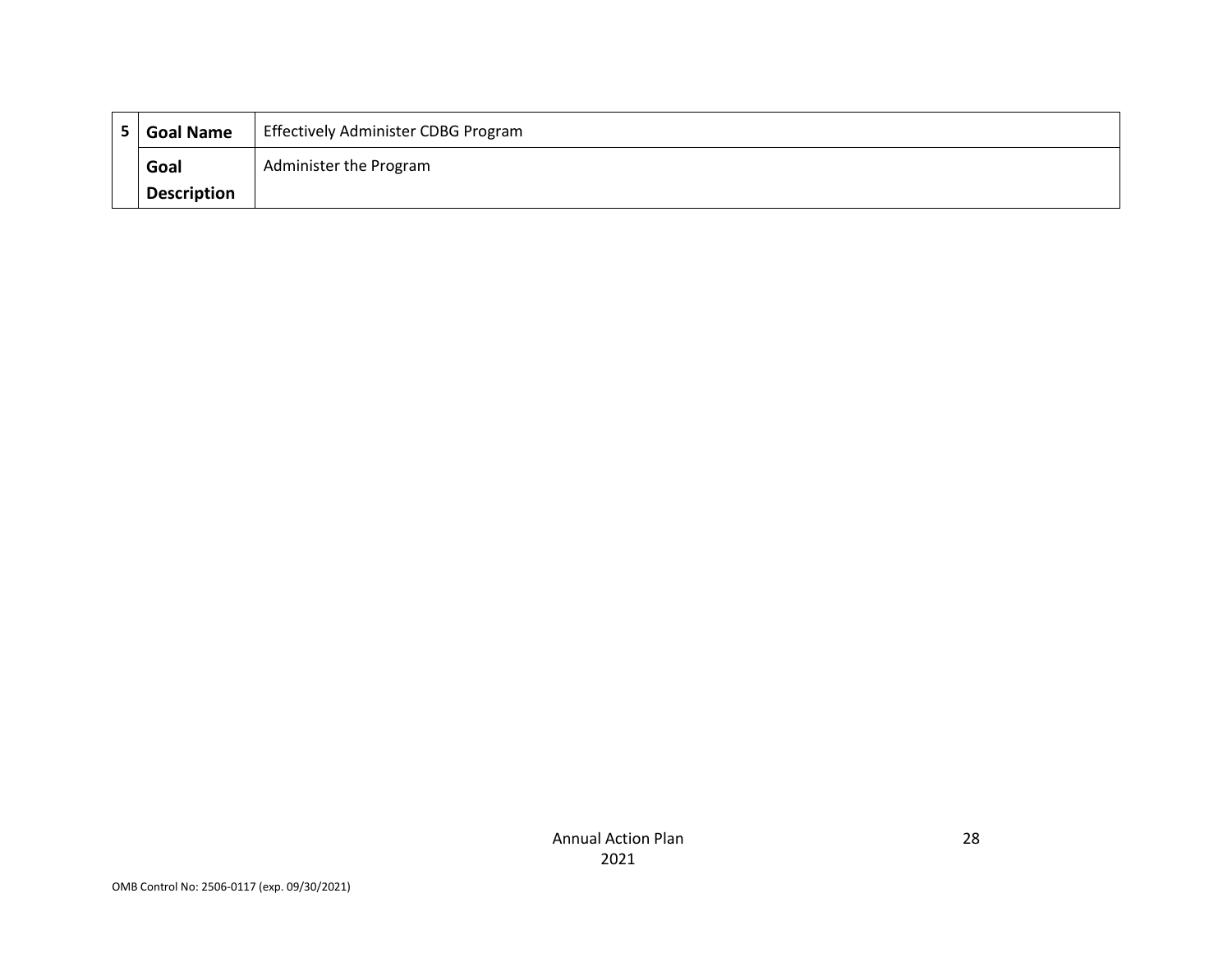## **AP-35 Projects - 91.420, 91.220(d)**

### **Introduction**

The following provides greater detail on how CDBG funds will be used in FFY 21 to further the goals articulated in Lewiston's 2020-2024 Consolidated Plan.

| #             | <b>Project Name</b>                  |
|---------------|--------------------------------------|
| 1             | <b>Provide Essential Services</b>    |
| $\mathcal{P}$ | Safe and Affordable Housing          |
| 3             | <b>Create Economic Opportunities</b> |
| 4             | Public Facilities and Infrastructure |
| 5             | <b>Administration and Planning</b>   |

**Table 7 – Project Information**

### **Describe the reasons for allocation priorities and any obstacles to addressing underserved needs**

The allocation priorities were driven by the 2020-2024 Consolidate Plan. As is always the case, the request for CDBG funds well exceeded the amount of funding that can be provide under the 15% Public Services Cap. Fewer agencies will be funded this year, a reflection of limited staff capacity to monitor and audit the programs.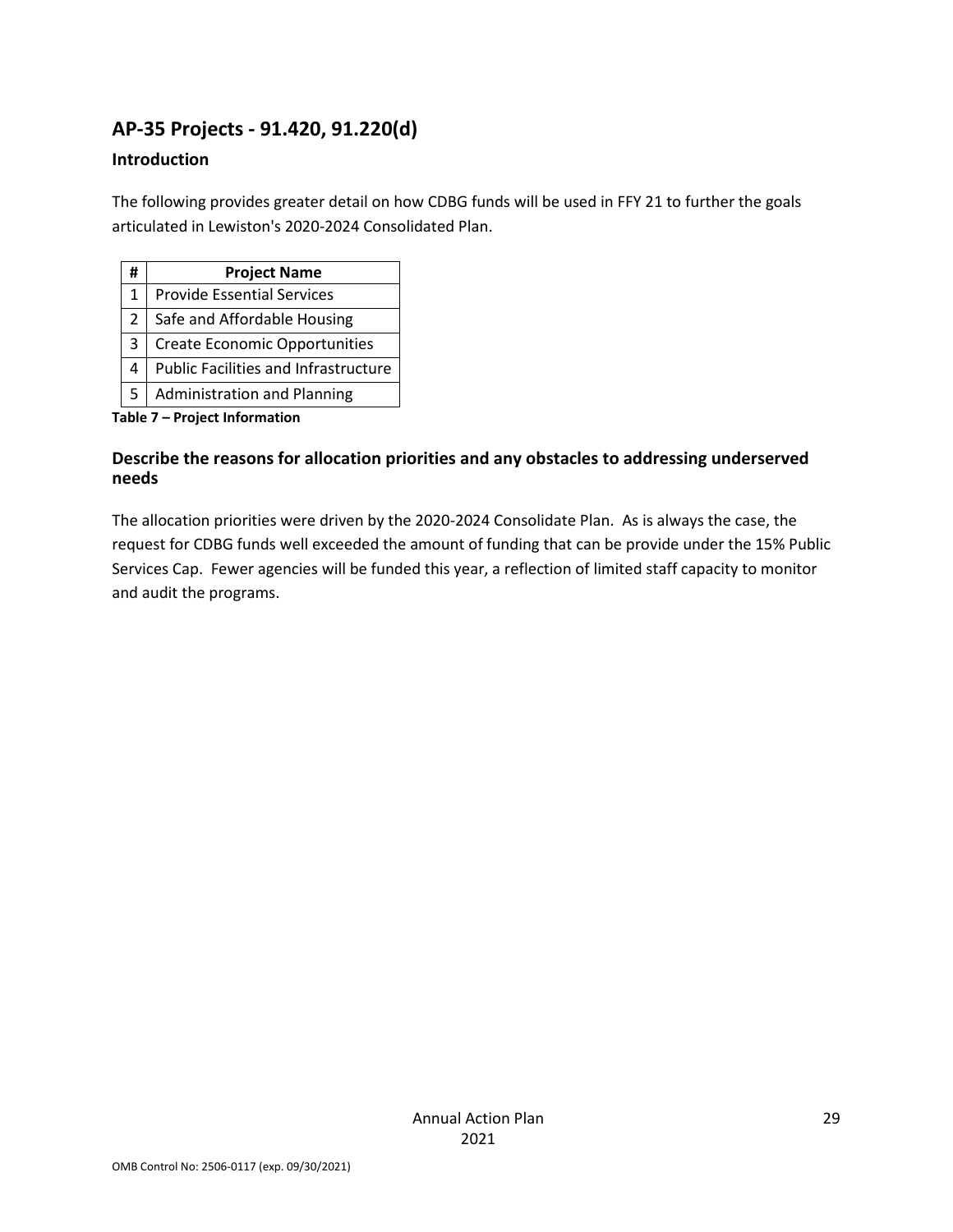## **AP-38 Project Summary**

**Project Summary Information**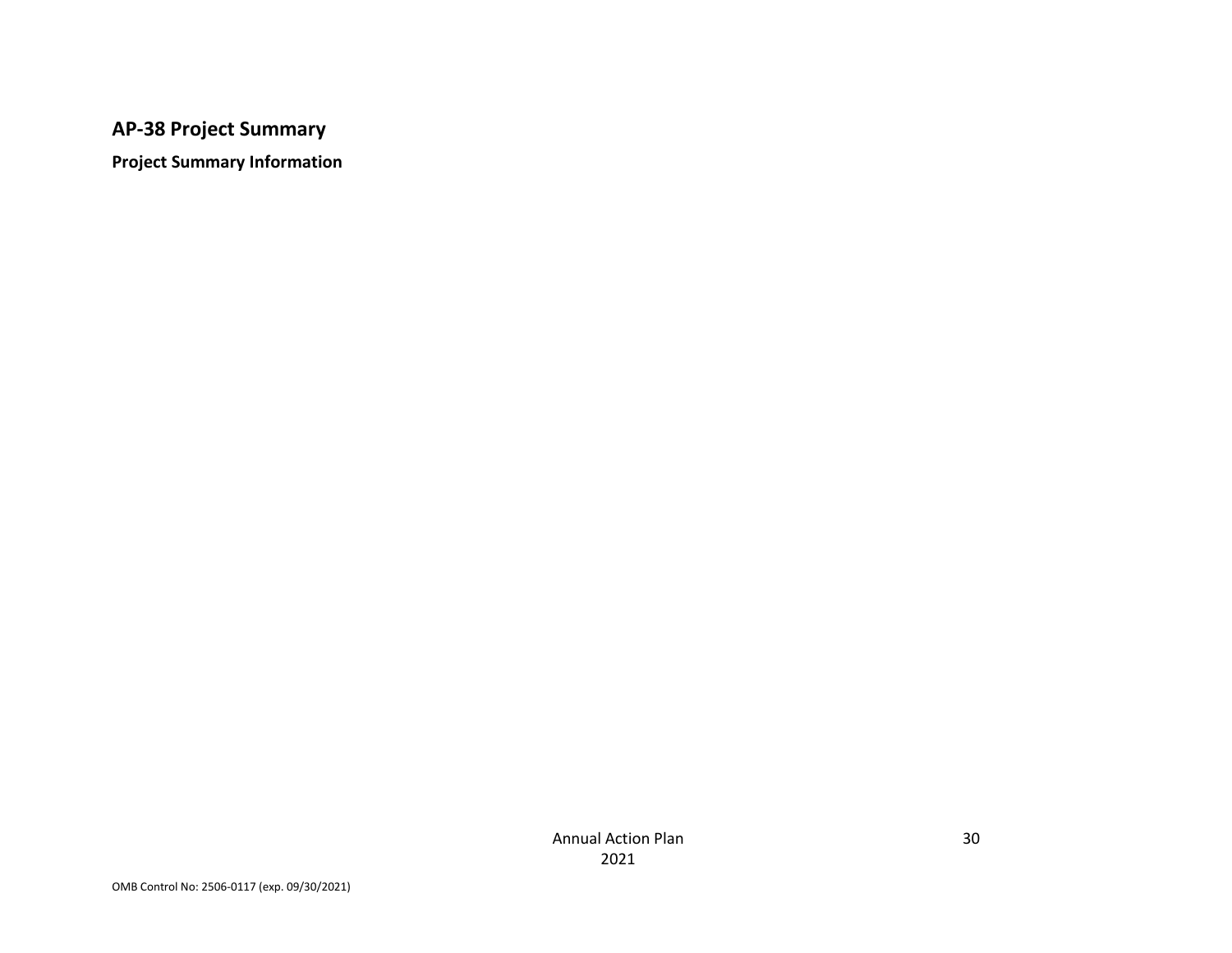| $\mathbf{1}$ | <b>Project Name</b>                                                                                        | <b>Provide Essential Services</b>                                                                                                                                                                                                                                                                                                                                                                                                                                       |
|--------------|------------------------------------------------------------------------------------------------------------|-------------------------------------------------------------------------------------------------------------------------------------------------------------------------------------------------------------------------------------------------------------------------------------------------------------------------------------------------------------------------------------------------------------------------------------------------------------------------|
|              | <b>Target Area</b>                                                                                         | Census Tract 204                                                                                                                                                                                                                                                                                                                                                                                                                                                        |
|              |                                                                                                            | Census Tract 203                                                                                                                                                                                                                                                                                                                                                                                                                                                        |
|              |                                                                                                            | Census Tract 201                                                                                                                                                                                                                                                                                                                                                                                                                                                        |
|              |                                                                                                            | Census Tract 202                                                                                                                                                                                                                                                                                                                                                                                                                                                        |
|              |                                                                                                            | Choice Neighborhood                                                                                                                                                                                                                                                                                                                                                                                                                                                     |
|              | <b>Goals Supported</b>                                                                                     | <b>Provide Essential Services</b>                                                                                                                                                                                                                                                                                                                                                                                                                                       |
|              |                                                                                                            | Safe and Affordable Housing                                                                                                                                                                                                                                                                                                                                                                                                                                             |
|              | <b>Needs Addressed</b>                                                                                     | <b>Provide Essential Services</b>                                                                                                                                                                                                                                                                                                                                                                                                                                       |
|              | <b>Funding</b>                                                                                             | CDBG: \$160,917                                                                                                                                                                                                                                                                                                                                                                                                                                                         |
|              | <b>Description</b>                                                                                         | The City will fund 8 Public Service Agencies providing 9 programs this<br>year. The agencies provide food security; workforce development,<br>supportive services for women coming out of prison, trafficking,<br>substance abuse or exploitation survivors; workforce readiness education;<br>education support services for homeless youth; leadership training and<br>workforce development for youth; Head Start early education and a<br>homeless warming shelter. |
|              | <b>Target Date</b>                                                                                         | 6/30/2022                                                                                                                                                                                                                                                                                                                                                                                                                                                               |
|              | <b>Estimate the number</b><br>and type of families<br>that will benefit<br>from the proposed<br>activities | 1323 Persons from low and very low income households will benefit from<br>the proposed activities which include quality childcare, food security,<br>homeless support services, and workforce readiness training                                                                                                                                                                                                                                                        |
|              | <b>Location Description</b>                                                                                | All of the public service agencies funded are located in or very proximal to<br>the CDBG Target Area.                                                                                                                                                                                                                                                                                                                                                                   |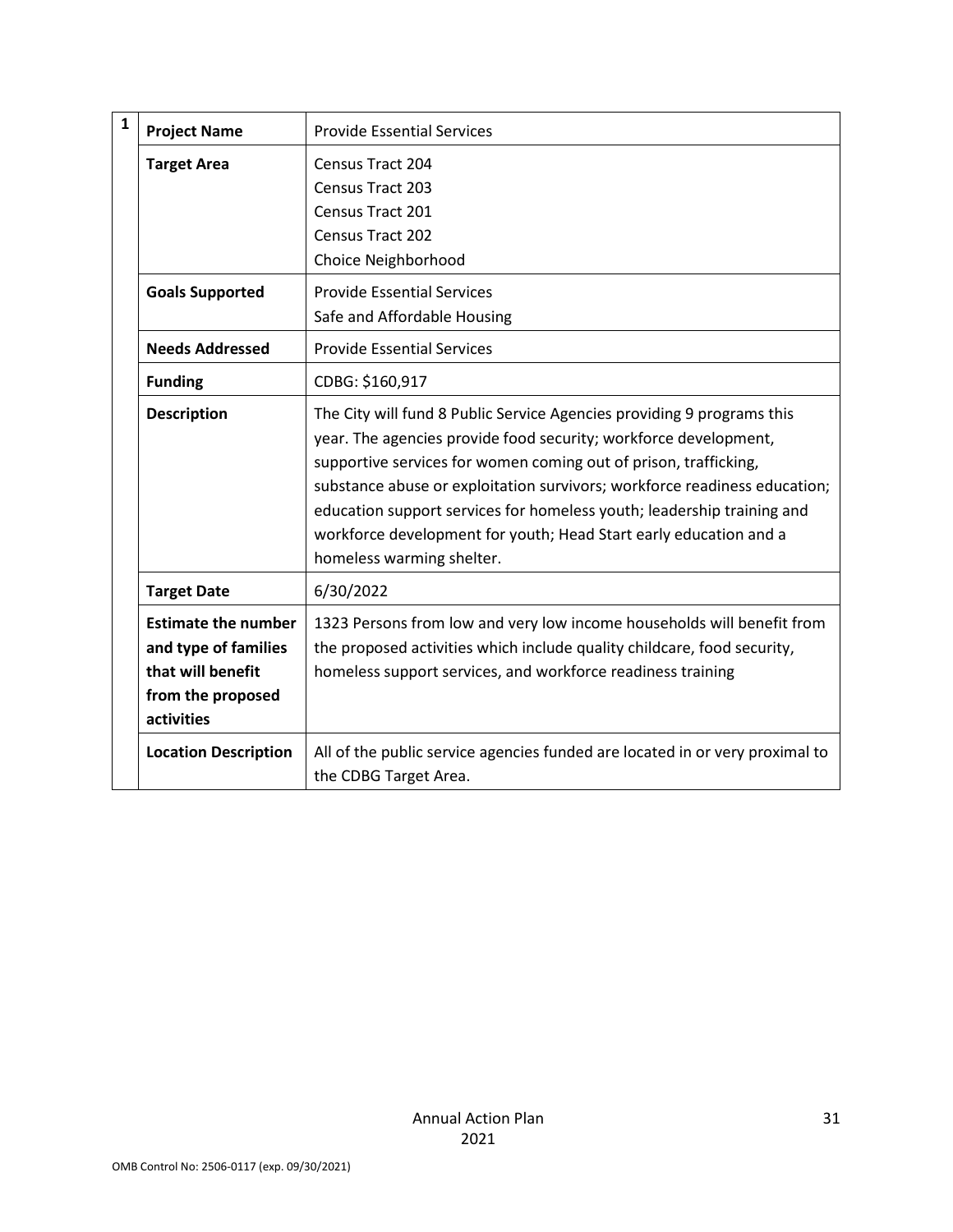| <b>Planned Activities</b> | 1) Seniors Plus will receive \$25,000 in CDBG funds for salaries associated<br>with their Meals on Wheels program to be matched by \$979,872 in other<br>federal, state, foundation, private funding and program fees. The program<br>will serve 138 Lewiston Persons with CDBG funding. 2) Trinity Jubilee<br>Center Food Pantry will receive \$9,000 in CDBG funds for salaries<br>associated with running a food pantry to be matched with \$21,240 in<br>other grants and foundation support. The program will serve 750<br>Lewiston Persons with CDBG funding. 3) Trinity Jubilee Day Shelter will<br>receive \$29,000 in CDBG funds which will be matched with \$52,104,<br>primarily from private and organizational donations. They will provide<br>warming and homeless support services to 147 Lewiston Persons with the<br>CDBG funding. 4) Center for Wisdom's Women will receive \$19,400 in<br>CDBG Funds that will leverage \$90,279 in other donations. CDBG funds<br>will be used for staff salaries to provide essential programmatic services<br>for 5 women living in Sophia's House. 5) Lewiston Adult Education will<br>receive \$23,017 in funding to provide Integrated Skill Based Work<br>Readiness Training targeted to the New Mainers community. Students will<br>learn workplace communication, sector specific vocabulary, basic math<br>skills, and work readiness. The program will train 24 Lewiston residents<br>and leverage an additional \$10,000 from the local school budget. 6) New<br>Beginnings will receive \$18,800 for a Homeless Youth Educational Support<br>Program that provides one on one remote and in person mentoring and<br>support services to help homeless youth complete their high school<br>degree. CDBG funds will support 60 Lewiston residents. CDBG funding<br>leverages \$42,308 in other state, federal, corporate, foundation and<br>individual donations. 7) Promise Early Childhood Education is the local<br>Headstart program. It will receive \$9,400 in funds which will leverage an<br>additional \$477,000. CDBG funds will provide funding for a teacher salary<br>that serves 21 Lewiston Persons. 8) Tree Street Youth will receive \$13,650<br>in funds for a staff position that works with 25 Lewiston youth developing<br>their leadership and mentoring abilities for younger youth. CDBG funds<br>leverage \$78,000 in foundational and corporate support. 9) YWCA will<br>receive \$13,650 for an expanded after school childcare program. CDBG<br>funds will leverage an additional \$167,270 and serve 153 Persons. |
|---------------------------|--------------------------------------------------------------------------------------------------------------------------------------------------------------------------------------------------------------------------------------------------------------------------------------------------------------------------------------------------------------------------------------------------------------------------------------------------------------------------------------------------------------------------------------------------------------------------------------------------------------------------------------------------------------------------------------------------------------------------------------------------------------------------------------------------------------------------------------------------------------------------------------------------------------------------------------------------------------------------------------------------------------------------------------------------------------------------------------------------------------------------------------------------------------------------------------------------------------------------------------------------------------------------------------------------------------------------------------------------------------------------------------------------------------------------------------------------------------------------------------------------------------------------------------------------------------------------------------------------------------------------------------------------------------------------------------------------------------------------------------------------------------------------------------------------------------------------------------------------------------------------------------------------------------------------------------------------------------------------------------------------------------------------------------------------------------------------------------------------------------------------------------------------------------------------------------------------------------------------------------------------------------------------------------------------------------------------------------------------------------------------------------------------------------------------------------------------------------------------------------------------------------------------------------------------------------------------------------------------------------|
| <b>Project Name</b>       | Safe and Affordable Housing                                                                                                                                                                                                                                                                                                                                                                                                                                                                                                                                                                                                                                                                                                                                                                                                                                                                                                                                                                                                                                                                                                                                                                                                                                                                                                                                                                                                                                                                                                                                                                                                                                                                                                                                                                                                                                                                                                                                                                                                                                                                                                                                                                                                                                                                                                                                                                                                                                                                                                                                                                                  |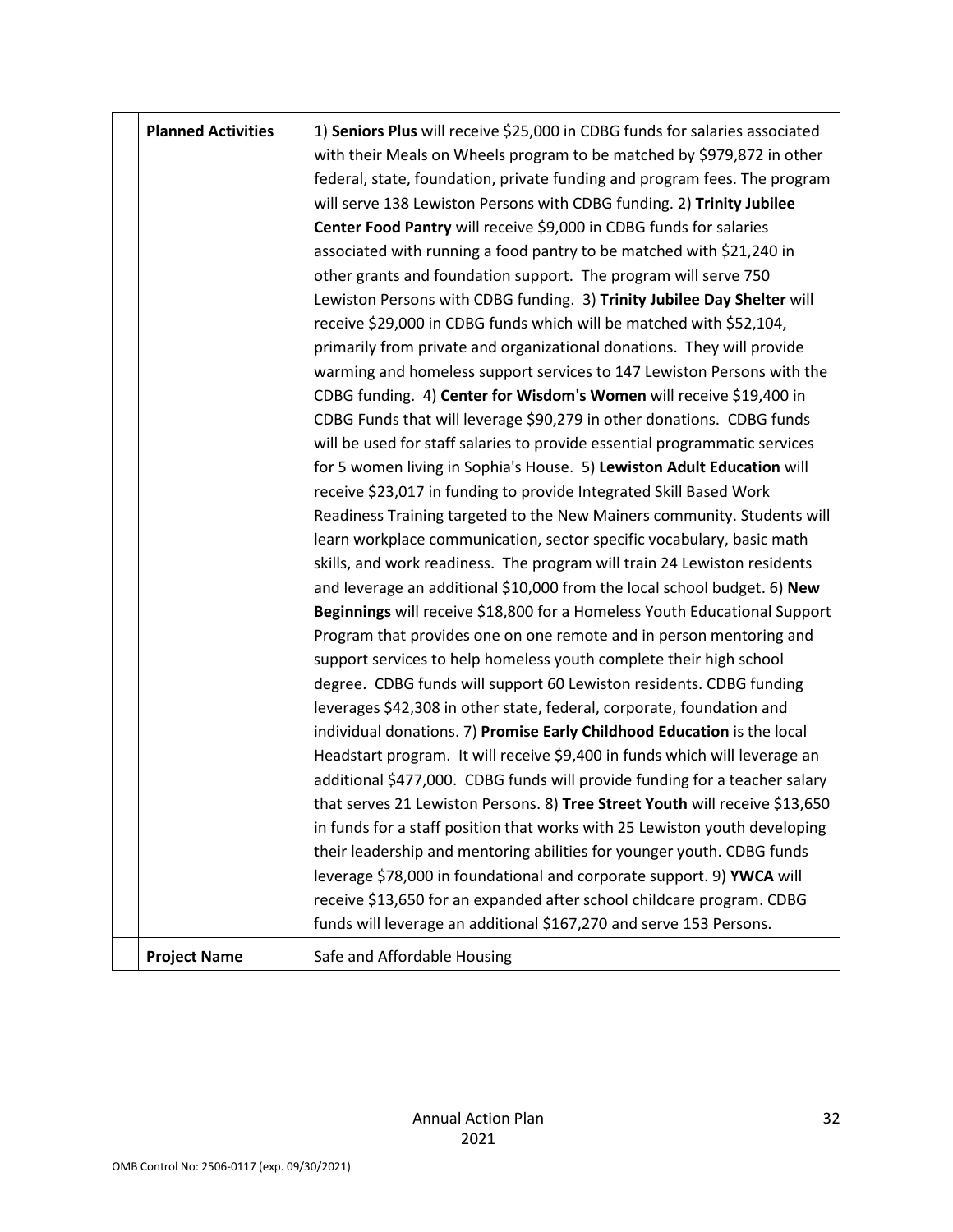| $\overline{2}$ | <b>Target Area</b>                                                                                         | Census Tract 204<br>Census Tract 203<br>Census Tract 201<br>Census Tract 202<br>Lewiston, City<br>Choice Neighborhood                                                                                                                                                                                                                                                                                                                                                                                                                                  |
|----------------|------------------------------------------------------------------------------------------------------------|--------------------------------------------------------------------------------------------------------------------------------------------------------------------------------------------------------------------------------------------------------------------------------------------------------------------------------------------------------------------------------------------------------------------------------------------------------------------------------------------------------------------------------------------------------|
|                | <b>Goals Supported</b>                                                                                     | Safe and Affordable Housing                                                                                                                                                                                                                                                                                                                                                                                                                                                                                                                            |
|                | <b>Needs Addressed</b>                                                                                     | Safe and Affordable Housing                                                                                                                                                                                                                                                                                                                                                                                                                                                                                                                            |
|                | <b>Funding</b>                                                                                             | CDBG: \$222,607<br>Revolving Loan Fund: \$285,550                                                                                                                                                                                                                                                                                                                                                                                                                                                                                                      |
|                | <b>Description</b>                                                                                         | Goal 2: Increase, maintain, and improve the supply of safe and affordable<br>housing for individuals and families with extremely low to moderate<br>incomes. To meet this goal, the City will fund affordable housing<br>acquisition, historic rehabilitation, code enforcement, demolition of<br>dilapidated structures with reconstruction, and homebuyer assistance.<br>These activities will be carried out through the City's rehabilitation<br>programs with direct assistance to the homeowner or investor owner and<br>nonprofit partnerships. |
|                | <b>Target Date</b>                                                                                         | 6/30/2022                                                                                                                                                                                                                                                                                                                                                                                                                                                                                                                                              |
|                | <b>Estimate the number</b><br>and type of families<br>that will benefit<br>from the proposed<br>activities | CDBG funds will primarily be used to assist extremely low, low, and<br>moderate income families predominately living in the CDBG Target Area,<br>although some may live city wide. The City expects to participate in the<br>rehabilitation of 50 multi-family units; rehabilitate the homes of 5<br>homeowners; inspect, evaluate and make code compliant 50 units,<br>demolish one building, and provide homeowner assistance to 1<br>household.                                                                                                     |
|                | <b>Location Description</b>                                                                                | The majority of the housing rehabilitation activity will occur in the CDBG<br>Target Area. Many of the units will be rehabilitated in conjunction with<br>lead grant funding resulting in better quality and fully code compliant<br>housing. Some rehabilitation activity, especially for low/moderate income<br>homeowners, may occur outside of the CDBG Target Area.                                                                                                                                                                               |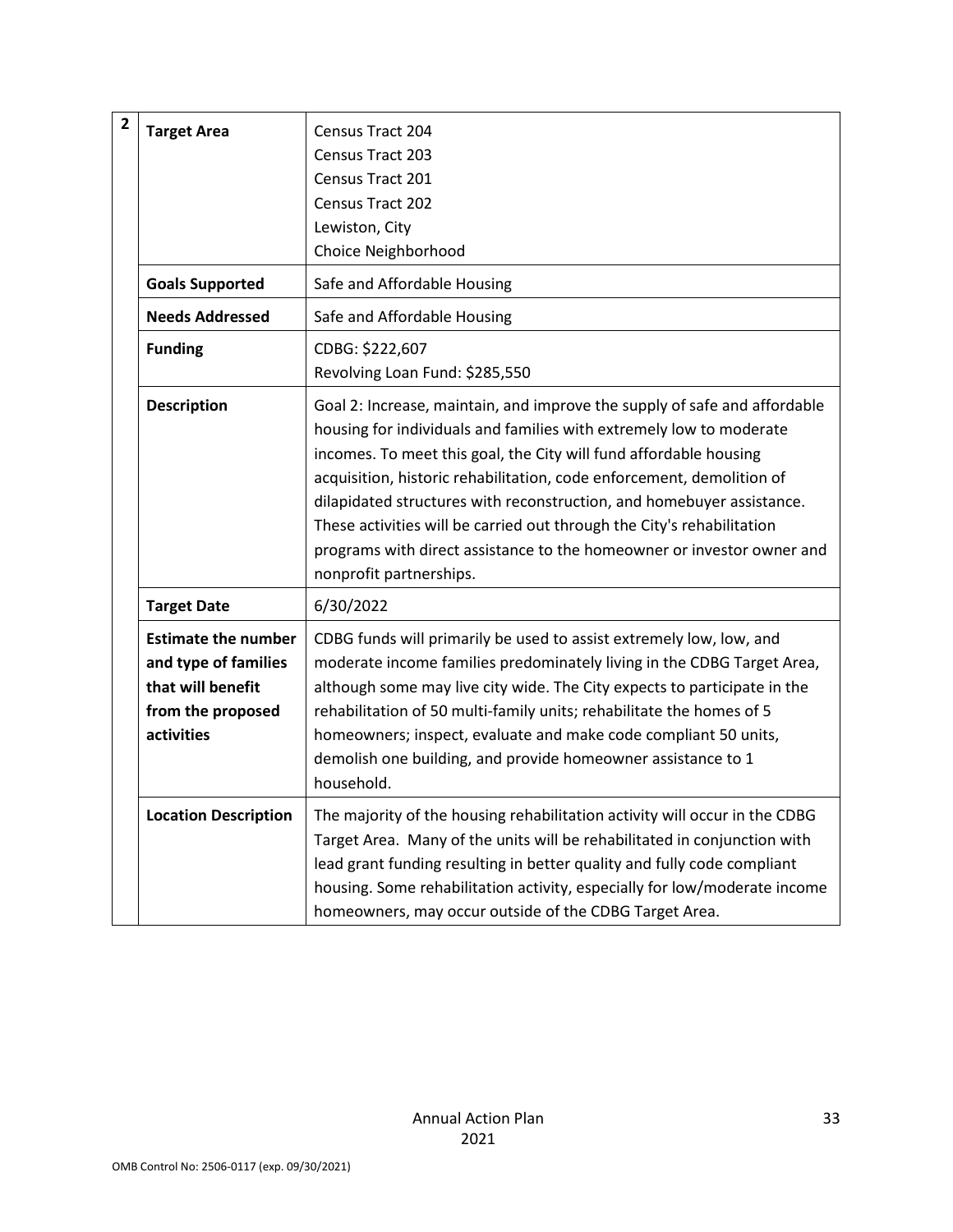|   | <b>Planned Activities</b>                                                                                  | City of Lewiston - Enhanced Code Enforcement in the target area -<br>1.<br>\$83,186                                                                                                                                                                                                                                                                                                                                                                                                                                        |
|---|------------------------------------------------------------------------------------------------------------|----------------------------------------------------------------------------------------------------------------------------------------------------------------------------------------------------------------------------------------------------------------------------------------------------------------------------------------------------------------------------------------------------------------------------------------------------------------------------------------------------------------------------|
|   |                                                                                                            | City of Lewiston - Rehabilitation Coordinator and program<br>2.<br>administration \$89,421                                                                                                                                                                                                                                                                                                                                                                                                                                 |
|   |                                                                                                            | Funding to make units lead free, rather than just lead safe that<br>3.<br>that receive lead grant funding - \$50,000                                                                                                                                                                                                                                                                                                                                                                                                       |
|   |                                                                                                            | City of Lewiston - Housing Rehabilitation \$100,000 (RLF)<br>4.                                                                                                                                                                                                                                                                                                                                                                                                                                                            |
| 3 | <b>Project Name</b>                                                                                        | <b>Create Economic Opportunities</b>                                                                                                                                                                                                                                                                                                                                                                                                                                                                                       |
|   | <b>Target Area</b>                                                                                         | Census Tract 204<br>Census Tract 203<br>Census Tract 201<br>Census Tract 202<br>Lewiston, City<br>Choice Neighborhood                                                                                                                                                                                                                                                                                                                                                                                                      |
|   | <b>Goals Supported</b>                                                                                     | <b>Create Economic Opportunities</b>                                                                                                                                                                                                                                                                                                                                                                                                                                                                                       |
|   | <b>Needs Addressed</b>                                                                                     | Create Economic Opportunities                                                                                                                                                                                                                                                                                                                                                                                                                                                                                              |
|   | <b>Funding</b>                                                                                             | CDBG: \$176,429<br>Revolving Loan Fund: \$380,775                                                                                                                                                                                                                                                                                                                                                                                                                                                                          |
|   | <b>Description</b>                                                                                         | Goal 3: Create economic opportunities for individuals and families with<br>low-moderate incomes to meet this goal, the City will fund businesses<br>through its economic development programs directly to entrepreneurs<br>wanting to establish their business, with extra support for transportation,<br>child care; investors and business owners that want to rehabilitate,<br>improve or expand their business, and match CDBG for brownfield<br>redevelopment. The outcome of this goal is to create and retain jobs. |
|   | Target Date                                                                                                | 6/30/2022                                                                                                                                                                                                                                                                                                                                                                                                                                                                                                                  |
|   | <b>Estimate the number</b><br>and type of families<br>that will benefit<br>from the proposed<br>activities | Interest in economic development grants and loans are on the rise. The<br>City anticipates assisting 6 businesses with economic development loans<br>or grants which will create or retain a dozen jobs for low to moderate<br>income people, as well as the provision of services that benefit low to<br>moderate income residents.                                                                                                                                                                                       |
|   | <b>Location Description</b>                                                                                | The majority of the funding will be invested in the NRSA and CDBG Target<br>Area, although some may be city wide.                                                                                                                                                                                                                                                                                                                                                                                                          |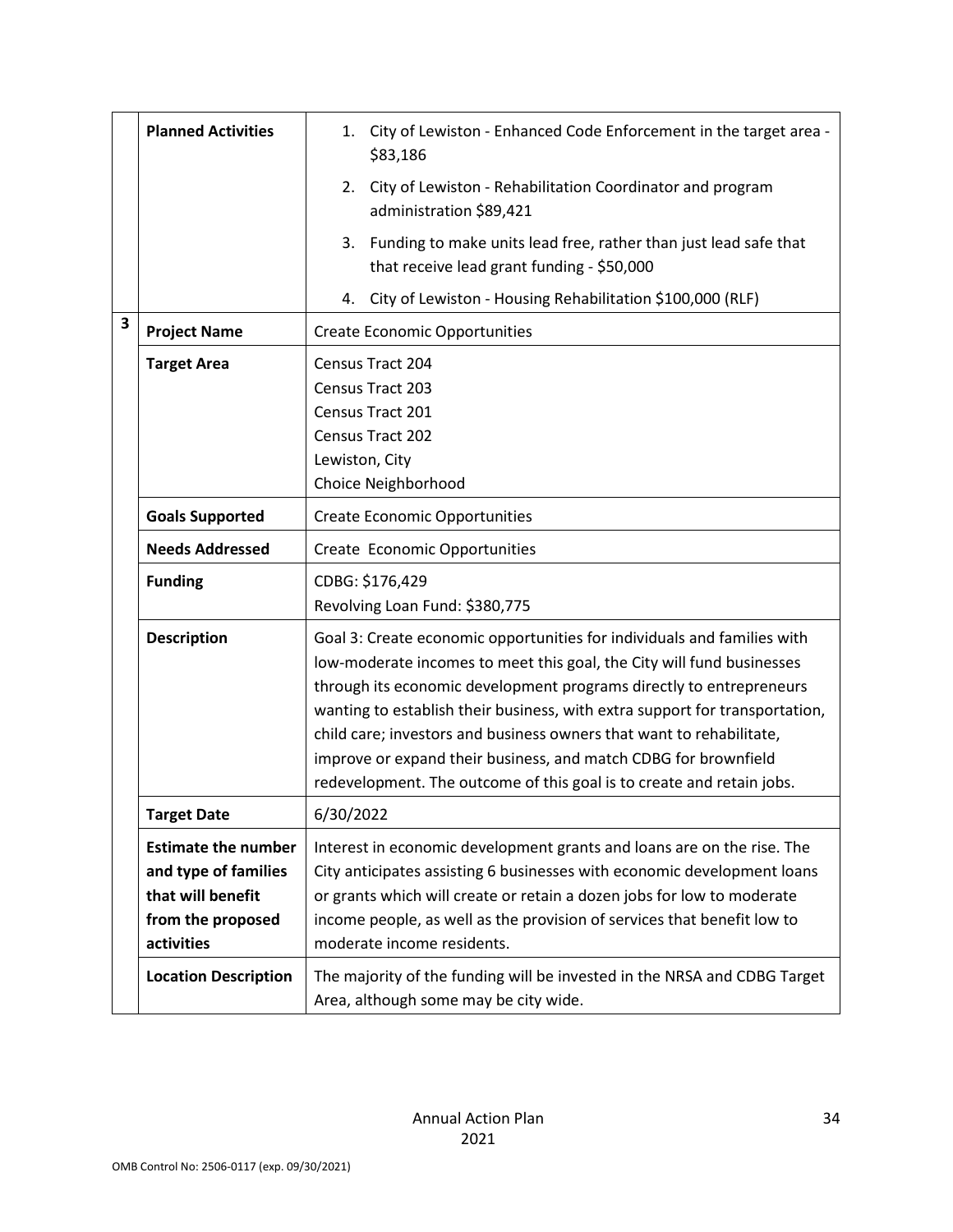|   | <b>Planned Activities</b> | Downtown businesses are starting to pull out of the declining spiral<br>precipitated by COVID-19, and are looking to invest in their buildings and<br>operations. The City is actively courting and encouraging start-up daycare<br>providers, especially in the Target Area. Restaurants are also targeted in<br>that they provide non-college degree employment opportunities and add<br>to the vitality of the city. Plans are evolving for mitigating the<br>environmental issues in Bates Mill #5. Estimates of mitigation costs have<br>increased dramatically, rising from \$1.03 million to over \$6.4 million with<br>roof replacement. Additional funds are being sought, and discussions are<br>underway with the developer for the timing and funding of replacement<br>of the roof after the asbestos has been removed. Mitigations work could<br>begin in Spring 2022. |
|---|---------------------------|--------------------------------------------------------------------------------------------------------------------------------------------------------------------------------------------------------------------------------------------------------------------------------------------------------------------------------------------------------------------------------------------------------------------------------------------------------------------------------------------------------------------------------------------------------------------------------------------------------------------------------------------------------------------------------------------------------------------------------------------------------------------------------------------------------------------------------------------------------------------------------------|
| 4 | <b>Project Name</b>       | <b>Public Facilities and Infrastructure</b>                                                                                                                                                                                                                                                                                                                                                                                                                                                                                                                                                                                                                                                                                                                                                                                                                                          |
|   | <b>Target Area</b>        | <b>Census Tract 204</b><br>Census Tract 203<br>Census Tract 201<br>Census Tract 202<br>Lewiston, City<br>Choice Neighborhood                                                                                                                                                                                                                                                                                                                                                                                                                                                                                                                                                                                                                                                                                                                                                         |
|   | <b>Goals Supported</b>    | <b>Public Facilities and Infrastructure</b>                                                                                                                                                                                                                                                                                                                                                                                                                                                                                                                                                                                                                                                                                                                                                                                                                                          |
|   | <b>Needs Addressed</b>    | <b>Public Facilities and Infrastructure</b>                                                                                                                                                                                                                                                                                                                                                                                                                                                                                                                                                                                                                                                                                                                                                                                                                                          |
|   | <b>Funding</b>            | CDBG: \$539,226                                                                                                                                                                                                                                                                                                                                                                                                                                                                                                                                                                                                                                                                                                                                                                                                                                                                      |
|   | <b>Description</b>        | Goal 4: Preserve and improve public facilities and infrastructure that serve<br>low to moderate-income neighborhoods or special needs residents. To<br>meet this goal, the City will fund infrastructure reconstruction,<br>rehabilitation, to parks, streets, sidewalks, etc. in our target area. These<br>activities will be carried out by the Public Works Department.<br>Additionally, the City will fund activities relating to public facility<br>rehabilitation and improvement. These activities will be carried out by<br>non-profit owners/developers.                                                                                                                                                                                                                                                                                                                    |
|   | <b>Target Date</b>        | 6/30/2022                                                                                                                                                                                                                                                                                                                                                                                                                                                                                                                                                                                                                                                                                                                                                                                                                                                                            |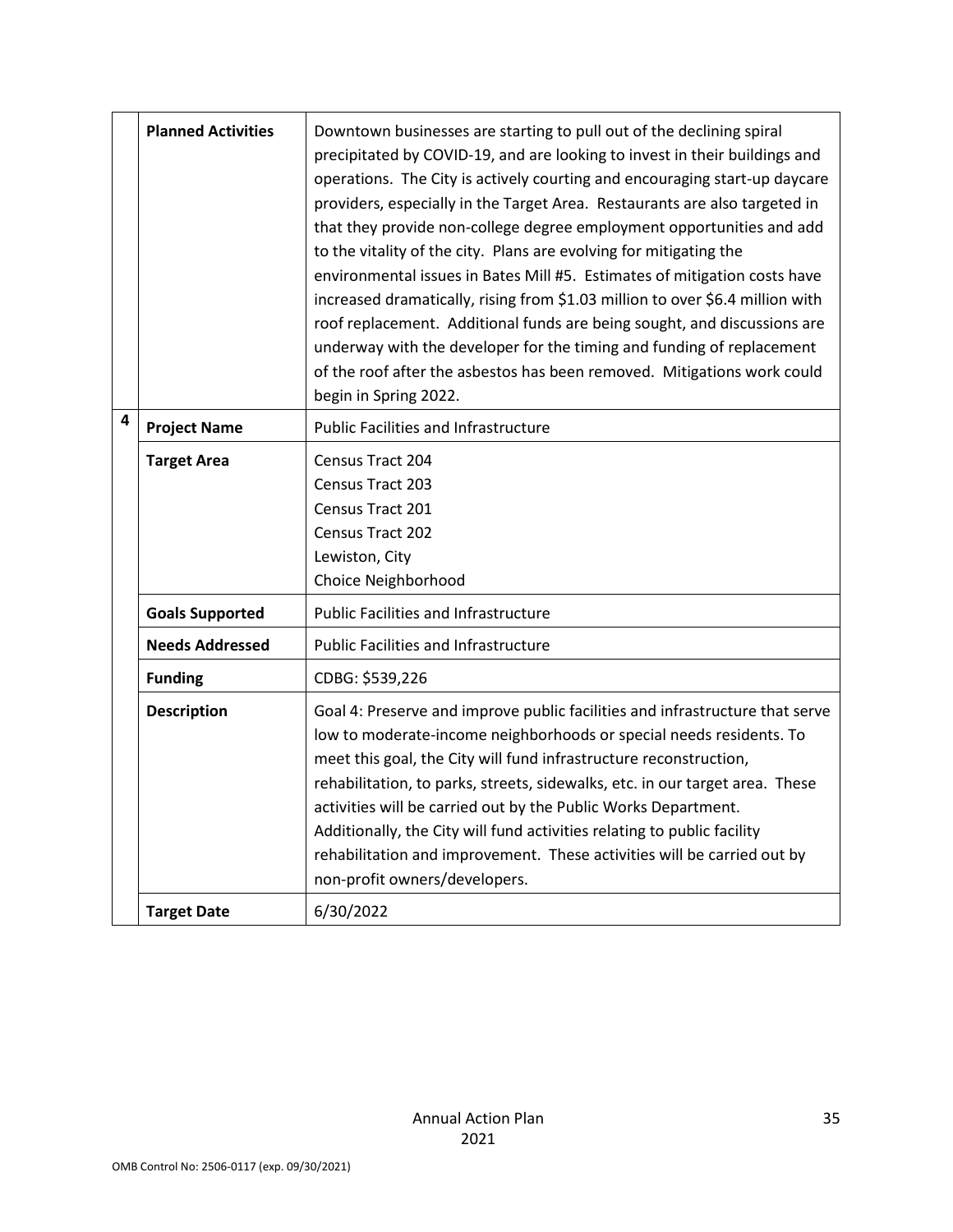|   | <b>Estimate the number</b><br>and type of families<br>that will benefit<br>from the proposed<br>activities | Rehabilitation of the Howe Street Sidewalks will benefit 2080 Persons<br>living in CT 203 and 204.                                                                                                                                                                                                                                                                                                                                                                                                                          |  |
|---|------------------------------------------------------------------------------------------------------------|-----------------------------------------------------------------------------------------------------------------------------------------------------------------------------------------------------------------------------------------------------------------------------------------------------------------------------------------------------------------------------------------------------------------------------------------------------------------------------------------------------------------------------|--|
|   |                                                                                                            | Improvements to the YWCA will benefit 153 Persons receiving childcare in<br>the facility.                                                                                                                                                                                                                                                                                                                                                                                                                                   |  |
|   |                                                                                                            | Funding of soft costs for the Promise relocation and redevelopment of 1<br>College Street will benefit 48 Persons                                                                                                                                                                                                                                                                                                                                                                                                           |  |
|   |                                                                                                            | Fencing of the soccer field under construction at 280 Bartlett Street will<br>provide recreational fields and open space for 4,365 Persons.                                                                                                                                                                                                                                                                                                                                                                                 |  |
|   | <b>Location Description</b>                                                                                | Funds will primarily be in invested in the CDBG Target Area, Choice<br>Neighborhood area, and NRSA.                                                                                                                                                                                                                                                                                                                                                                                                                         |  |
|   | <b>Planned Activities</b>                                                                                  | 1. \$187,000 for construction of the Howe Street sidewalks<br>rehabilitation                                                                                                                                                                                                                                                                                                                                                                                                                                                |  |
|   |                                                                                                            | 2. \$152,226 for Public Facilities improvements. Recently the city<br>moved from a once a year application process for agencies that<br>needed facility improvement to a rolling application process. We<br>have received applications for \$45,000 in funding for the YWCA<br>for physical improvements that will allow them to expand<br>programming for after school child care; and \$9,750 in requested<br>funding from Promise to relocate and expand operations in the<br>downtown, creating 48 new childcare spots. |  |
|   |                                                                                                            | \$100,000 to erect a fence around a soccer field being built at 280<br>3.<br>Bartlett Street.                                                                                                                                                                                                                                                                                                                                                                                                                               |  |
| 5 | <b>Project Name</b>                                                                                        | <b>Administration and Planning</b>                                                                                                                                                                                                                                                                                                                                                                                                                                                                                          |  |
|   | <b>Target Area</b>                                                                                         | Census Tract 204<br>Census Tract 203<br>Census Tract 201<br>Census Tract 202<br>Lewiston, City<br>Choice Neighborhood                                                                                                                                                                                                                                                                                                                                                                                                       |  |
|   | <b>Goals Supported</b>                                                                                     |                                                                                                                                                                                                                                                                                                                                                                                                                                                                                                                             |  |
|   | <b>Needs Addressed</b>                                                                                     |                                                                                                                                                                                                                                                                                                                                                                                                                                                                                                                             |  |
|   | <b>Funding</b>                                                                                             | CDBG: \$183,734                                                                                                                                                                                                                                                                                                                                                                                                                                                                                                             |  |
|   | <b>Description</b>                                                                                         | The City will fund general administration, training and planning for the<br>CDBG program/                                                                                                                                                                                                                                                                                                                                                                                                                                   |  |
|   | <b>Target Date</b>                                                                                         | 6/30/2022                                                                                                                                                                                                                                                                                                                                                                                                                                                                                                                   |  |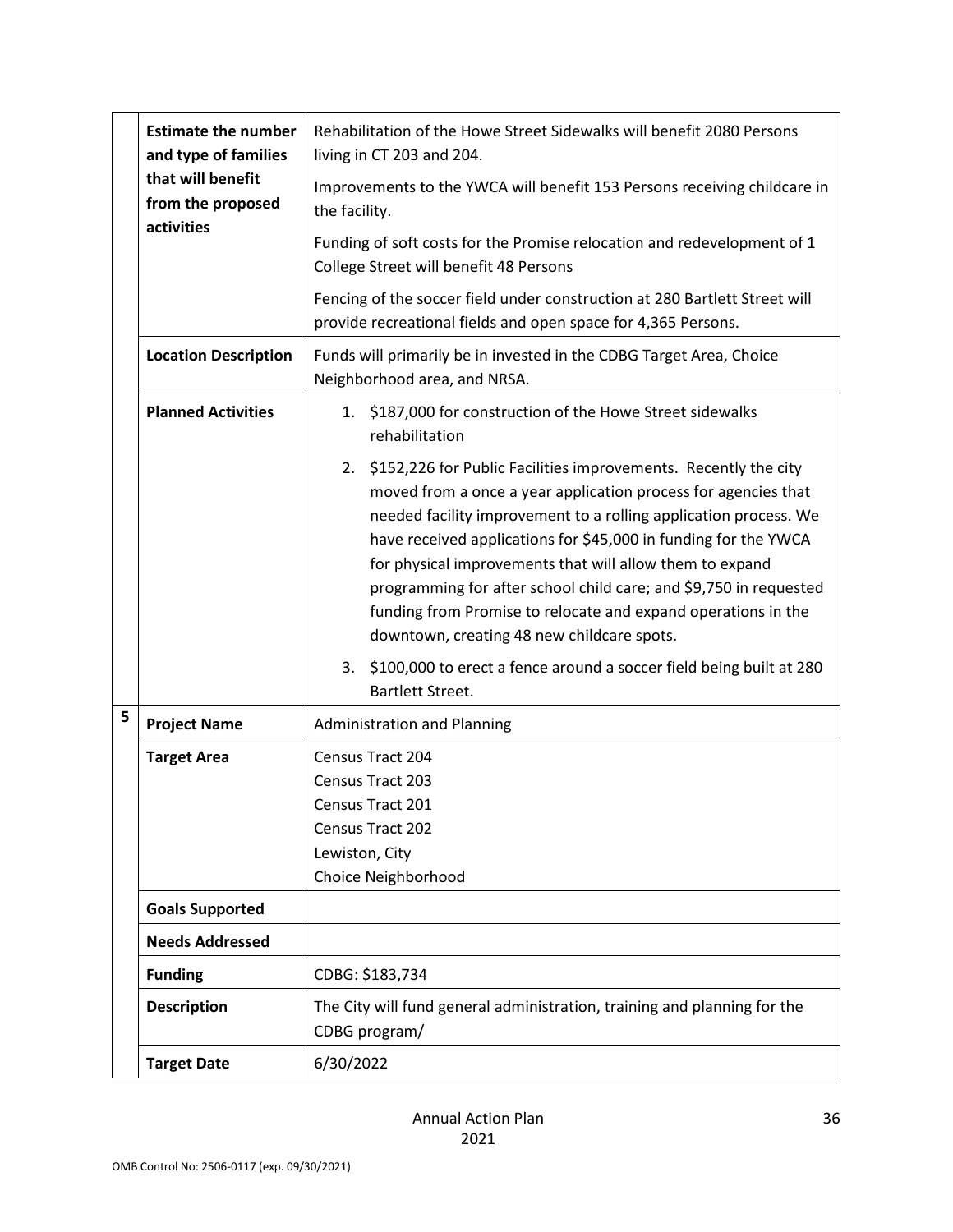|  | <b>Estimate the number</b><br>and type of families<br>that will benefit<br>from the proposed<br>activities |                                                                                                                                                                                                                                                                                                                                            |
|--|------------------------------------------------------------------------------------------------------------|--------------------------------------------------------------------------------------------------------------------------------------------------------------------------------------------------------------------------------------------------------------------------------------------------------------------------------------------|
|  | <b>Location Description</b>                                                                                | Activities will primarily be conducted in the Economic and Community<br>Development office on the 3rd floor of City Hall located at 27 Pine Street<br>in Lewiston.                                                                                                                                                                         |
|  | <b>Planned Activities</b>                                                                                  | In addition to the City's CDBG Entitlement funding and its associated<br>programs, Lewiston's Economic and Community Development<br>Department is the nexus for the administration of a \$30 million Choice<br>Neighborhood Grant, \$5.2 million Lead Hazard Reduction and Green and<br>Healthy Homes Grant, a \$500,000 Brownfield Grant. |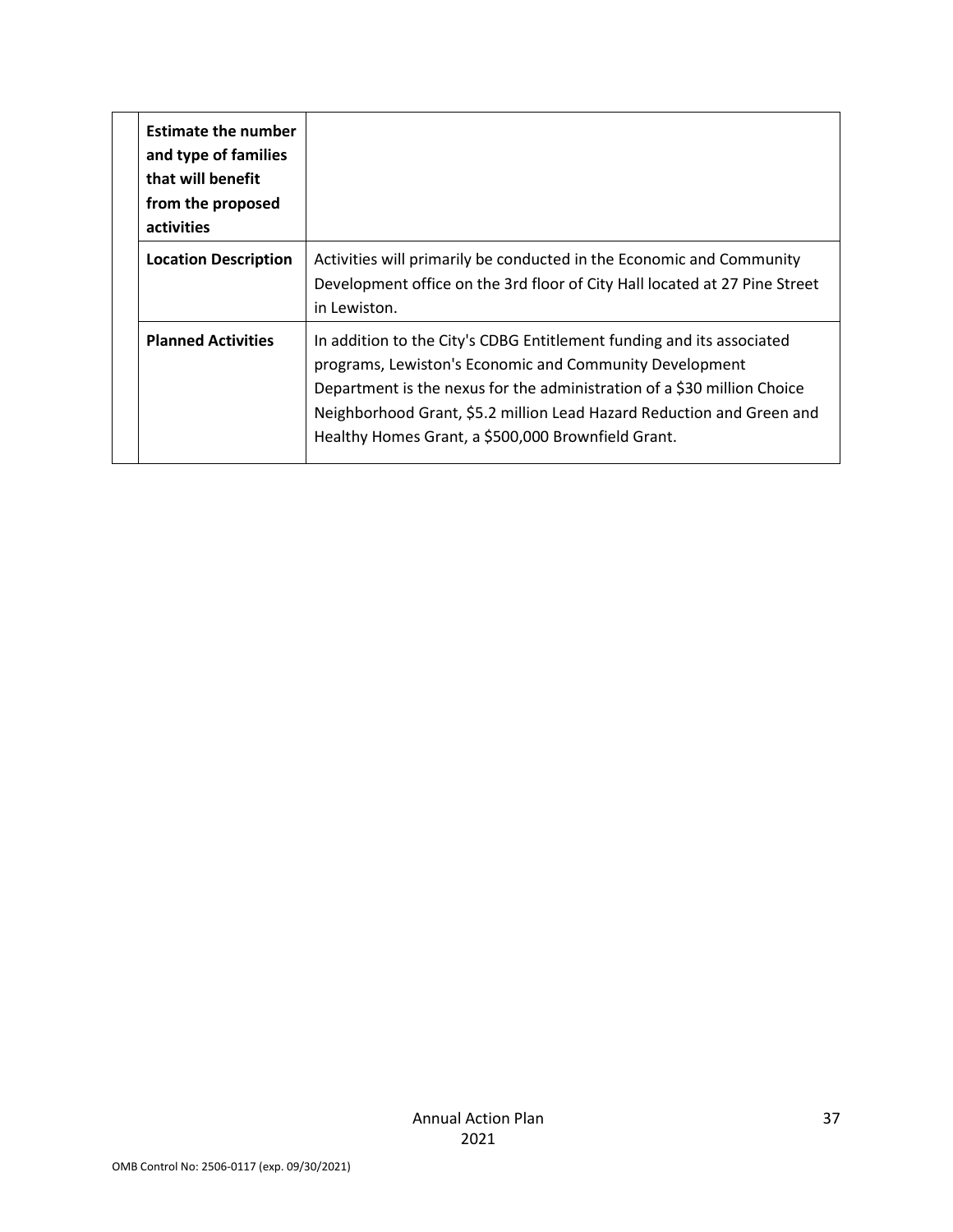## **AP-50 Geographic Distribution - 91.420, 91.220(f)**

## **Description of the geographic areas of the entitlement (including areas of low-income and minority concentration) where assistance will be directed**

CT 201 -204 are the City's CDBG Target Area. CT 201 and 204 are among the poorest CT's in the state, and are included in Lewiston's Choice Neighborhood. CT 202 is located between the river and back side of Central Maine Medical Center. It is a mixed use area, with a higher percentage of single family homes and owner occupancy than the other CTs in the target area. Demographics in CT 202 are improving, and there has been multi-family housing developer interest in the area. However, the streets, sidewalks, lighting and parks in the area need significant reinvestment. The majority of CDBG funds will be spent in the Target Area, but there is also demand from income qualified homeowners, and from businesses located outside of the Target Area that provide jobs or services to low/mod residents that are also eligible for funding.

### **Geographic Distribution**

| <b>Target Area</b>      | <b>Percentage of Funds</b> |
|-------------------------|----------------------------|
| Census Tract 204        |                            |
| Census Tract 203        |                            |
| <b>Census Tract 201</b> |                            |
| Census Tract 202        | 20                         |
| Lewiston, City          |                            |
| Choice Neighborhood     |                            |

**Table 8 - Geographic Distribution** 

### **Rationale for the priorities for allocating investments geographically**

Lewiston was awarded a \$30 million Choice Implementation Grant. The City has committed \$1.5 million over 5 years as match to the Choice Grant, which will primarily be spent on infrastructure in Choice Neighborhood, as well as \$125,000 of CDBG over 5 years for micro enterprise support. Census Tract 202 is also in need of public infrastructure investment

### **Discussion**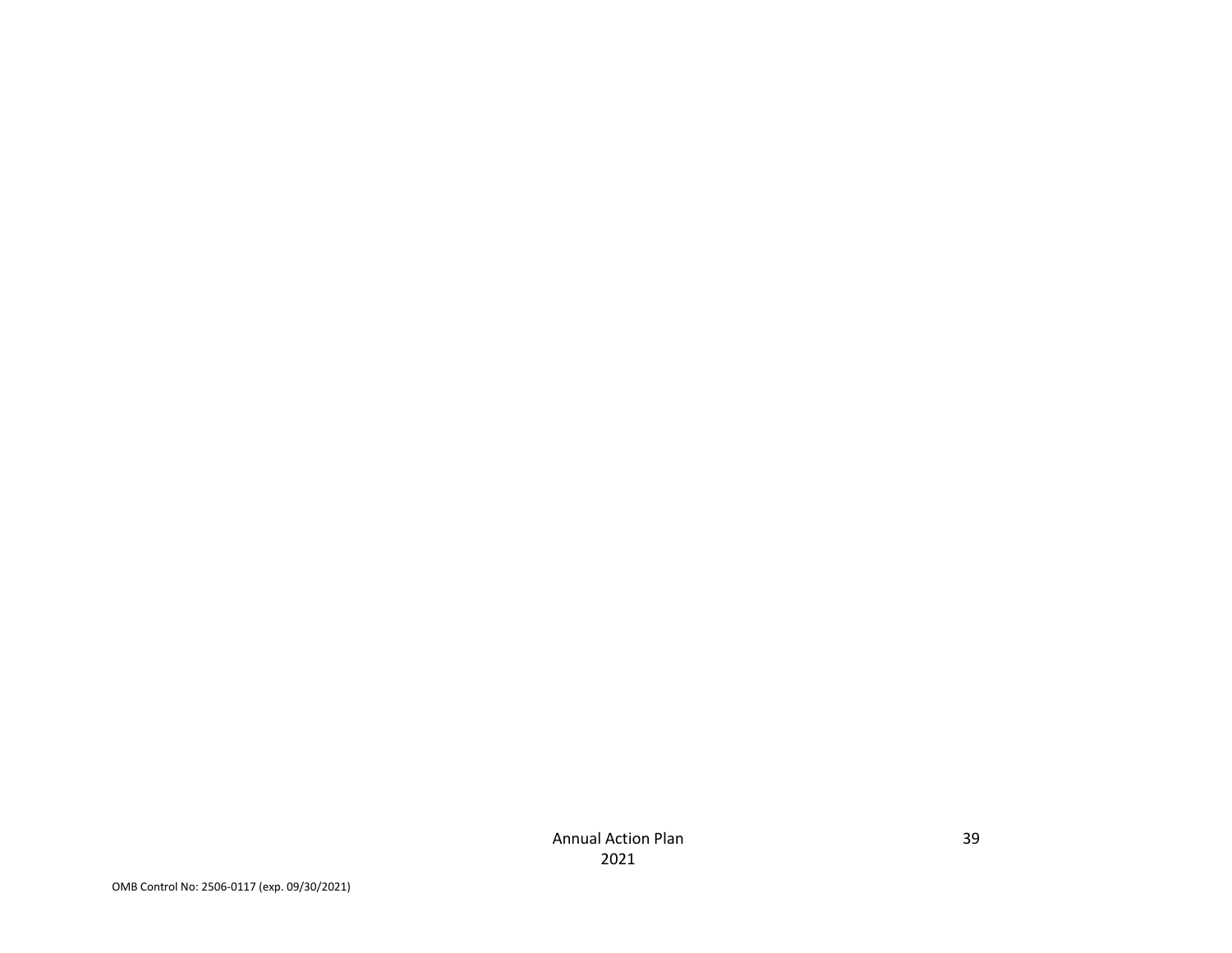# **AP-75 Barriers to affordable housing -91.420, 91.220(j)**

### **Introduction**

The city actively works with developers to build new affordable housing, and when zoning and financing challenges are encountered, works with them to address the challenges. The City has had several years of robust public planning processes, including development of a new comprehensive plan, *Legacy Lewiston*, development of the *Choice Neighborhood Transformation Plan, 2020-2024 CDBG Consolidated Plan, Riverfront Island Master Plan,* and *Analysis of Impediments to Fair Housing.* These plans all provide guidance for city actions.

**Actions it planned to remove or ameliorate the negative effects of public policies that serve as barriers to affordable housing such as land use controls, tax policies affecting land, zoning ordinances, building codes, fees and charges, growth limitations, and policies affecting the return on residential investment**

The City is proactively evaluating zoning in the downtown, working with affordable housing developers and the Planning Board to make changes that will allow increased density.

The Szanton Company has applied for LIHTC to develop a 72 unit mixed income housing project in a portion of the Continental Mill. The City Council approved a 20 year TIF that will return 75% of the new taxes generated to the project for the first 10 years, the level of return of which declines by 3% per year for each of the next 10 years. The TIF will be used to increase the borrowing capacity of the project, and also makes the project more competitive to be awarded LIHTC. The Choice Grant also includes funding for two mixed income projects to be developed in the Tree Streets by the Lewiston Housing Authority and Avesta over the next few years. Planning work for those projects is underway and builds upon the early Choice planning work.

Raise Op is developing plans for new construction of 19 units of owner occupied cooperative housing for which they are seeking HOME and other funding. The city is supporting them in those efforts.

The Choice Neighborhood and Legacy Lewiston planning processes generate significant discussion and action steps for increasing density where appropriate. Over the last several years the Planning Board and City Council have, on several occasions, rezoning properties to increase density and/or reduce space and bulk standards. They have also approved design standards to improve the caliber of the buildings constructed and the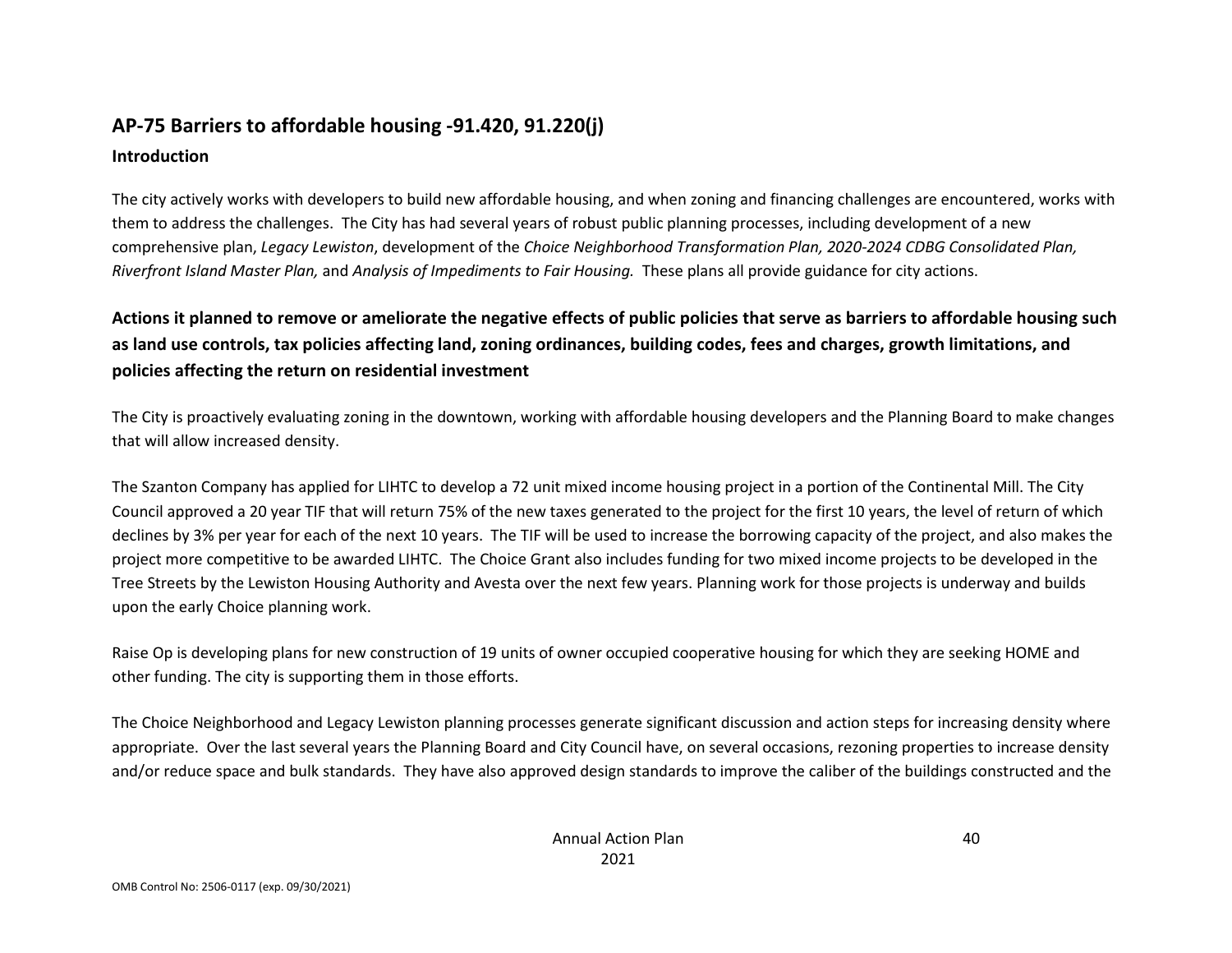public space.

### **Discussion**

The City prepared an Analysis of Impediments to Fair Housing in 2013 to assist in guiding the City's future actions. In 2019, the City updated this analysis which has been reviewed and is current as of this program year.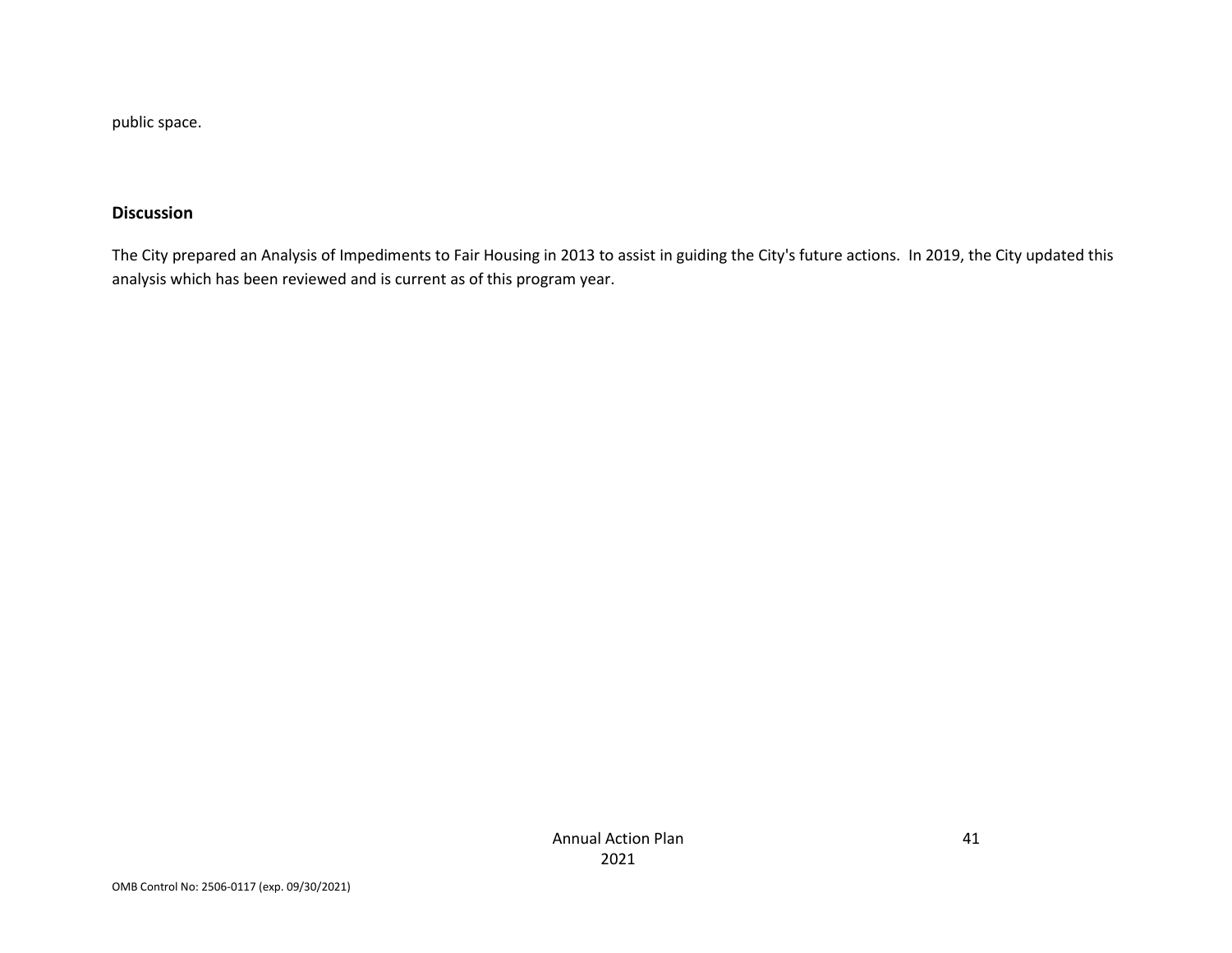## **AP-85 Other Actions - 91.420, 91.220(k) Introduction**

### **Actions planned to address obstacles to meeting underserved needs**

The City funds public service agencies as sub-recipient to carry out its programs to benefit extremely low, low and moderate income households. This year 1,323 individuals and families will receive a variety of programs such as job training, education classes, expanded child care, supportive services and case management designed to provide recipients with the skills and training needed to move toward greater financial independence.

### **Actions planned to foster and maintain affordable housing**

Over the recent past the City has conducted several key planning efforts the

The City has identified a high priority need to increase, maintain, and improve the supply of safe and affordable housing for all housing types. The goals and strategies in the consolidated Plan align with other community plans such as Legacy Lewiston (LL) (Comprehensive Plan), Choice Neighborhood Transformation Plan (CNTP), EPA Environmental Justice Collaborative Problem Solving Grant (EPA-EJCPS), and Analysis of Impediments to Fair Housing Choice (AI). The City has a strong partnership with Lewiston Housing and the Lewiston Auburn Housing Corporation, both non-profits with affordable housing as the mission, to purchase, rehabilitate, or demolish key housing properties in the downtown. The City and its partners have an infill housing plan as part of its strategy to improve the housing stock.

Each of the plans identify concrete steps that we can take to improve the housing stock in the downtown. These strategies are incorporated in this plan. This year we are including slightly over \$500k to improve the housing stock.

### **Actions planned to reduce lead-based paint hazards**

The City has been receiving OHHLHC funding into the target area regularly since 2012. In 2019 the City was awarded its largest grant of \$5.2M City-wide for multifamily and single family housing. Over the term of the grant the city will address lead and healthy home hazards in 280 units, mostly in the target area. Over the term of the grant the City intends to match the lead grant with \$322,000 of a combination of CDBG and RLF of funding to be used on lead hazard control work, as well as rehabilitation loans to bring units fully into code compliance when the project activity and/or costs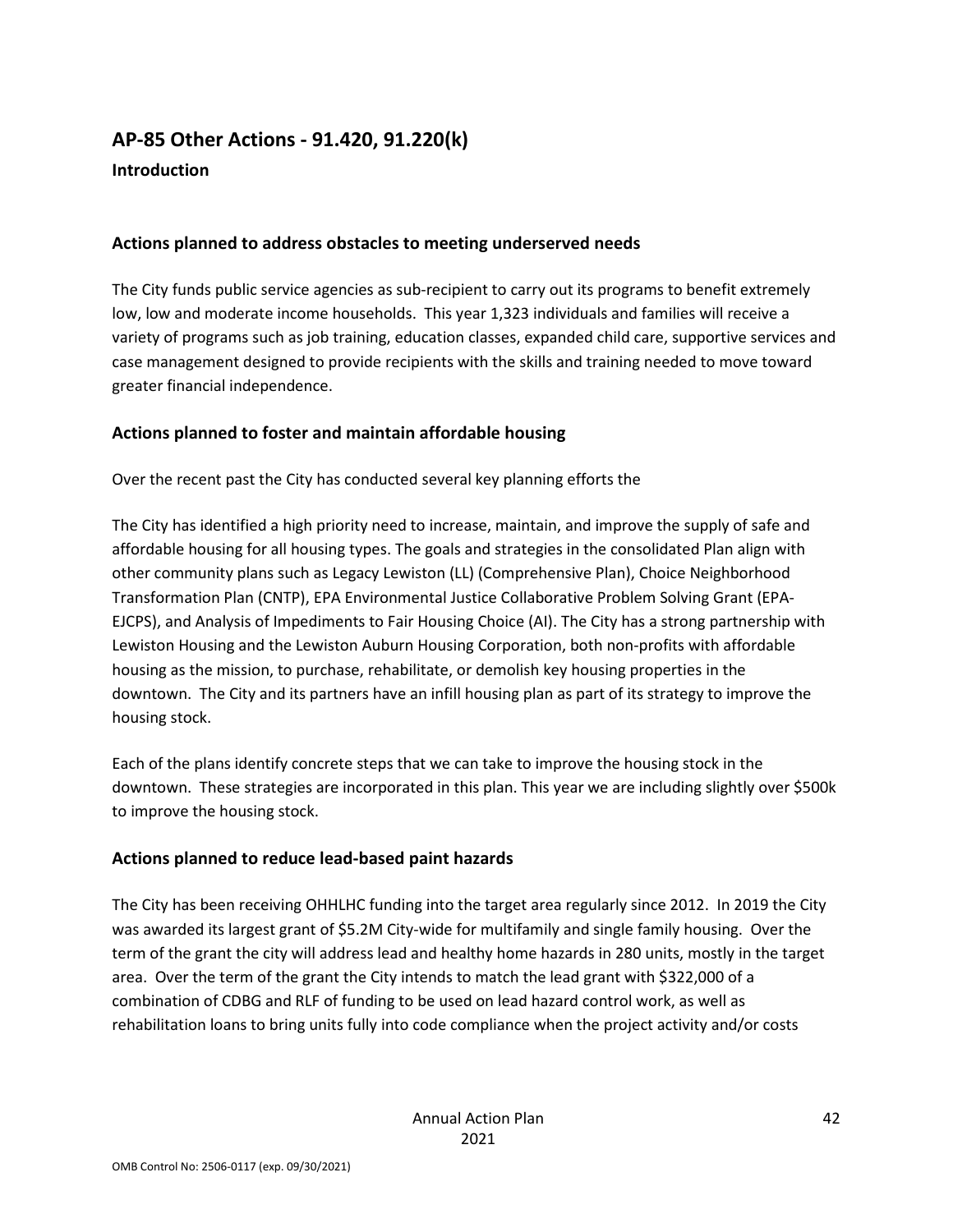exceed what can be funded by the lead grant.

#### **Actions planned to reduce the number of poverty-level families**

Several of the public service agencies funded with CDBG dollars are focused on addressing root causes of poverty and seeking to turn the tide with early childhood and adult education, workforce training, and case management.

#### **Actions planned to develop institutional structure**

The City has been successful in securing Lead Hazard Reduction and Green and Healthy Homes Grants, a \$30 million CHOICE Neighborhood Implementation Grant, and a \$500,000 EPA Brownfield Clean Up Grant for Bates Mill #5. Each of these grants requires significant staff time to qualify, design, spend, and report on eligible activities. They focus on disparate but intertwined subject areas. In response the City has created a Lead Program Manager, Rehabilitation Coordinator, and Intake Coordinator. A significant portion of our Economic Development Manager's time is dedicated to Choice. We are in the process of hiring a person to assist with Choice Implementation. We also have broad and deep collaborations with other community partners such as the Lewiston Housing Authority (co-applicant on Choice), Clarity Property Services (lead testing and mitigation design), Community Concepts (lead relocation, construction oversight, Choice people plan partner).

## **Actions planned to enhance coordination between public and private housing and social service agencies**

City staff are involved with many collaborative efforts in Lewiston and Auburn that include grass roots, EBCO, nonprofits and citizens. Collaboration in Lewiston is strong and involves many different partners all working to achieve common goals. To name a few, the City partners with Community Concepts, Inc., Lewiston Auburn Alliance for Services to the Homeless, Lewiston Housing Authority, Healthy Neighborhood (the citizen driven governance board working on the Choice Implementation Grant), and the Lewiston Housing Committee.

#### **Discussion**